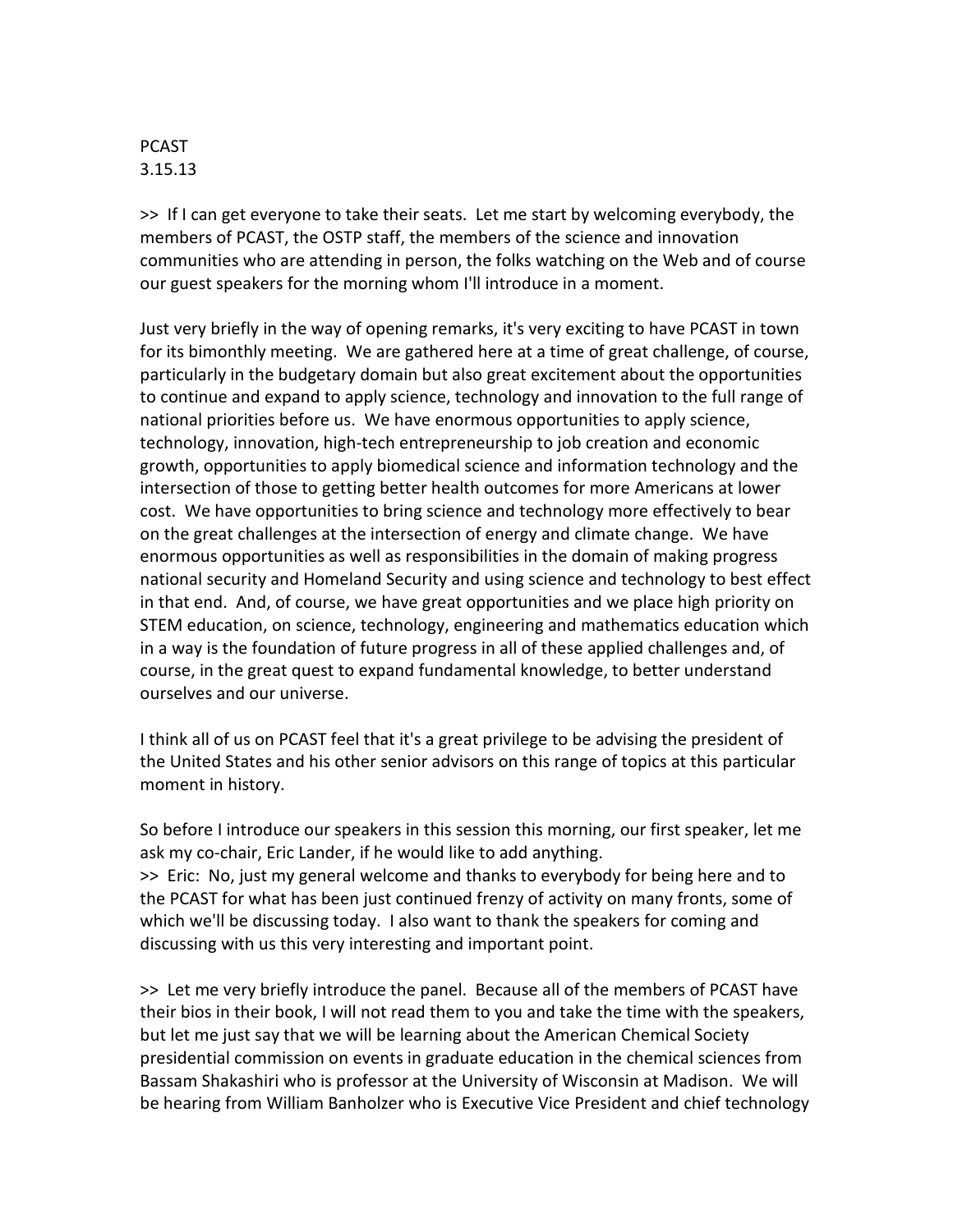officer at the Dow Chemical Company and we will be hearing from Jackie Barton who is professor of chemistry at the California Institute of Technology and I do have to mention one item from her bio. She received the 2010 National Medal of Science from President Obama and it was a pleasure and a privilege for me to be present at that ceremony. So welcome to all of you and thank you for taking the time to come and share your insights with us about this very important report, and I'm going to turn first to Professor Shakashiri.

>> Professor Shakashiri: Thank you, Dr. Holder. We are grateful for the opportunity to present to the president's council of advisors on science and technology conclusions and recommendations from the ACS commission on graduate education in the chemical sciences. We believe that fundamental changes are needed in the education of the scientists whose work impacts medicine, drug discovery, development of sustainable new fuels and other global challenges that society faces in the 21st century. The report provides sharply focused recommendations related to reports issued recently by PCAST. I refer specifically to the report engaged to excel and also to report the future of the U.S. Research Enterprise.

Before I begin -- before we begin, I wish to take a brief moment to share with you another contribution from the American Chemical Society that relates to President Obama's calling on all of us, scientists and citizens, to respond to the threat of climate change. The ACS climate science was completed last year. It provides tools to better understand and communicate the science of climate change, the scientists, and to the public at-large. It can be freely accessed by anyone at www.acs.org/climatescience. Dr. Mario Molina advised and contributed to the development of this toolkit. Thank you, Dr. Molina.

The state of graduate education in the chemical sciences is healthy and productive in many respects. However, practices of graduate education in our fields have not kept pace with the significant changes in the world's economic, social, and political environment since the end of World War II, when the current system of graduate education was formed. To advance the nation's needs and to help assure quality graduate education, I as president of the American Chemical Society formed a blue ribbon commission to undertake a wholesale review of graduate education in the chemical sciences.

The commission consisted of top national leaders from academia and industry, including members of the national academies, PCAST member Dr. Chad Murphy. Thank you, Dr. Murphy. University vice presidents, presidents from major chemical and life sciences companies, medal of science winners and distinguished faculty from across the nation. Dr. Larry Faulkner, president emeritus of the University of Texas served as commission chair. The charge given to the commission was to answer two main questions: What are the purposes of graduate education in the chemical sciences; and what steps should be taken to ensure that graduate education addresses important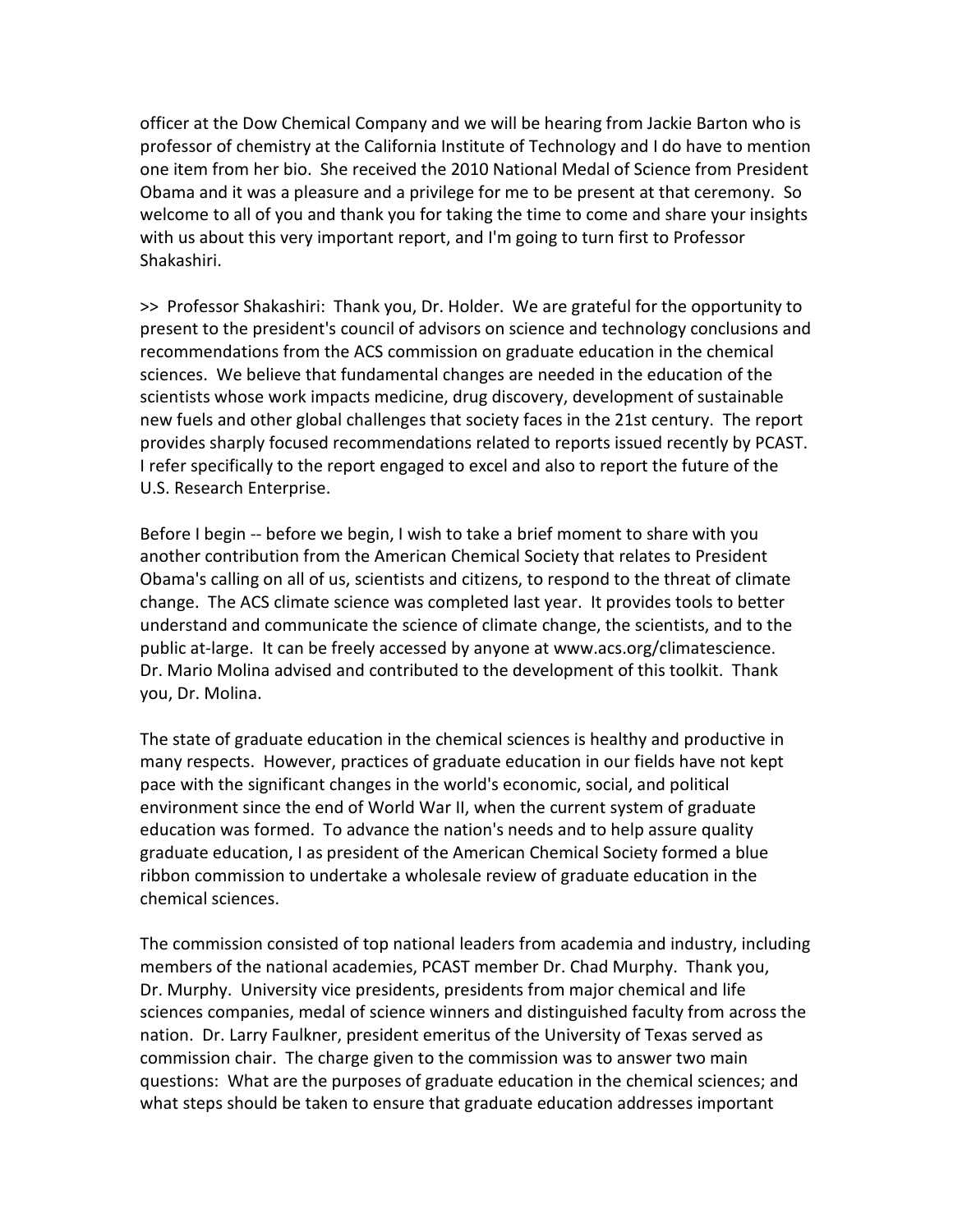societal issues as well as the needs and aspirations of graduate students. The commission was also asked to consider fundamental, comprehensive, and systemic changes suitable for graduate education in the chemical sciences and to suggest actionable approaches for enhancing the quality of graduate education at all institutions. Mutter for, the commission was asked to look at five major areas and determine if the current academic structure of the departments is a strength or a weakness, to expand the employment issues of graduate students in both industrial and academic settings, to review the financial support mechanisms for graduate students, and to examine current profile -- the current profile of graduate students in terms of diversity along various avenues. And finally to focus on the expectations and aspirations of graduate students and whether or not universities are keeping the promises that they made to student, both explicitly and implicitly. The commission completed its work last December and issued a remarkable report. The commission was unanimous in its candid conclusions and unequivocal in its advocacy for change in the context of graduate education in the chemical sciences.

And now to present the commission's conclusions and recommendations, I call on Dr. Jackie Barton and Dr. William Banholzer.

>> Jackie Barton: So as Dr. Shakashiri said, we completed our report. I think I all have a copy of the summary report here. And we really wanted to deal with the important questions that Bassam had addressed to us. And we talked about the purposes of graduate education. And in thinking about what is the role of graduate education, there are some purposes that transcend the individual, what's important in terms of contributions to society. That's what this is all about: How can we further science in our country and in the world. And then also the purposes that are focused on the individual: How people are learning and becoming full-fledged graduate scientists. But at the end of the day, what we had were five conclusions and that's what I really wanted to go through here.

The conclusions spoke to the educational experience of graduate students, the financial support of graduate students, safety as a culture, sustainability and opportunity in graduate programs, and the post-op experience. Once we had the report, we brought it to a whole range of different audiences and you were one of them here because in fact, I think we really tried to look at some more questions, and we don't want this report to just be put away somewhere. I think it's important that there are actionable items and that we deal with them.

So let me really get to that. So the first conclusion, further educational opportunities for graduate students viewed on balance do not provide sufficient preparation for careers after graduate school. That's where we are now. And I think what's really important is that we need more buy-in of the professors that are mentoring the students by and large, across the way. We need the mentors to be helping in terms of teaching the students beyond their individual research projects, how to give a talk, how to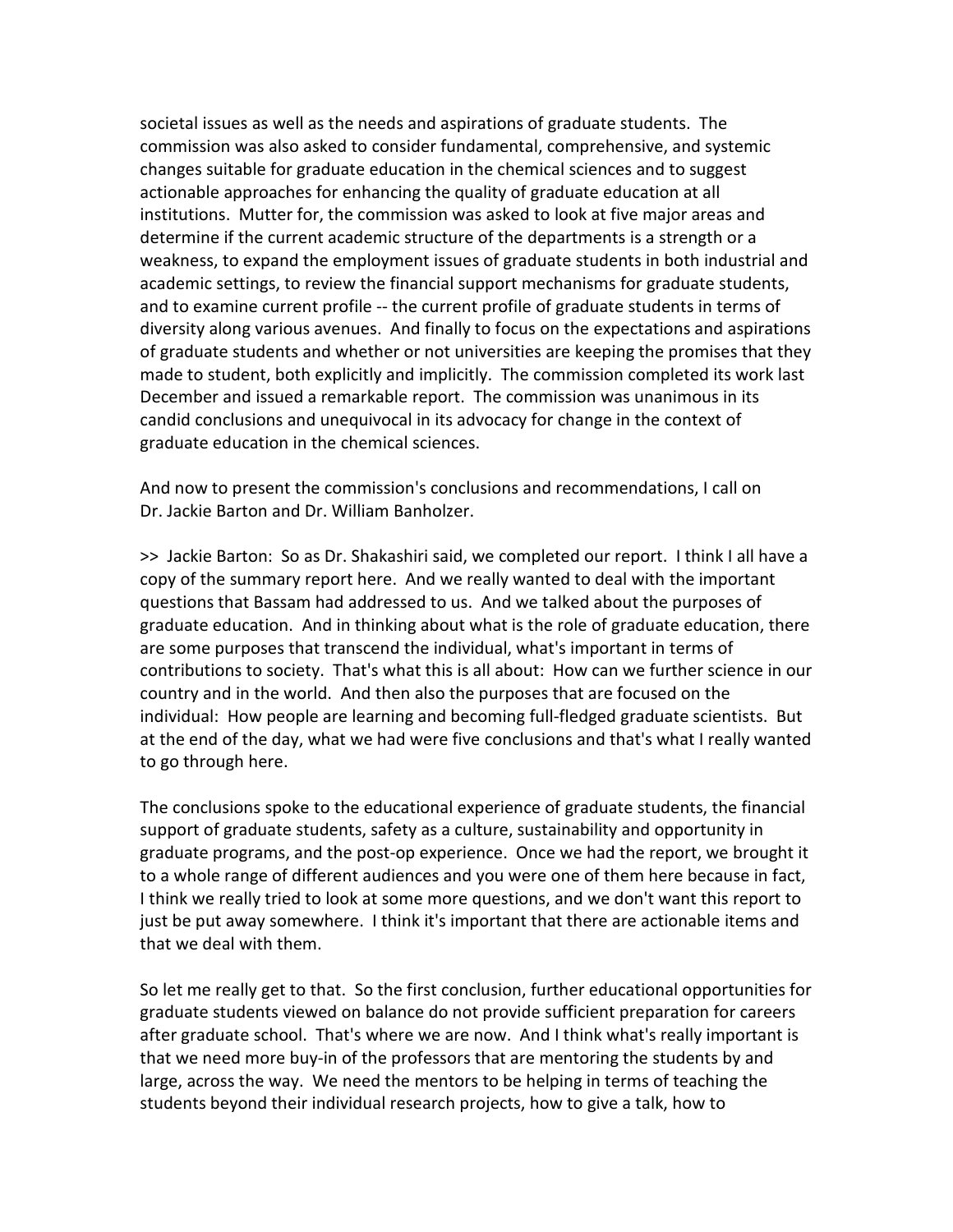communicate the science once they have it, how to learn new science. The science that they will be grappling with once they're on their own and individuals isn't the science. The facts are going to change hopefully. We're going to be learning new things. So how to teach the students how to learn and learn new things. How to collaborate on global teams. In bringing things forward, whether you're talking about an individual research group or whether you're talking about going into industry and having people with different expertise get together, it's important that students learn how to work together on teams, and global teams. The person that you're working with may be at the other end of the globe with different perspectives, but you've got to learn how to work together and talk the same language and not so localized and focused on the trees that you're not thinking about the forest.

And then to effectively define and do what you're doing in order to come up with a practical solution. At the end of the day as students are no longer students and they're having their careers, it's not a matter of being part of a research boutique. It's part of making something that's going to make a difference. And so having a goal of these practical solutions, not just science for the beauty of science.

And then importantly what has to underpin everything is the ethical conduct of research. And I think it's clearly important that we focus on the training of students in that context, not just on the facts and not just on their individual research projects. We also said that it was important that, although we're asking a lot, that it should be done in a shorter period of time, which means that as you bring in more things to do, you're going to have to eliminate some other things.

The second conclusion I think is also one that's very important and one that this group in particular can be speaking to and that is that the system for financial support of graduate students probably needs to be changed. It's no longer optimum. It rests too heavily on individual research grants. And that raises all sorts of conflicts. What we have to do is change it so that there's a separation between funding of students, maybe not a complete separation, but there's the funding of students and then there's the funding of individual research projects. And that the goals aren't completely the same in those cases and so we have to consider that. So we need to decouple individual research grants from funding of students.

It used to be 20, 30 years ago that students were funded through NSF, graduate fellowships through training grants. And then one had separate from that funding of a research project. That's not the way it is in lots of places today and so that means that the students' focus have to be completely on the research grant and the mentor is completely on the research grant instead of the training of the students to be scientists. So we have to decouple this better. We have to have trial projects designed to come up with new kinds of training grants and bring more of those kinds of programs into place. The commission recommends graduate program grants to support graduate students and they aren't just the training grants. We have to have more of those.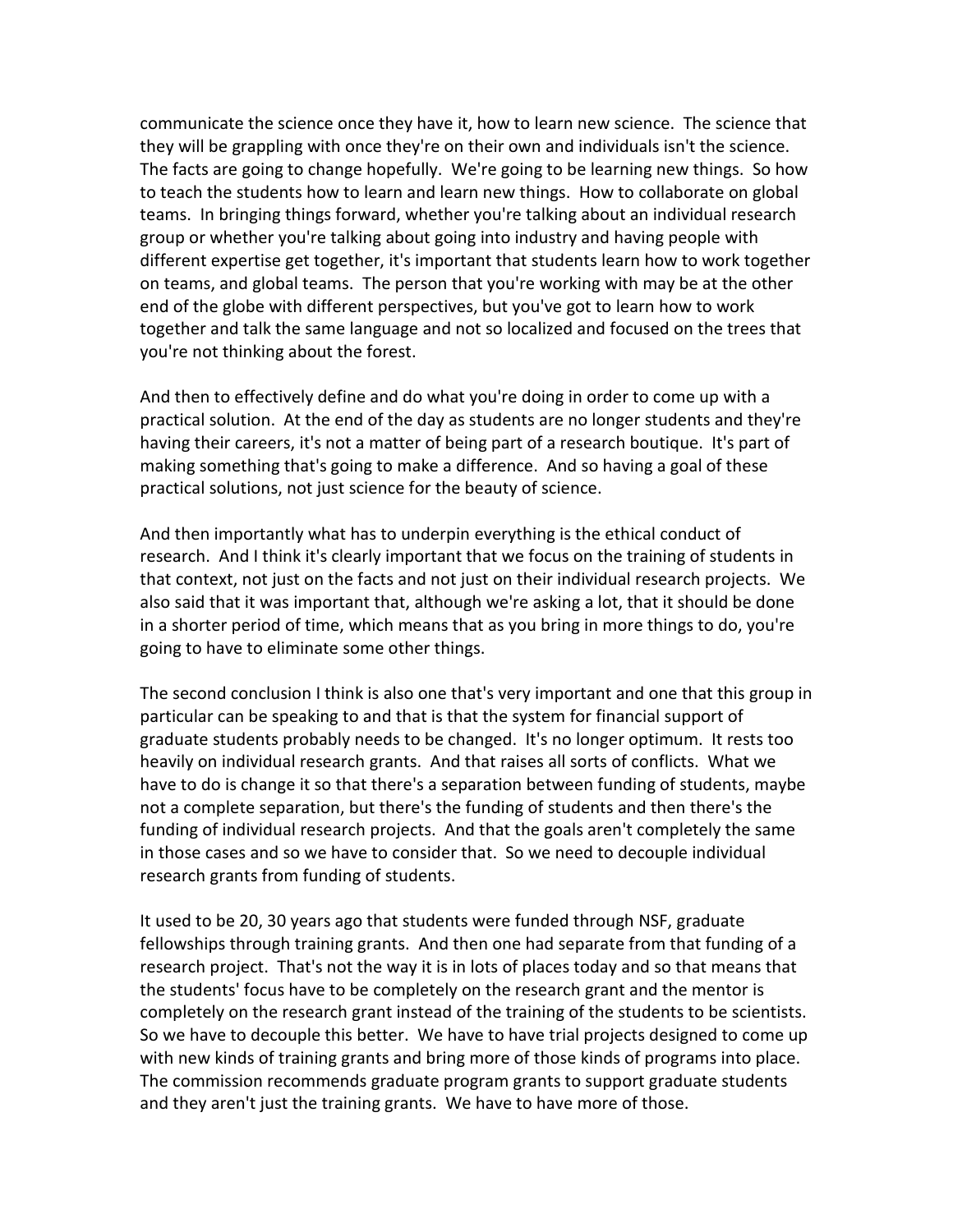And in saying this, and this is something that the commission talked about to a great extent, we're not asking for more money. We think this is sufficiently important that if there is a constant pot that has to be redistributed toward these kind of programs rather than solely on individual research grants.

And then I'll turn this over to Bill Banholzer who I think can articulate this next and very important conclusion.

>> Bill Banholzer: Thanks, Jackie. So another key planning from our commission is that safety has to be instilled as a culture within a university. Today in a research institution and research industry, they are very similar by eleven times safer to be in an industrial lab rather than academic lab using OSHA recorded results. Not two or three, as an order of magnitude. And we're doing the same kind of work, and I don't know why we would expect that. And an industry, even though we complete, we share our best practices on safety because it's been the best interest of the whole industry that we all operate safely, that we all create a safe environment for not only our employees but the products that we produce. We don't understand why that shouldn't be leveraged equally into an academic society. And in fact, we think it will actually have an element of effectiveness and that the graduate students, when we hire them now, typically have to have two to five weeks of training, remedial safety training before we let them in an industrial lab. I don't understand why we'd allow that.

And finally, we've had some notable explosions and including fatalities that could have been prevented in academic labs had they had the proper personal protection equipment and proper safety training. So we thought it was imperative as part of the future education of these students that they instill and understand safety as a culture. And it's a leadership thing.

Now, the first issue is it has to be really be driven by faculty members. This is not about a lot of money. It's more about mindset and procedures, and it has to start with the faculty members. So it's part of the recommendation of the faculty we felt that we should not accept that we aren't going to be as safe as we can. We have an obligation to the students that come in that they leave our lab and leave with their degrees as safely and as healthy as when they entered. So we think it's an institutional element as well in that there are certain things where you can have -- you have to have harmonization across a department. It can't be that one group is safe and one isn't. So we thought for the institution leadership that they need to make sure that safety is applied uniformly and the tools and training are spread across every institution and we save the entire academic framework.

It's hard. You know, in academia you've got a lot of stakeholders but I think safety is just all about mindset. And industry, if we see an unsafe lab, we will shut the lab down. You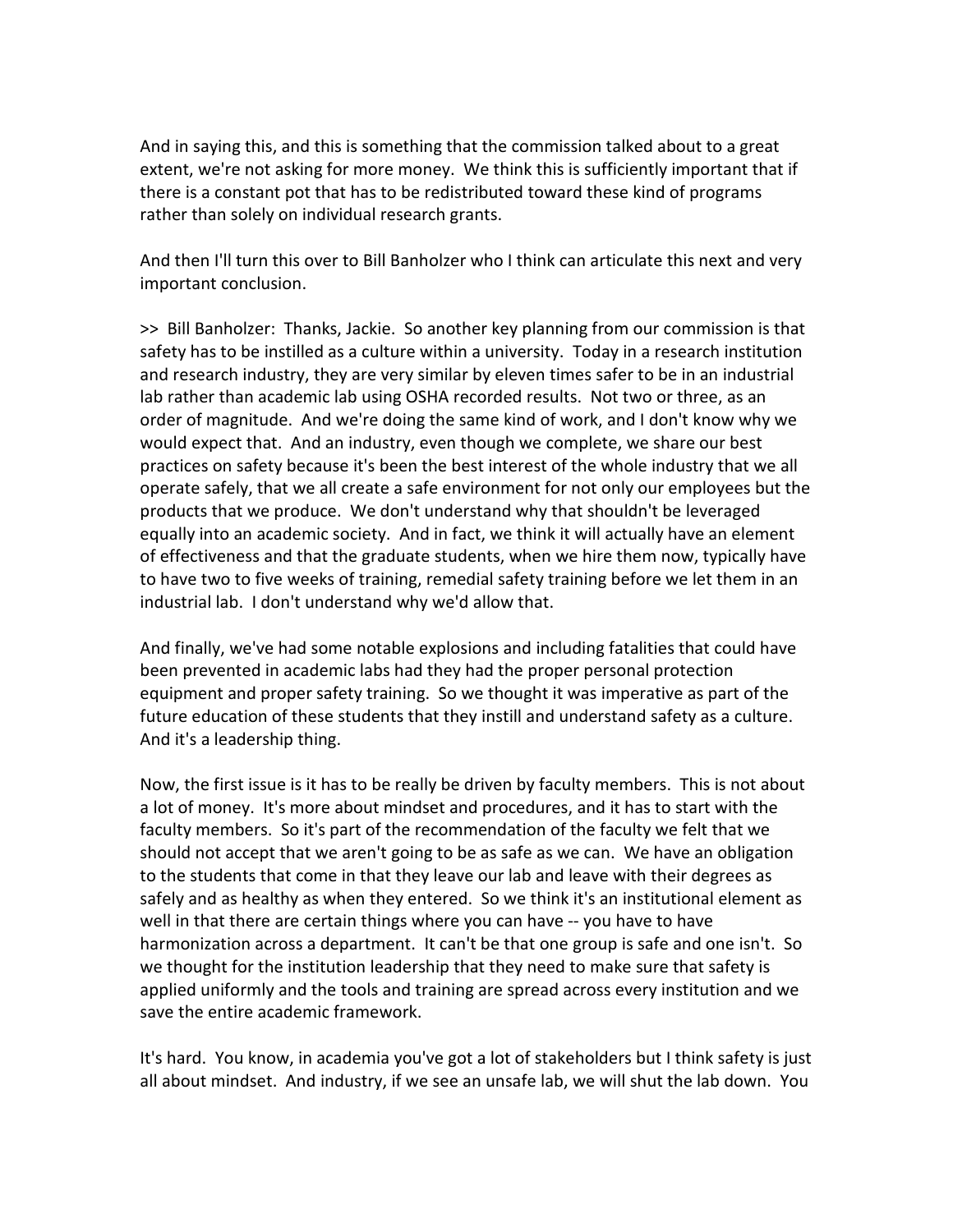cannot work. Our tenet is if you can't do the lab work safely, you can't do it at all. That's not exactly the framework that we have in all our academic labs.

The second -- fourth conclusion, second one that I'd like to talk about, is the most contentious and, but I also am pretty proud of my colleagues for having the courage to bring it forward to admit the elephant in the room, which is there is too many Ph.D.s being granted in chemistry for the amount of jobs out there. And this is manifested in several ways. First of all, people are now taking two and three post docs. The post docs have started to become a capacitor to try to buffer between the actual jobs that are out there and the number of Ph.D.s that are being produced.

Second, there's some departments at some of the smaller or less research-intensive schools that have the majority, not a few, the majority of their Ph.D.s from outside the United States because of the number of teaching load. And one of the conclusions was we have an undergraduate responsibility to teach chemistry to a broad group. They are not all going to go into chemistry. But we can't use that as an excuse to say that's why we have to generate a bunch of Ph.D.s. so the recommendation is that we need to seriously look at how many Ph.D. chemistry and chemical engineering degree programs are there and decouple that from the undergraduate teaching load and supervision. And it's been done at several places effectively. And that we have to also recognize that not every program has to be the same, that people should try to differentiate and decide what the country needs but not everybody has to be world class in biotechnology and nanotechnology, and somewhere each department's got to look at what do they want to be world class in rather than every department thinking that every individual sub discipline is going to be world class in everything. It just doesn't work that way.

Now, this is the most challenging. People are going to ask, well, how do you expect to implement this, and we recognize that it's probably one of the most difficult of the conclusions and recommendations to implement, but that did not deter us from saying "But it has to be brought up and recognized that we probably are having too many Ph.D.s granted" and some of the things that we thought we could do was to repeat what Jackie went through. As we look at the funding of students, look at how many students we want to fund and use that as one mechanism, but we also talked about transparency and said if we generated a database where people understood what the percent of people who are graduating are getting jobs and where they are getting jobs and from what department and how long it's taking them to get their degrees, that students will vote with their feet. And so by trying to develop the recommendations to ACS that we would create some kind of survey, a database where people can go. We have a survey of what the salaries are. So people know what people are getting for salaries. It's very privacy-protected. But if we had some survey where we would be able to understand what each department, where are the graduate students coming from, where are they going to, where are they actually finding jobs and how long is it taking them to get out that students will look at that as they decide where they go and that might be one mechanism to sort of force a change. I recognize it's probably going to be very hard for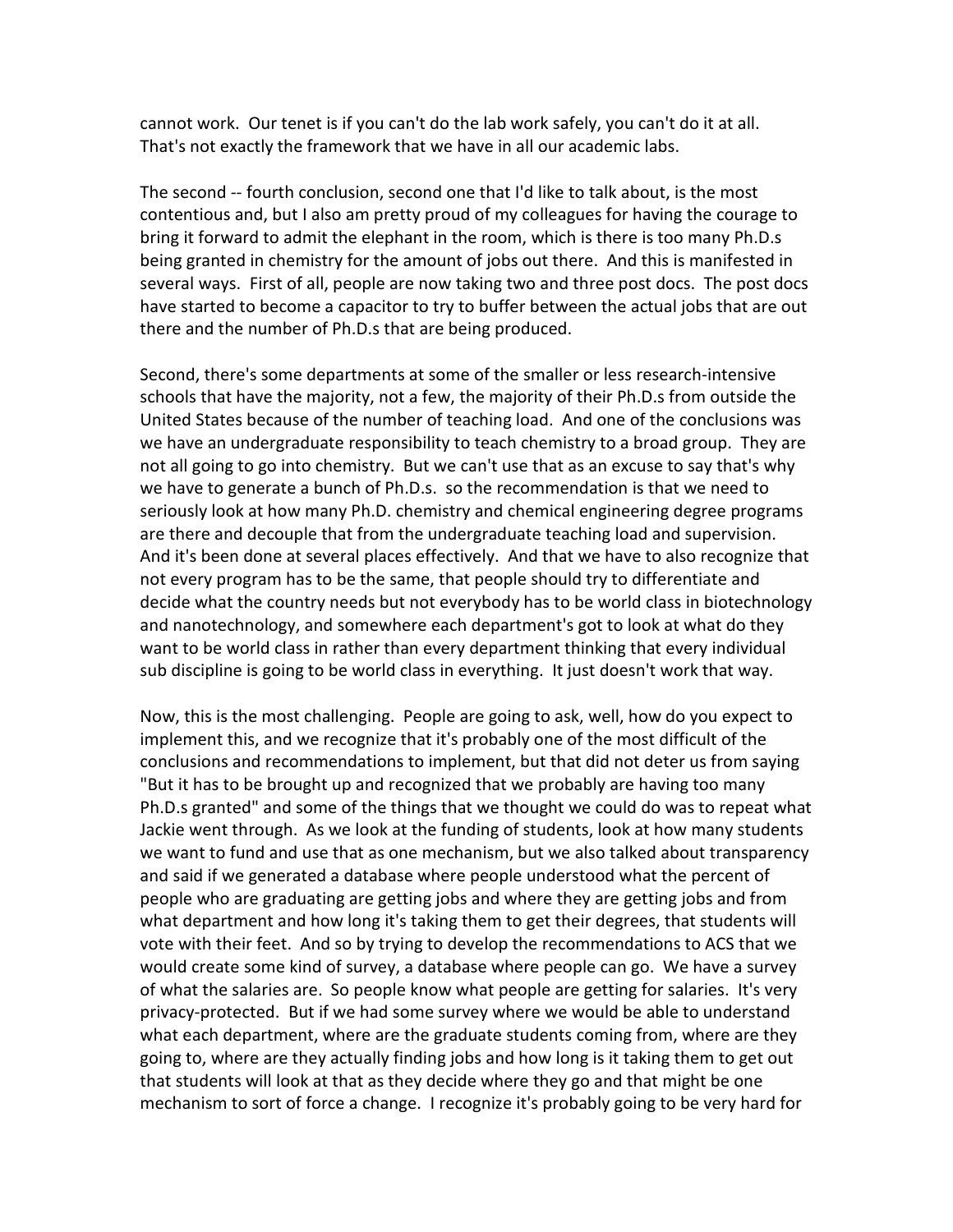a department to say, "Well, you know what, I'll give up my Ph.D. program and I don't have to be a research institution; I want to be a teaching institution." That's probably not a natural act. But for the health of the chemical profession we thought it was a report of this magnitude had to have that recommendation included in it.

So the transparency initiative is away. It's probably not going to be the primary forcing function but we felt that these are all information that students had the right to see. We have great mechanisms now. You can find so much stuff on the Web. This is something that the ACS can easily facilitate. So with that I'll turn it back to Jackie to talk about postdoc.

>> Jackie: So the other piece of this is that being a postdoc should not be a weigh station. A postdoc is an apprentice. A postdoc is an apprentice towards becoming either an academic scientist or in industry. And they need to be treated that way. And again, they need to be mentored in that regard.

In many universities, many that we know well, a postdoc is sort of in this island. They are not students; they are not faculty. What are they? And that has to change. And I think it really has to change in the context of thinking about how we train them, that a part of the postdoc experience should be mentorship, and we recommend therefore that funding agencies, when they're funding postdocs, should rare general mentoring plan. That happens in a lot of NIH programs. I think that needs to happen more generally and that's the way we feel about it.

Funding agencies need to become more receptive to requests for support of postdoctoral associates as independent scientists in various circumstances.

And then there's also the teaching postdoctoral associate. There are several programs that exist, but they're very small in terms of having postdocs that are part teaching, part research experiences. And I think those are the kinds of things from this spirit of mentorship that needs to be extended further.

Also something that I forgot to mention in the context of financial support for graduate students but holds as well with respect to postdocs is this whole issue of international students coming in and how they're funded. And I think this group in particular could be serving a role of providing more pressure that different countries, when they send their people here for training, need also to provide some support for that. Some countries do that; many countries do not, and I think that's something that's important for us to try and focus on and create more of a pressure in order to accomplish that goal.

So those are the recommendations, and we just look forward to your questions. >> Great. Well, thank you very much, and we'll follow the usual practice of recognizing people in the order that their flags go up. And Mark Gorenberg was the fastest. Mark?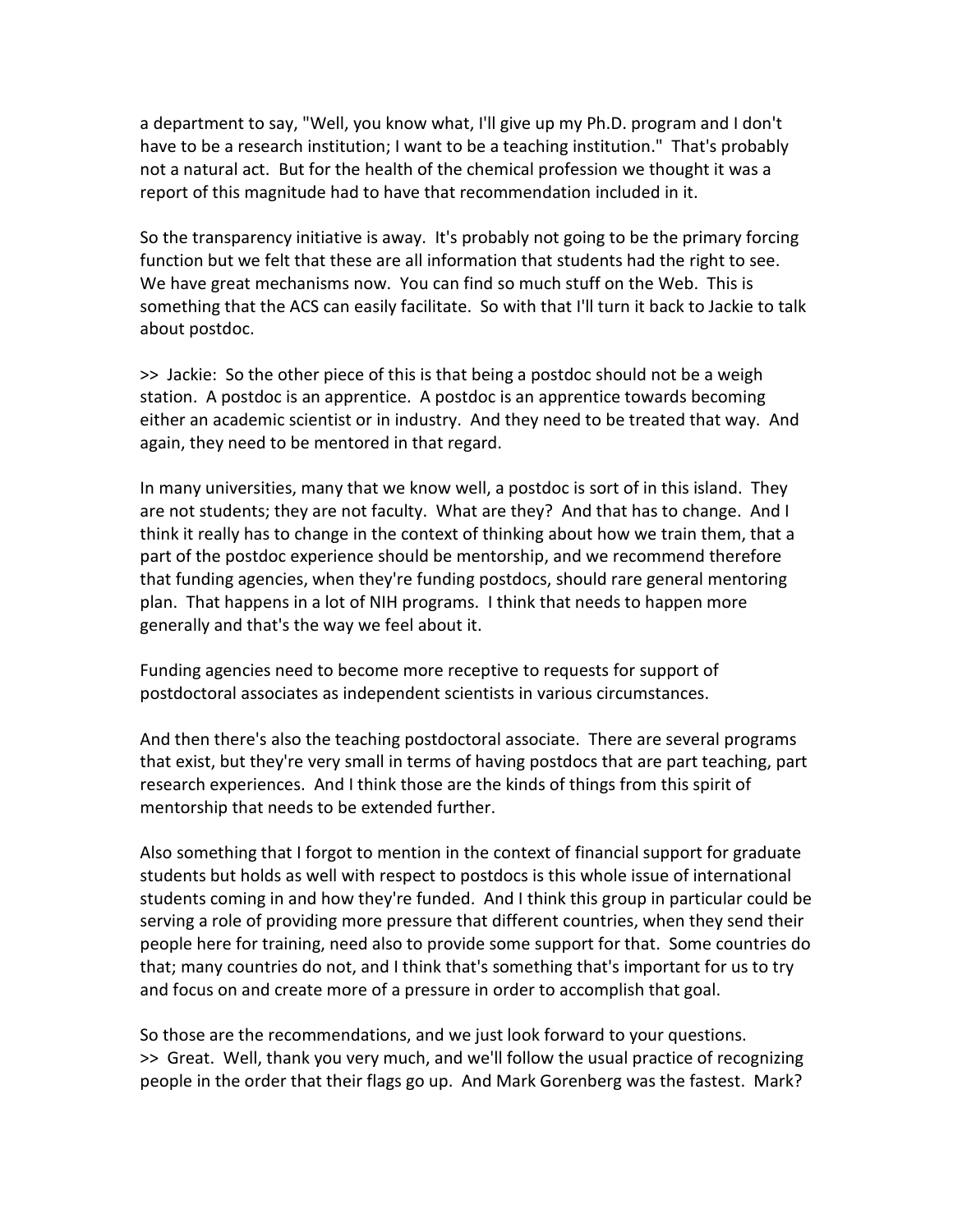>> Mark: John, thank you. Thank you very much for your report and your recommendations. They are really great and very broad. I'm curious on your position on a hot topic this year on online courses. You didn't talk about it in your slide. You do make reference to online courses in your report and I'm curious if you have a position on that.

>> That was not a specific topic the commission looked at. As we all know, MOOK is changing as we speak, but it is something that is of great concern in terms of the preparation, the proper technical preparation of the students who will go to graduate school, and the quality of instruction that is given via the latest part of the technologies in the electronic revolution that we have now. So one can visualize, for example, that the graduate students, when they are admitted to graduate school, would no longer be asked to take qualifying exams or placement exams and so on because they would have had that experience before. So specifically such details and aspects were not addressed by the commission but are indeed related to the commission recommendations.

>> You know, it is remarkable how little we talked about it, but I think the reason is that chemistries is basically laboratory science and at the end of the day in terms of a graduate education, you've got to get in the lab. Maybe that's part of the difference.

>> There was one area where I think it's especially applicable, which is safety. So there are standard safety hazard project analysis and reactive chemistry and exothermic reaction and analysis that you do that you'd like to have that standardized and disseminated quickly across the whole place and it seems online training would be the perfect place to do it. In fact, we're developing these modules within our corporation, Dow, for exactly the same purpose. We have sites all over the world and we want the same standards everywhere. And to try to teach that one on one is a tedious experiment. But if you want to get it out quickly, that's the best way to sort of have the same standard taught everywhere. Now, whether it's followed and adopted is one thing, but I think in the actual dissemination of how do you do a lot of these safety practices and what constitutes a good safety program, I think the online academy, some way to train it is ideal. And we're actually generating some modules, say, look, this is what we're do. And then we're working with some universities to try to tailor that to the university. It's a standard. It's not going to change from place to place, and it sort of creates a, I say a minimum level of what we're going to have. And I think that might be an ideal way where you don't have to worry about the content is pretty uniform and it shouldn't have to be tailored as much.

>> I have a long list and I'm going to try to do it in the order in which I saw the flags. If I get you out of order, I apologize. Barbara Shaw is next on my list.

>> Barbara: Thank you-all very much. This is a really interesting discussion. And also thank you for your leadership. It's very nice to see academic discipline come forward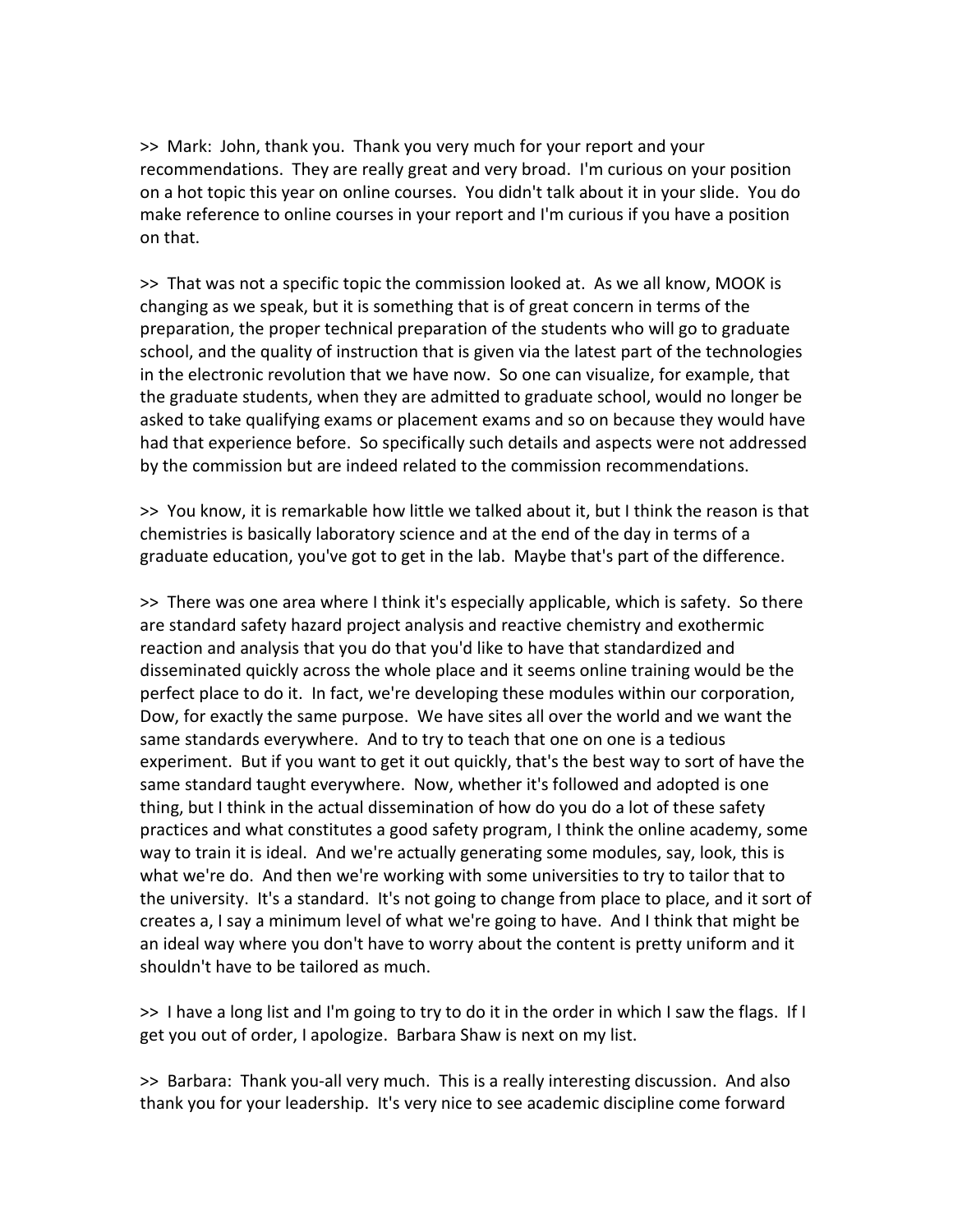and speak with a clear and consistent voice and I think that makes it very effective. I was very interested in your you comments about decoupling graduation from undergraduate TAships. I think that's a challenge for many universities and many of us have been really working and struggling with that to make sure that we do the best possible job of educating our graduate students in all the things that you mentioned: Presentations, et cetera. But at the same time we have an undergraduate mission and chemistry is at many universities a real core discipline for many of our undergrad students.

You mentioned that there were several places where, in fact, there had been very effective decoupling, and I wonder if you could elaborate on that and how that was done and what kind of mechanisms have been put in place in order to really meet the undergraduate teaching needs but yet decouple it from under -- from graduate admissions and TAships.

>> You know, there are some schools that hire people to do the undergraduate TAs. So they are teaching assistants. The teaching assistant need not be somebody who is working on their graduate research. And that's one way that you can think about doing that.

I think the whole question, again, of this question of what's the graduate program supposed to be. The goal of the graduate program should not be to get -- take care of that undergraduate teaching. And so some programs will have a niche area and focus on that and have student, graduate students in that area, but teaching more broad-based and hire people to do that.

>> I'm sorry.

>> Go ahead.

>> There is also a benefit of, if you hire professional people who have taught the same class, you get a better undergraduate experience than TAs who are just trying to do their own homework and do their research, and teaching is just a way they can get paid for this. And so there's been I would believe a benefit of having consistency of training, and it decouples the need for, I've just got to have a bunch of Ph.D. students because I've got 15 sections of general chemistry to run. So I think that's the added benefit of the year-to-year consistency and the training. We all agree if you're going to train people to be professors, they need to learn how to teach. And that can be an essential part of it. But when it becomes the dominant way that you get your Ph.D. program funded, that's where we thought there was an issue.

>> Okay. Next is Dan Tragg.

>> Dan: Thank you, John, and thanks to all of you. Your discussions about graduate training, support for graduate students and postdocs I think resonated with many of us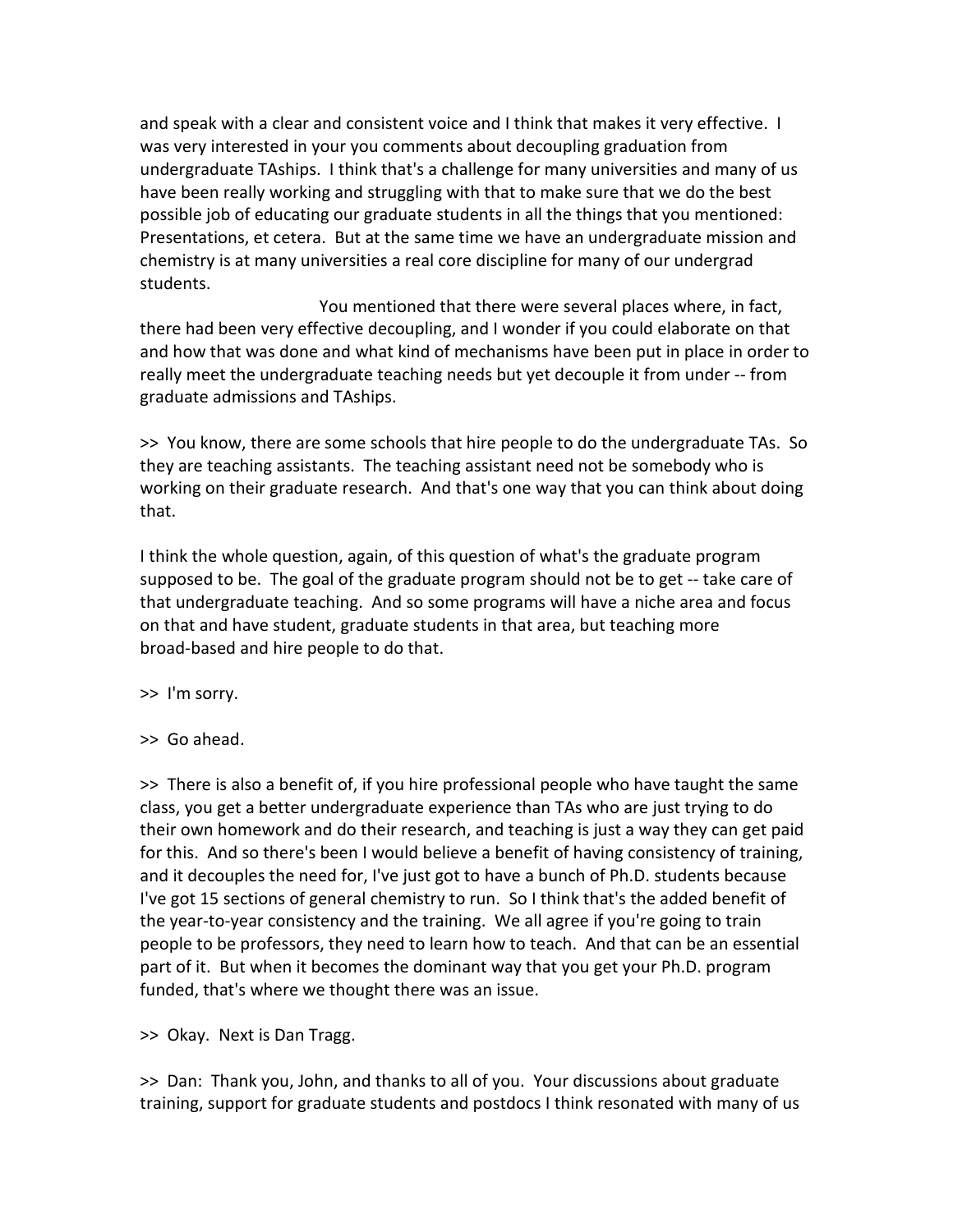in our report on the future of the research enterprise that, what we really struggled with these exact same issues. Let me just read from page -- it's deep, I apologize but it's Page 74 of our report. That in particular graduate students and postdoctoral researchers bring a unique kind of creativity to their fields. Whenever possible, that creativity needs to be unleashed instead of restricting graduate students to a particular project or laboratory by providing their funding through a larger research grant, increased graduate fellowships or training grants could give graduate students the freedom to choose their research focus. So we're totally supportive of that view of the world.

The problem is that there, you know, isn't really engaging with Dr. Banholzer that you talked about which is the challenge of controlling the size of the population. One of the reasons we see so many people being supporting graduate students out there with research grants is they want graduate students, and the ones who get the lead graduate fellowships don't come to them. And they have a project they want to do and so this is a challenge. And we aren't elitist in the way that, for example, in the U.K. where they rank departments and assign graduate fellowships based on your ranking of departments. We don't do that. We are more democratic and therefore we have a much broader pyramid. We spread our research and our Ph.D. programs around the country to more institutions. That's both a positive and a negative, and the balance of those is really difficult.

So I appreciate that you guys are confronting this challenge. It's not clear to me that you can really deal with it without sacrificing some of the sort of democratic virtue that's in our system.

>> Jackie Barton: That's why we really spoke about having also these training grants. That's one way to do it. To provide, a department comes together and comes up with a program for training graduate students, which obviously by necessity is going to have a component of doing graduate research because that's part of of how you train students. But they've got an outstanding program to mentor students, one that involves learning how to give talks, one that involves interacting with industry, what have you. And then funds are given to that, to that department. That's a way to decouple it. And it's not necessarily the most elite department. It's the department that got together and said how can we do a good job with mentorship.

>> I think that's a profound point and one we struggle with. I mean, there was a lot, the good ones who say, look, we can't shy away because it's hard to say it's a problem. And I give them credit for keeping us onto that. But this my world we all have similar issues. We only have so much money and we have more ideas than we can afford. And in tough times you're forced to prioritize. And the one thing I've learned after 30 years of research is that you've got to feed your most important or best things first or everything will suffer and you'll end up with mediocre and say, why am I doing anything. And so if we want to maintain our preeminence as a world class research institution, we've got to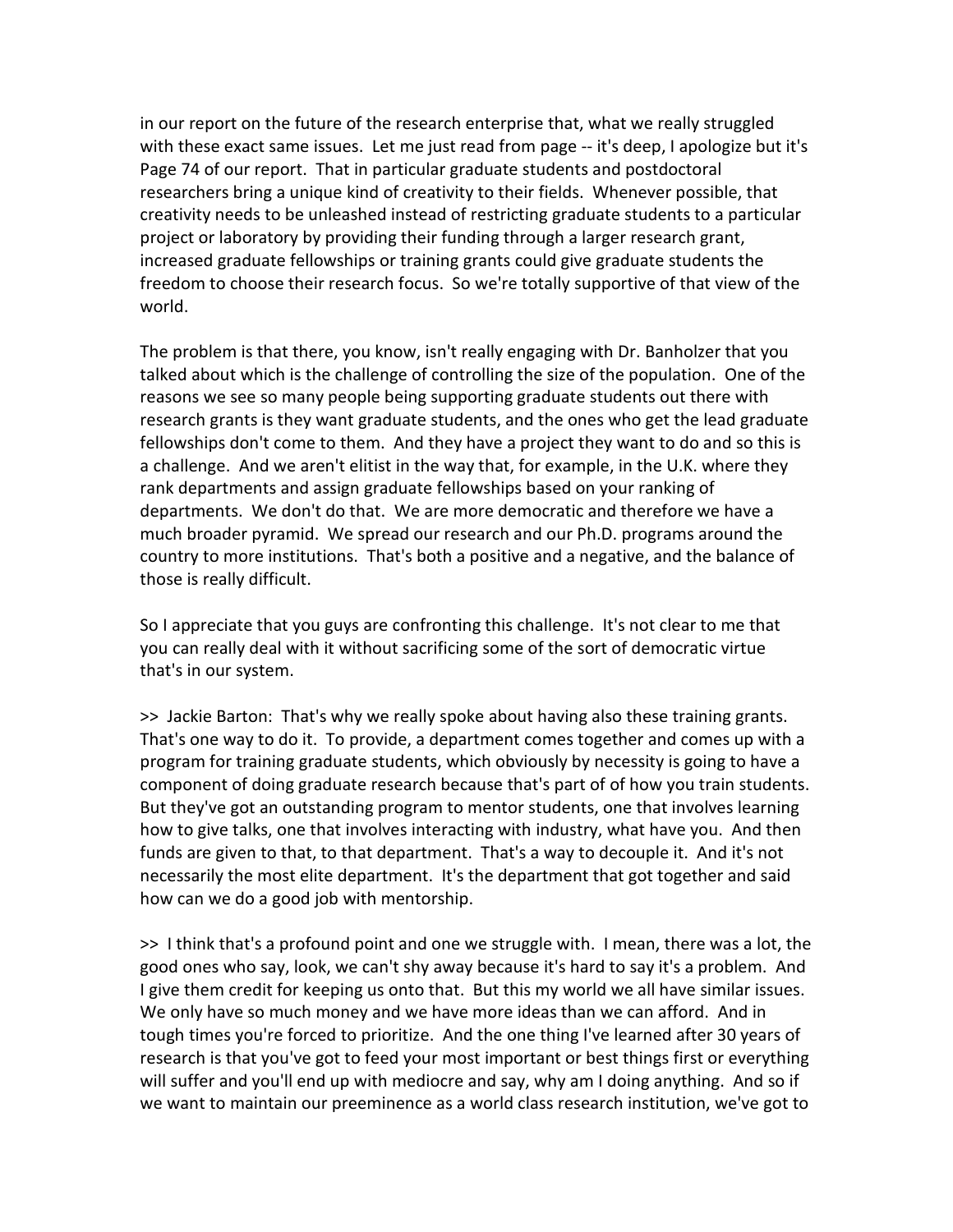I think balance a need for this democratic "everybody gets everything" but if you don't preserve the best and prioritize the resources to where we have the best chance, I think you run the risk of just trying to spread the peanut butter all over and at the end of the day, the best won't be the best. And we have global world competition who have got different criteria, a whole lot of money, and in my world the way we do it is we don't -- if I have a 10% budget cut, I don't cut 10% of everybody's program. I cut 100% of the bottom 10% of my programs because I can't -- the most important things, they're important. I can't sacrifice those. I don't think that model's directly applicable but there's certainly elements of that in there and I think the fact that the world is competing with us and they certainly all want what we have I think is a challenge and we're going to have to look at that balance of how do we decouple the need to service undergraduates, the need to do world class research and the need to try to be there where everybody thinks they can do research. We have we believe too many departments and we've got to figure out how they specialize them. And it's not just academia. National labs, we have national labs doing the same thing. They compete for the same DOE proposals. That is redundancy and redundancy, leads to inefficiency, and I don't think we all have enough money to be able to have a lot of redundancy. So it's a hard problem.

>> Okay. Next on my list is Mario Molina.

>> Mario Molina: Well, first of all, thank you for the excellent report. The question I have is the following: It seems to me that many of the recommendations that you make apply to other disciplines as well. So they are quite general. So I'm just wondering whether in the presentations you have already made or whether you actually thought about these recommendations that might be common, wouldn't they be easier for universities to change not just chemistry but whenever these other things need to be changed.

And a related point is that I'm looking specifically at, say, Conclusion 1. I certainly agree lots of things need to change, again United States, not just in chemistry departments. But on the other hand there are some success stories. There are some best practices. There are some good things that have happened already. So it might be nice to come up with with some examples of how to do these changes in practice; for example, new methods of teaching TAs. And so there's a lot that is happening that is very positive. So anyhow, that's my point that maybe this could be enlarged and could be even more concrete terms with good examples.

>> And maybe it's the effort, the release of the report. We met with presidents of other scientific societies and they quickly said what is in this report is going to be used by them. It's just going to take chemical sciences out and put their own. So you're correct. And the other questions are also focusing on helping universities decide what they want to be in the 21st century. The model that we have used over the past 100 years, the German model where the professor is in charge and the students walk for or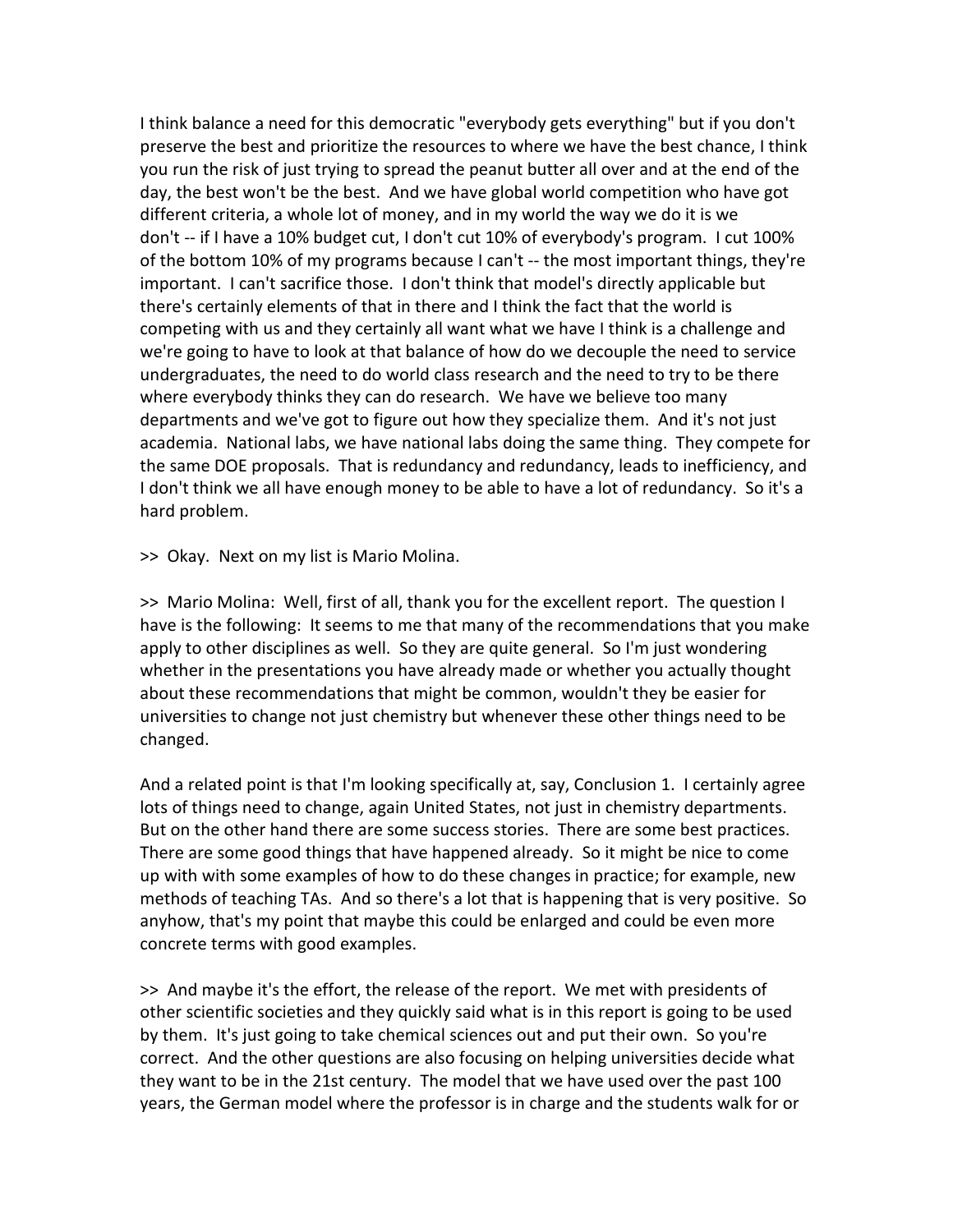with -- I prefer with -- the prefer is the one that's being discussed here. And as to how change is going to take place, that's going to depend mostly on two groups: The faculty who have the responsibilities and the obligations for the graduate education and research programs, and to the funders. And what the funders expect from the grants that they make; that is, the federal funders, the state funders, as well as the private foundations and industry. And industry port aims to trigger software everywhere, but focused on the chemical sciences because this is where we have expertise.

And I can tell you from visits that I have made repeatedly since last December to major universities and to the Office of Management and Budget and to NSF that there's a great deal of interest in trying to figure out what to do next and how to go about addressing the needs of the 21st century.

What we're really talking about are, take a 22-year-old person in graduate school. What is their life going to be in the next 50 years? That is -- what contributions are they going to make to address the grand global challenges that we have in society, whether it's in population growth or dealing with limited resources or climate change. These are very important challenges. Basically this report talks, you know, about the chemical sciences, it talks about all sciences, it talks about the future of the university. And those are very difficult questions to deal with, but it is our expectation that the great talent we have at our universities, that is the faculty and creativity, that they will devote a fraction of that creativity to address important educational issues.

>> Thank you. Next on my list is Maxine Savitz.

>> Maxine Savitz: Thank you. And also I'm impressed that you were able to come to consensus with that diverse group of members. You mentioned, Bill mentioned that, you know, too many Ph.D.s in chemistry and chemical engineering. Are there a shortage of masters or technicians as you look out at this? And the reason I bring that up in the biological sciences, the tech foundation founded the graduate institute eleven years ago at the Claremont school to really put a terminal master's degree program into place in the life sciences, which has a flavor both of advanced biological courses but also they do projects as if you were in business school, and much of them working directly, particularly with some pharmaceutical companies in the California area and beyond. So I just wonders, is there any thought giving -- or is there a need even for some of this inter -- you know, more than just a bachelor's degree but really don't need a Ph.D.?

>> The commission looked at that question and specifically decided to focus in the time available to them on the Ph.D. program, but in the report there's a mention that the master's degree is one to be looked at very carefully and subsequently ACS and other organizations will undertake that responsibility so that the focus was really on articulating what the purposes of graduate education in the chemical sciences are, the two major questions that were asked. And the commission was very clear in its response.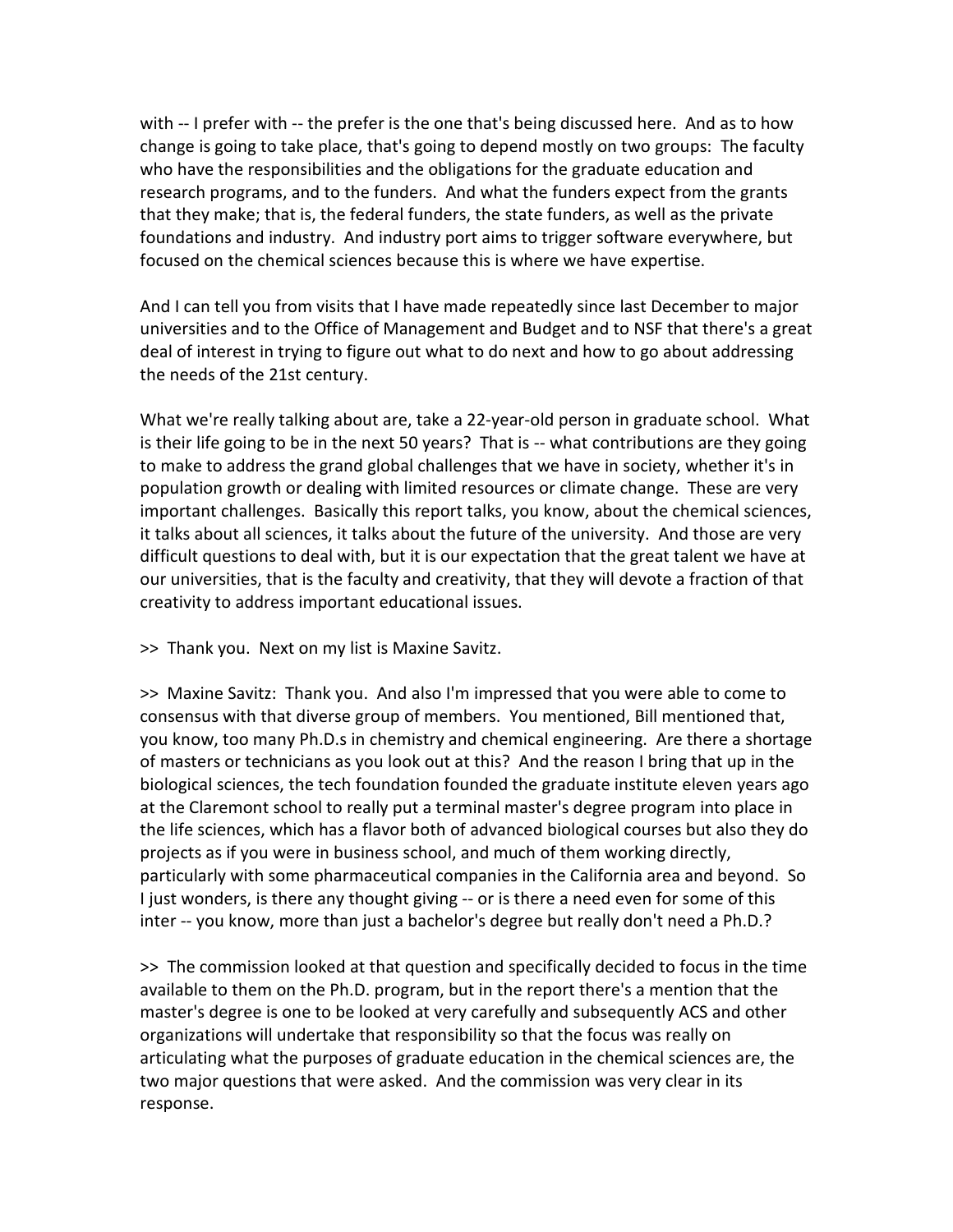The primary purpose of graduate education is education. The proper first focus is to educate students to solve problems in society, including the effect of education of the succeeding generations. That applies of course to the Ph.D. students but also to the other students too. And so looking at master's degree programs is part of what should be looked at next.

>> Thank you. Shirley Ann Jackson.

>> Shirley Ann Jackson: I have a couple of questions here, two things: One, maybe it relates to Maxine's question, and this is for Mr. Banholzer. How much use or utility are Ph.D.s in industry?

>> William Banholzer: Okay. So I would say that I'm surprised that anybody in a high-tech industry wouldn't expect a Ph.D.s as the critical resource that they have. So in resource if you are manufacturing in your plants or your assets, that's what you worry about, and people that run them. In research, talent is the only thing that matters, and a Ph.D. is how we train people to develop new knowledge. So my view of an undergraduate is that's somebody who can apply knowledge. They understand, the equations have been written and they apply it. But when you look at the next generation of technology that we need, we need people that can understand how to formulate hypotheses, read the literature and then develop the next generation of knowledge. So I would say if you are -- hope to be a high-tech industry, and I think it's broader than just the chemistry and materials industry, Ph.D.s is the key resource that you need to be able to do that.

So in our recruiting for R&D in Dow, we're the biggest chemical company in the United States, we hire 70, 80% of our new hires are Ph.D.s. it's not that I couldn't hire BS people and after seven or eight years teach them how to do research, but it's way more efficient for me to hire people who have worked with, under the tutelage of a world class professor who have taught them the fundamentals, how to develop a hypothesis, test it, and it doesn't matter what they did their research on; they've learned the scientific process and then they can work on whatever they are going to work on. Because I hire somebody for 30 years, I don't know that they are going to be working on membranes today and tomorrow I might need them to look on quantum doubts for display. But if they've been taught how to think, which is what we sort of describe it as, and that's what a Ph.D. does. It teaches you how to develop new knowledge and apply knowledge.

Now my disappointment is, and it was in our report is that we've gotten so specialized. So we train people so narrow on their dissertation that they can't put it in the context of what society needs. So the way I put that is we need to stop educating people in what's possible and also add what's practical. So we have people that are doing all kinds of research but never can put in the context of, yeah, but we'll never do that, it costs too much, it's energy inefficient. All of the problems that we have, climate change, energy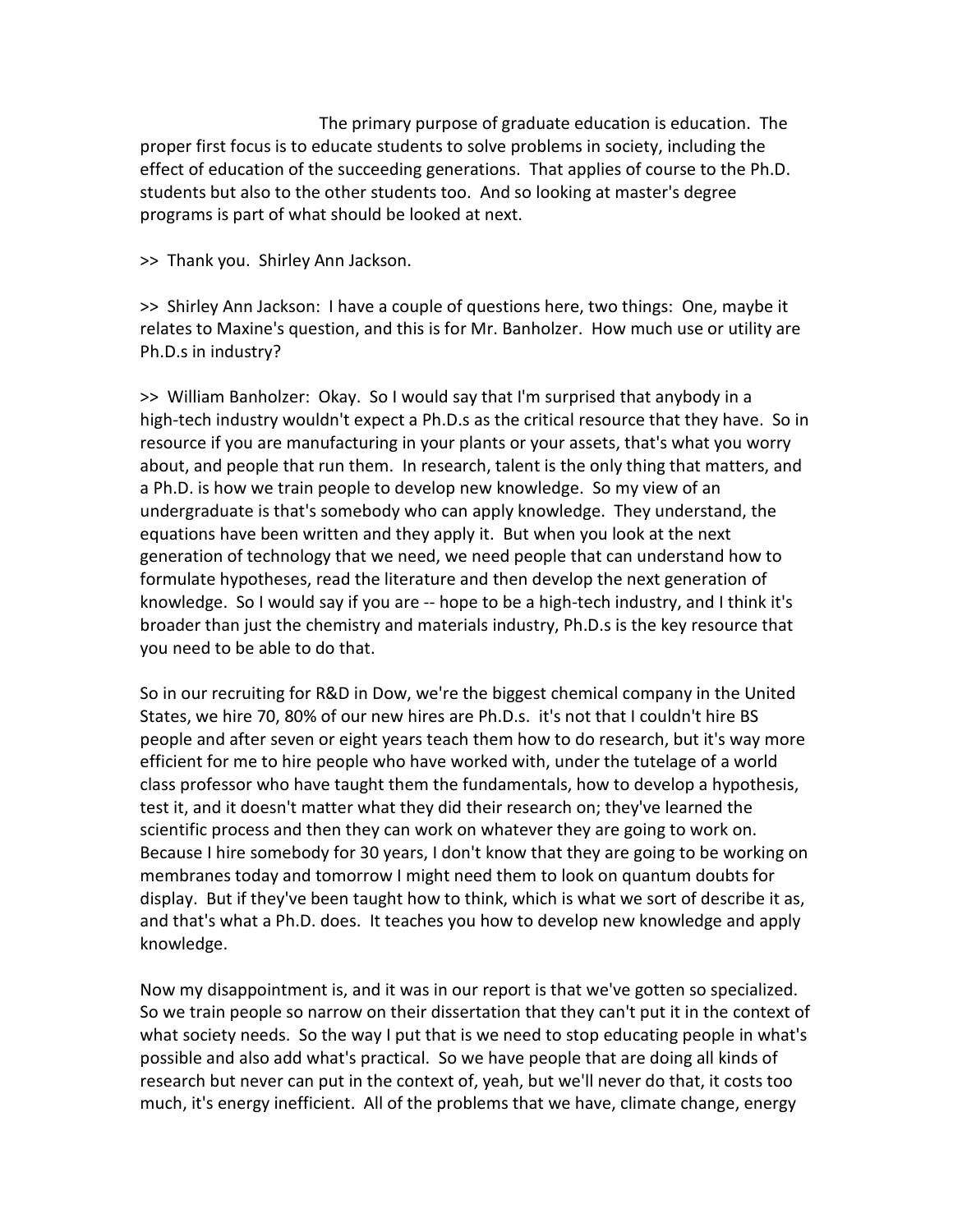inefficiency. I was at a meeting with a friend of mine and there was a very well educated scientific person who said, hey, did you see about the new Prius that's going to be powered by photovoltaic film. Now, there is a technical person, not somebody who they have an engineering discipline and they didn't understand enough that the energy density falling on the surface of Prius is never going to be enough to drive that car, yet they've made them exquisite on understanding the uniqueness of some elemental band structure.

So I think we've got to make sure education is both deep but also broad enough that people can put what they are doing into context. And that knowledge I'd say is the key resource we need. It's kind of a longwinded way to answer your question but I'd say it's imperative and it's not just verbiage because we hire, like I said, about 80% of the people we hire are Ph.D.s, and the BS are not the people that we expect to be the, you know, the --

>> All right. I have a quick question for the academics. You know, the question is what are we trying to accomplish with the Ph.D. programs? Is it to enable the students, or is it to put them into a certain channel for society? And how do your recommendations balance that? And what underlies this is this whole question about, do TAships really help anybody get an academic position?

>> Jackie Barton: Let me just say I think the bottom line here is not really we've got too many Ph.D.s in chemistry. In fact, we've thought about whether or not as a group we wanted to make that conclusion and we couldn't get unanimous consent on that in part because we don't have the data. We really don't have the data yet. But I think what was clear was that we aren't training them properly in order to enable them to be scientists. And I think that is the goal is to enable them. And I think a part of all of that, I mean, in my own group, yeah, I do people, my students, to teach because I want them to learn how to teach, and it takes away time from the lab. But that's important because then my graduate students, I want them to learn something. It's important that they learn how to write original research proposals. And so we had a whole thing in here, this is something that happens at Caltech that we care about enormously, that students take the time to learn how to put together a research idea, their own research idea. Now, that takes away time from them being in the lab. But I would argue that that makes them better in my lab and better in everybody else's labs thereafter and most importantly in their own lab. And so these are important elements of the training. That's what distinguishes a Ph.D. from an undergraduate researcher, and that we can't forget about that and that we have to be telling our colleagues, "Faculties, this is important," but then we also have to enable those faculties because they have the pressure that they've got to get their research results done. So we have to get across to them that this is going to help them to get their research results done but also we have to have other mechanisms for teaching for students.

Another thing I forgot to mention is involvement of the Department of Education in all of this. They have had a grant program and I don't know all the details of how that came to be and how that came to go away but that's another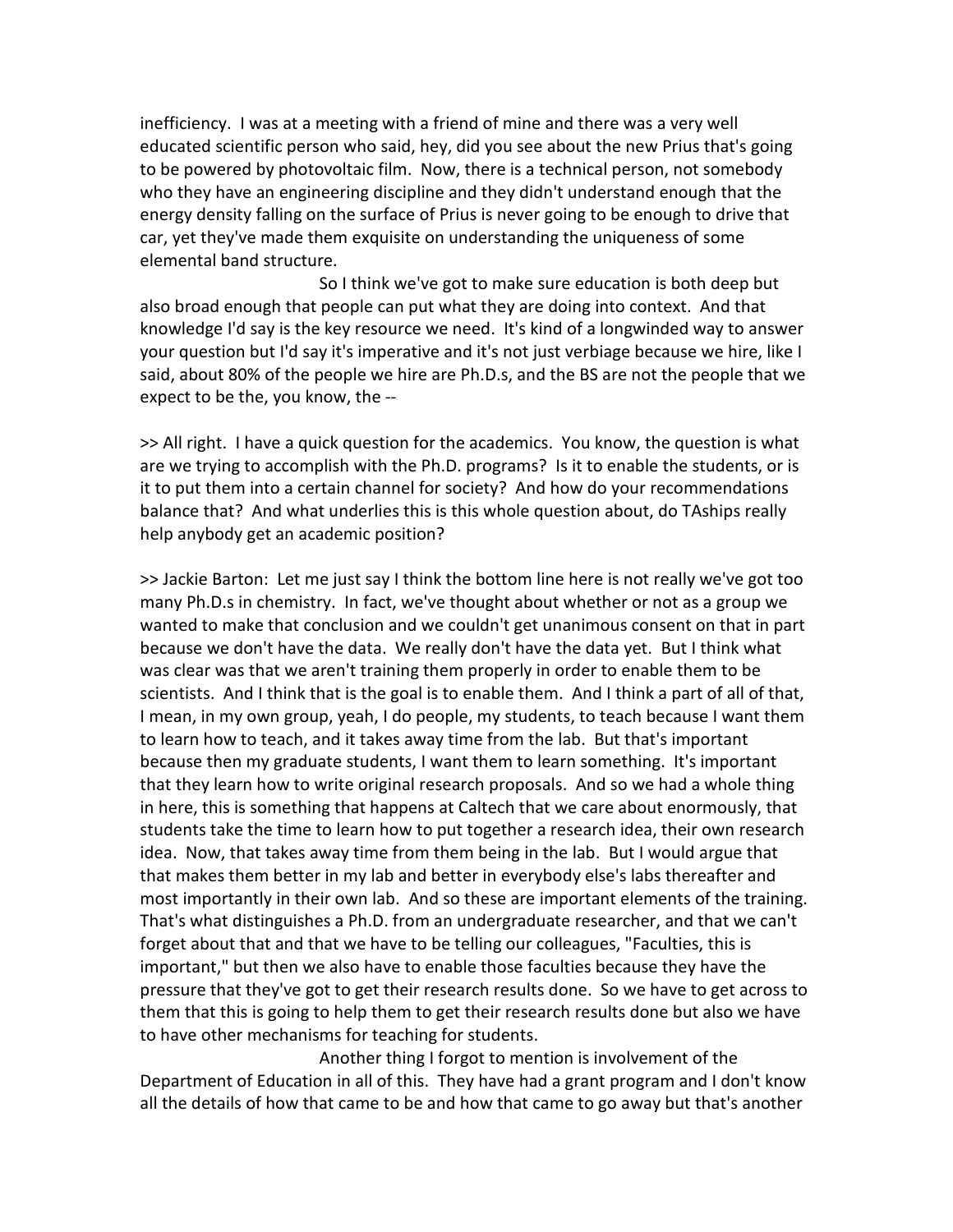mechanism that we need to be thinking about in terms of independent funding for graduate students through that mechanism.

>> The discussion relates to the question that you asked, Dr. Jackson, what is the Ph.D. degree for. Are we to produce Ph.D. technicians or Ph.D. who are scholars and leaders and engaging in creative ways to address very important societal issues. And this is a question that the faculty themselves have to answer because they are the people who are in charge of the education as well as the training of the graduate students and that's where the conflicts come in, in terms of the support mechanisms that are available.

But there are across the nation institutions of higher education that use graduate students -- I mean the word "use" now very respectfully -- as teaching assistants. And is that really part of the Ph.D. training program or is it part of something else that we have addressed before.

So the discussion is really wide open, again, for each institution to decide for itself what are the purposes of the graduate education programs in the chemical sciences for that institution. And I have great faith in the abilities and creativity of the faculty to address those questions.

The question I really have is what's the time scale for addressing them and what kind of support will they receive as they come up with new ideas from the federal government and the state government.

>> Thank you. Next on my list is Bill Press.

>> Bill Press: Thanks, John. And I want to thank the presenters for presenting a bold and very necessary report. I think it's great. I particularly want to call out my thanks to you for the safety message because I think that if we don't get our faculty PIs to embrace safety culture, it does double damage. They are putting their own people at risk and they are not training the next generation to have a safety culture.

But my question is really more on what was called out in the PCAST report as this problem of if postdocs are really supposed to be training positions and therefore should not be technician positions, then where is that future workforce going to come from? In particular, it seems to me there's a danger that we'll be creating two separate classes of kind of transient workers at our universities: The teaching assistant class who will not have a real career opportunity at any given university and then also a laboratory technician class who don't have a career ladder to advance. And it seems to me this can't be good for universities if they are based on a labor pyramid that has people at the bottom who don't have career advancement opportunities. Where do you see that going?

>> Jackie Barton: Well, you know, when I talk to my own students about doing postdocs, I tell them that they shouldn't be doing postdocs in a lab like mine. That the whole concept of a postdoc is to go do something else in different areas. And so I continuing postdoc has to be a different experience than the graduate student experience.

Now, in terms of the university, you still have the postdoc, but maybe the biology postdoc came from a chemistry lab. I think that science has to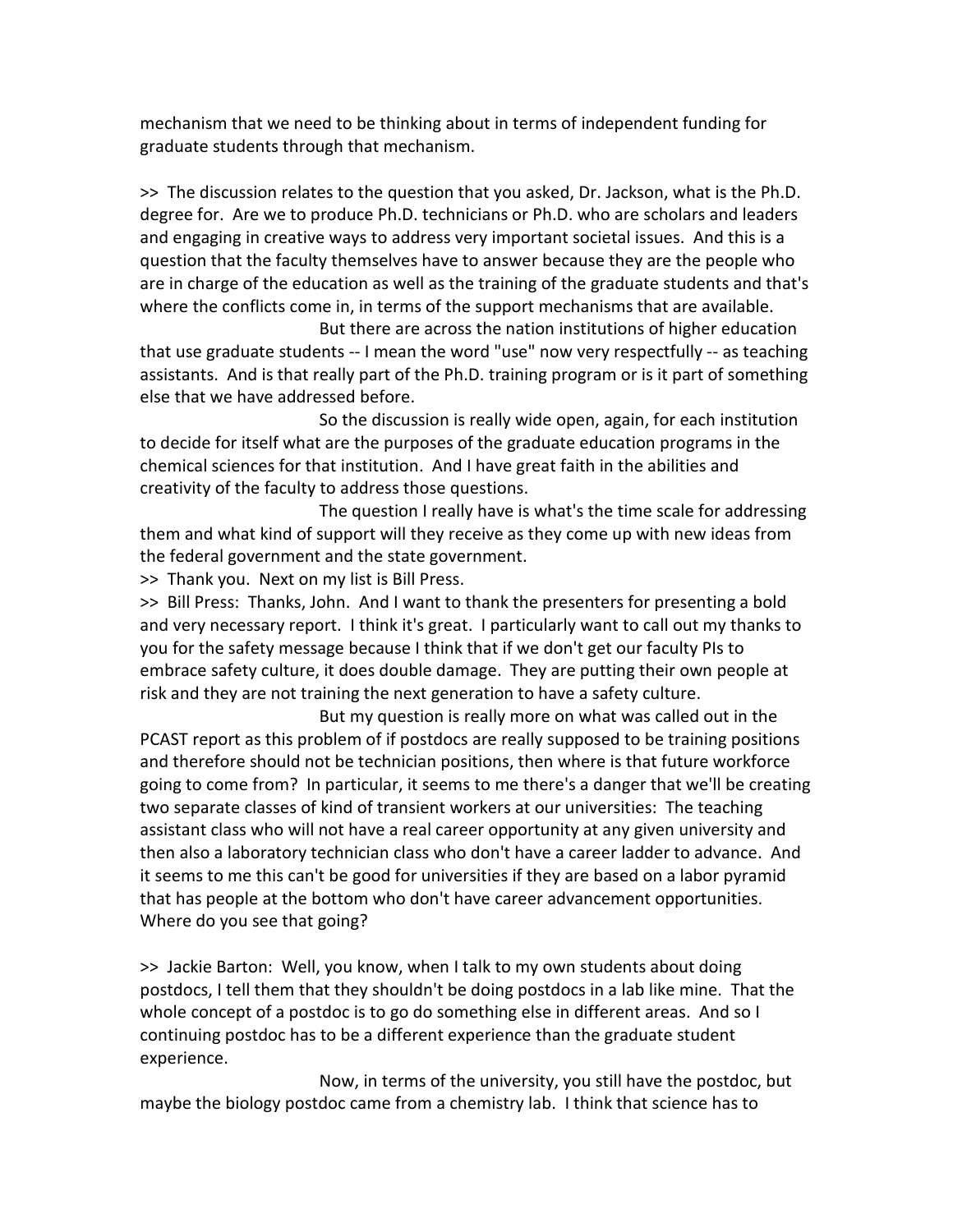get -- is clearly more interdisciplinary, and people learning how to talk to each other, you know, they have to be more shuffling of the shells, if you will.

>> Bill Press: Maybe if I could just clarify my question: What's the career path for a technician at a university that has volatile funding of research grants that doesn't have stability and so on. In industry I understand that there can be a useful career path for someone without a Ph.D., but laboratory research in universities still needs that labor force, and what is going to be the career path of those people. Or where am I wrong?

>> Jackie Barton: I'm not sure the technician has as much a role in the university setting. A technician clearly has a role in industry but not quite so much in a university setting. University setting is about education. It's about learning.

>> If I understand your question correctly, I think -- Chris, my concern is that when we talk about the service element, there's people who get their entire Ph.D. doing nothing but TAs and I don't think that's right. I think everybody who gets a Ph.D. should at least teach a semester or two, and most schools have that requirement because it makes you a better communicator, and it makes sure that you understand how to communicate maybe complex things in multiple different ways. So -- but I think that is just an element of your education on a way to becoming a world class researcher, and the outlet of that research should be somewhere you've fulfilled gainful employment.

The challenge we had in the commission was there's so much -- because chemistry's such a fundamental science, there's so many places you can go, from going into patent law to medicine to just chemistry to a lot of people going to biological sciences that the fact that there is not everybody's going to go work in the chemistry is actually a strength because the skills are portable to a bunch of different industries. So whatever's the right number we struggle with, well, just because there's not a market that everybody's going to go find jobs in pharma anymore doesn't mean that the entire chemical discipline isn't still critical. But there was some growth signs, which is people are taking more and more Ph.D.s. I don't -- in my personal view, I don't think I need to hire postdocs. Ph.D. should be under a good professor and adequate training because we're going to have to train them the stuff that we need anyway. So they sort of get their postdoc on the job, and I don't need that extra training.

Now, if somebody decided that they were in an area like let's say quantum mechanics but they really, that led them to more interesting in quantum doc and wanted to go work in a material group that's doing quantum dot, post bridge might be a way to get to hire somebody who's doing quantum dot. And I think there's that element. If you want to become a professor, that postdoc is sort of essential to get your research ready to hit the ground running when you start your tenure track discussion. So there's different elements to what the postdoc can be but people are taking them because that's the only job we can get. And we interview postdocs now and they said it's because they couldn't get a job the first time. I think that's a macroscopic trend that is worrying us and should be that these other opportunities should be presented and people need to understand that some of the issue we talked about was, what you need to know is that chemistry, here's all the options that you can do and here's what a patent lawyer does. So that fundamental document, the best patent lawyers are the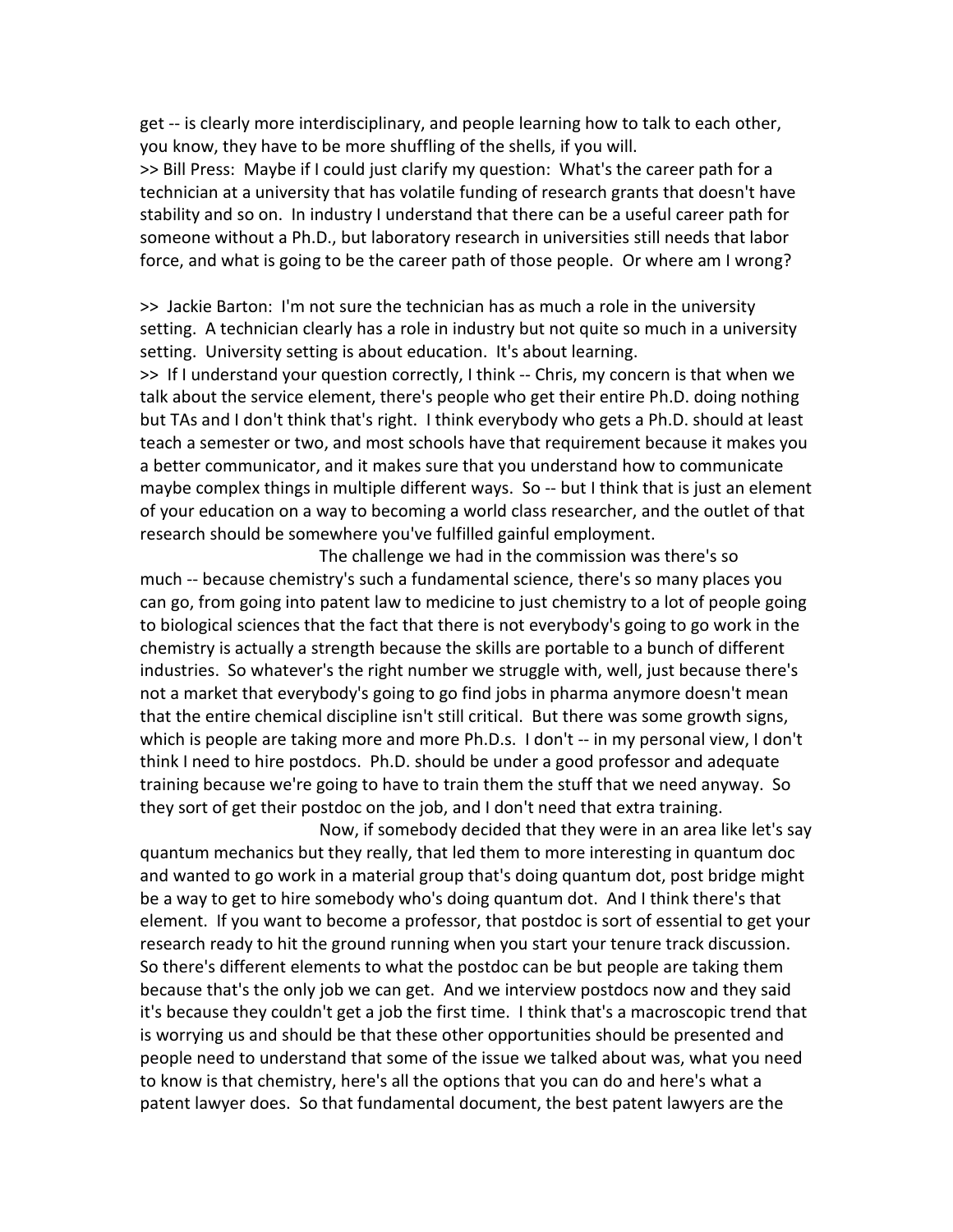people who technical background because they have got to understand the chemistry that they are trying to patent. And I think it's, you know, the idea that we're ever going to get this right and you'll have exactly, well, this is how many openings we have and match it. But the belief is we've got a macroscopic trend of people can't find jobs, there's too many postdocs and what's the purpose of a postdoc should be what Jackie or I mentioned is it's an element to further your education, not "It's the only thing I can get."

>> Thank you. We are officially out of time but I'm going to let Eric Lander ask the question anyway but the question and the responses need to be fairly brief. >> Eric Lander: You raise so many exciting questions and well posed questions. I'm struck by the conflicting interests that you've identified of the institution, the professor trying to get his or her work done and the student. You've suggested we could have a class of people who are teachers, a class of people who are staff scientists, and a class of people who were students and think about filling those jobs with people who are dedicated to them. You could imagine having students who did some work teaching but it is very clear and transparent how much -- it wasn't even that it was for the institution. There could be a social contract that says "We need you to spend 15% of your time doing it because that's how it works."

So what I was most struck by were your exhortations to transparency, transparency around outcomes for students, transparency around safety, transparency around the work you do in training at your university, what you're training for and the experience. So I ask you: In some sense for much of that, you don't need the federal government. Certain things you do need the federal government, as to whether we apply our training grants to -- whether we do training grants, funding to professors, to support graduate students who are funding directly to students. But for all the rest of it, if the right 15 departments banded together and agreed to be transparent as to a set of things that you've laid out here, it could be very powerful. If you just all said, "We are going to be transparent about our safety records and our safety processes. We're going to be transparent about what our expectations are and what our training is," one could begin to ratchet a race to the top in a certain way because students would be able to see that students who go here really don't have much future, or students who go here really don't manage to learn how to give a talk or something. And what's great is once you start the Web and the students will keep you honest. Any institution that wished to overstate its case might find that it was brought back to, you know, some reality by the students.

So why not implement your report by finding some set of fellow traveler institutions to just do it?

>> Dr. Lander, anything I say will detract from what you just said, and I don't intend to do that. But that is one of the recommendations directed toward the ACS, and the ACS is taking that very, very seriously, despite some difficulties that you can think about in collecting such information.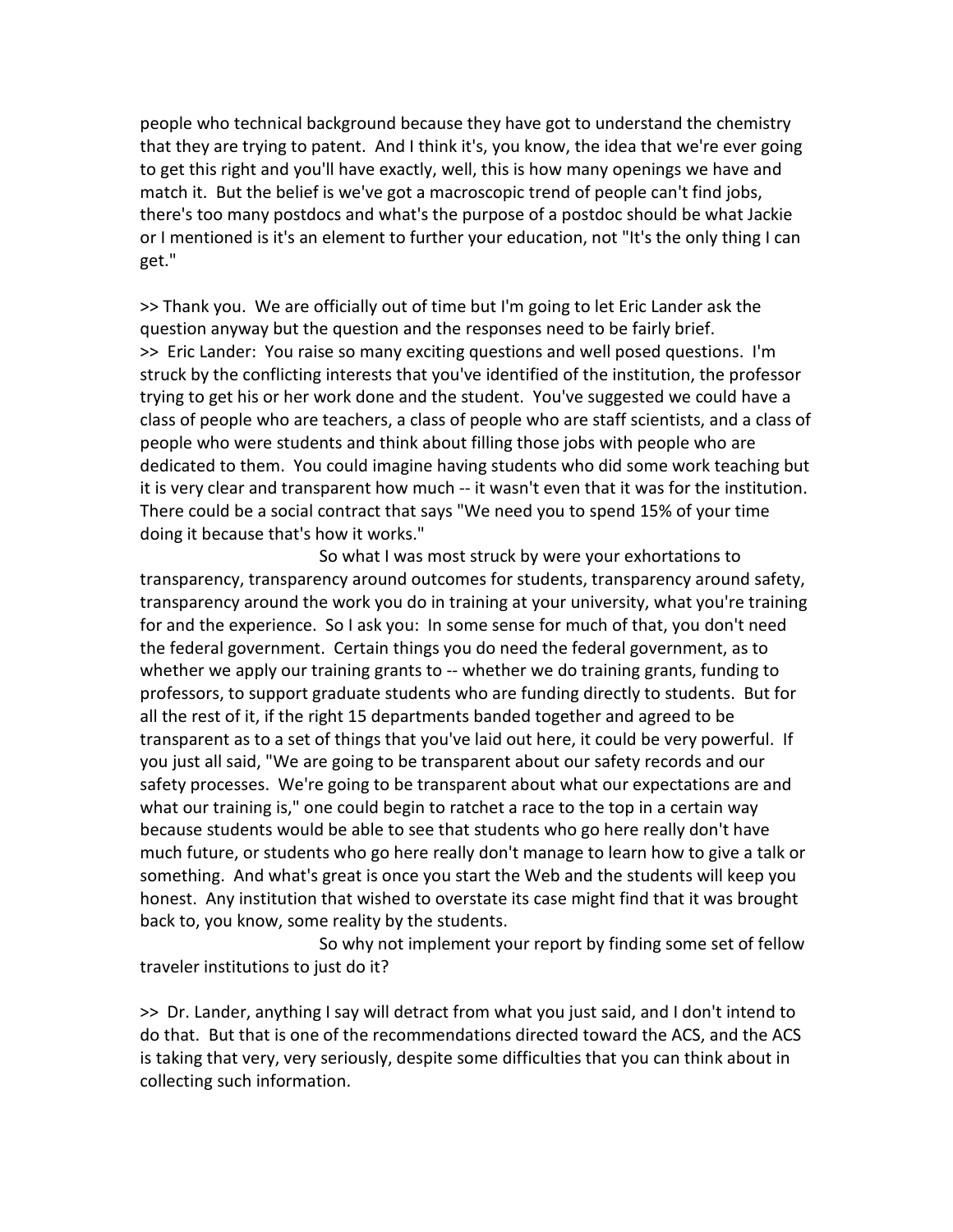But you're absolutely right: The full transparency will truly drive the reform and the changes that are discussed in this report. That's going to require faculty to participate in this willingly; it's going to require some direction from the federal government that provides supports for the research activities. And that's in the report. So thank you, Dr. Lander.

>> Lander: Get five of you to do it tomorrow.

>> Well, let me thank all of the panelists for a terrific set of presentations and a great Q&A session. We really appreciate the work that you did on this very important report, and we appreciate your coming to talk about it with us. [ APPLAUSE ]

>> We are now going to move into the next presentation. We are not having a coffee break at this point. So I expect that we will have Tom Luce, the chairman of the National Math and Science Initiative coming forward, and he will be talking about turning reports into action, lessons learned, progress made, and what is next. This is a topic dear to our heart. We have agreed with the president that one of the priorities of PCAST in the second term will be working to implement a larger faction of our recommendations from reports in the first term and so we're very interested to hear what you have to tell us, Tom, about how to turn reports into action.

>> Lander: And if I can just add our thanks. Tom was a very active member of the PCAST STEM ed study, the K-12 STEM ed study and has in the past provided great guidance to this counsel and we're really glad to have you back.

>> Luce: Thank you so much to both of you. This is a daunting task for a person that's in a 12-step program. I'm a recovering lawyer. I'm in Step 11. I'm not a scientist, I'm not a technology expert, but I have a deep and abiding passion for trying to make sure that we have a STEM-literate society and a STEM-capable society. So it's a pretty dramatic shift from the discussion of graduate education to the subject of the STEM-literate society and the STEM-capable society. And I think under Eric's leadership and PCAST, those issues were really dramatically addressed in the first PCAST report that had to do with K-12 education. A realization that we are really at a point in our society where those are essential needs, and really we need to be part of the discussion that redefines literacy to include STEM.

With respect to that old saying that reports get issued in Washington and they collect dust and they never lead to action, I hope I can dispel that myth here today. The National Math and Science initiative was actually created as a result of a prior report by the National Academy of Sciences called "Rising Above the Gathering Storm." In that report there were specific recommendations made, not just general recommendations by highlighting what earlier in one of the questions was referred to as best practices, what were the best programs at accomplishing some of the recommendations that had been set forth in rising above the gathering storm. And there was a determination by a bunch of the members of that report, people like Chuck Vest, Bruce Alberts, Norm Augustine that they didn't want their report to turn into dust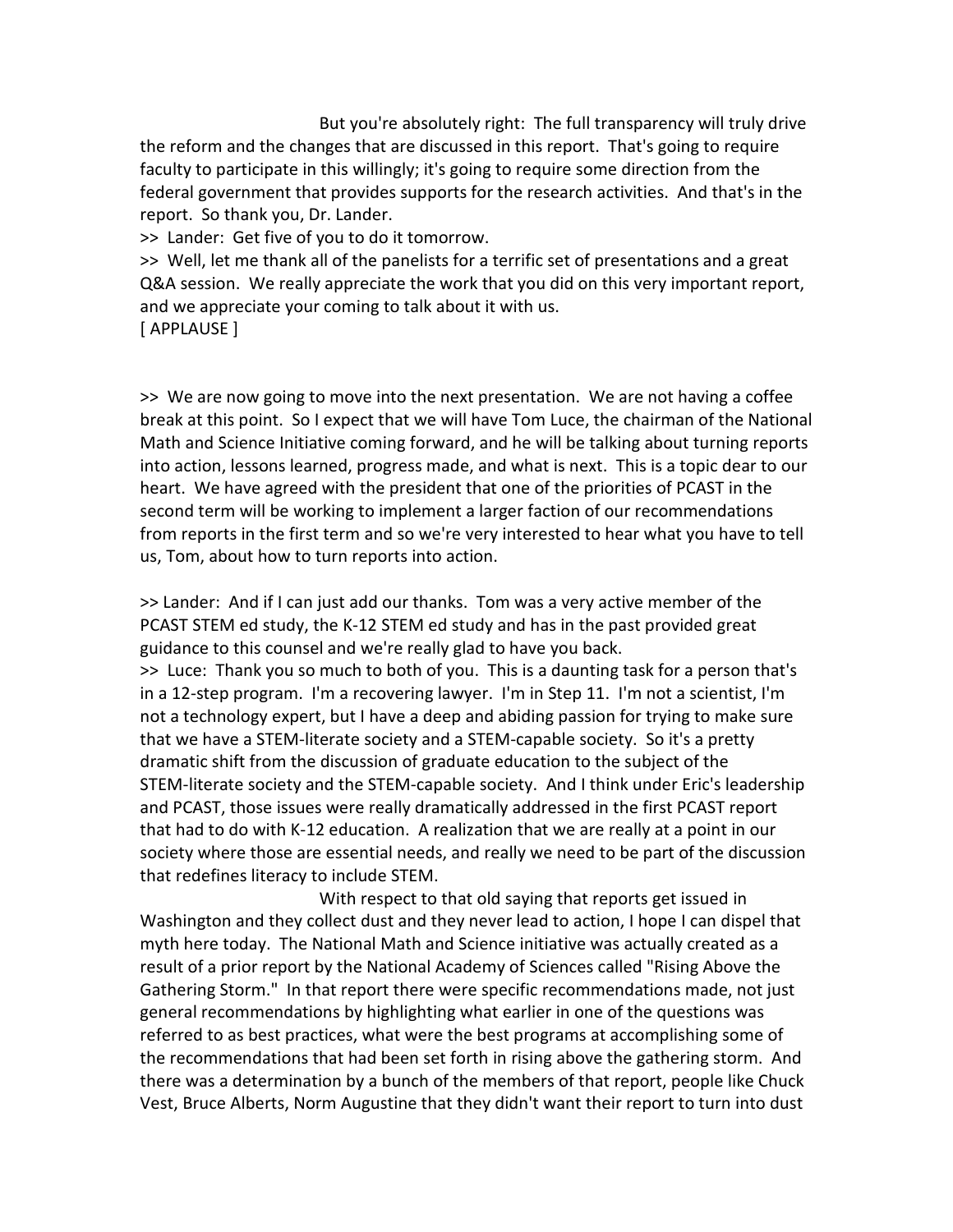and so they helped create the National Math and Science initiative with a concept that we would meetly start to work raising private sector funds to implement some of the programs in that report, not waiting for the federal government, not waiting for congress to come to some action but getting started in hopes that then we could go to congress and say, "Look, this really does work and it's been embraced and we need a public/private partnership."

And then -- and in that report there were two programs that were recommended that we felt offered real balance to showing that you really could implement pilot programs on a national scale, and frankly that never happens in K-12. All of us know of successful public schools in any part of our country that work with any kind of population. So we ought not to debate anymore "Can this be done." It has been done, it is being -- it is happening, but it's not happening on a national scale. And we always have to keep in mind we have 50 million-plus students in our K-12 system. So if we have a pilot program by a company and it helps 1,000 student, that's wonderful for those 1,000 students. It doesn't transform our national picture.

The two programs, as I said, were balanced. One was called Advanced Placement Training and Incentive Program, which is really designed to make sure that every child in every public school is given the opportunity and access to an advanced placement course taught by a better trained teacher so they can succeed. Why did we pick AP? Because at the time it was the highest national standard we had, number one; and number two, longitudinal data showed that in public schools in a state if an African-American student took and passed one AP course in high school in any subject, not just math and science, the college graduation rate went from 15% to plus 60, Hispanic went from 15 to plus 60, and Anglo went from 35 to plus 75. That's by the passing of one AP exam. So it seemed to us that this was very, very important, and as I said, balanced program this -- for this program to work nationally, you had to better train the existing teacher core, taking the teacher core as it is and better training them to teach the higher levels.

The second program was more long term. It was saying the next generation of math and science teachers must be trained in a different way, and that model was the UTeach model which was developed at the University of Texas at Austin. That says we ought to take entering college freshmen, they ought to enter the College of Natural Sciences and Math, not the School of Education, and they ought to graduate in the same four years with a BS in math or science that any other student does but also a teaching certificate. This is not an alternative certification program. You actually receive a teaching certificate, the difference being that the majority of the pedagogy courses required for that certificate are actually co-taught by the College of Education and The College of Natural Sciences and Math and really focus on how do UTeach math and science. So instead of more general education courses, you're focused on how do UTeach math and science.

We are totally convinced and the data from the University of Texas at Austin, a program that had been in existence more than 15 years when we decided to replicate it, their data showed that 90% of the students who graduated from that program actually went into teaching. Even though they have a BS, they could have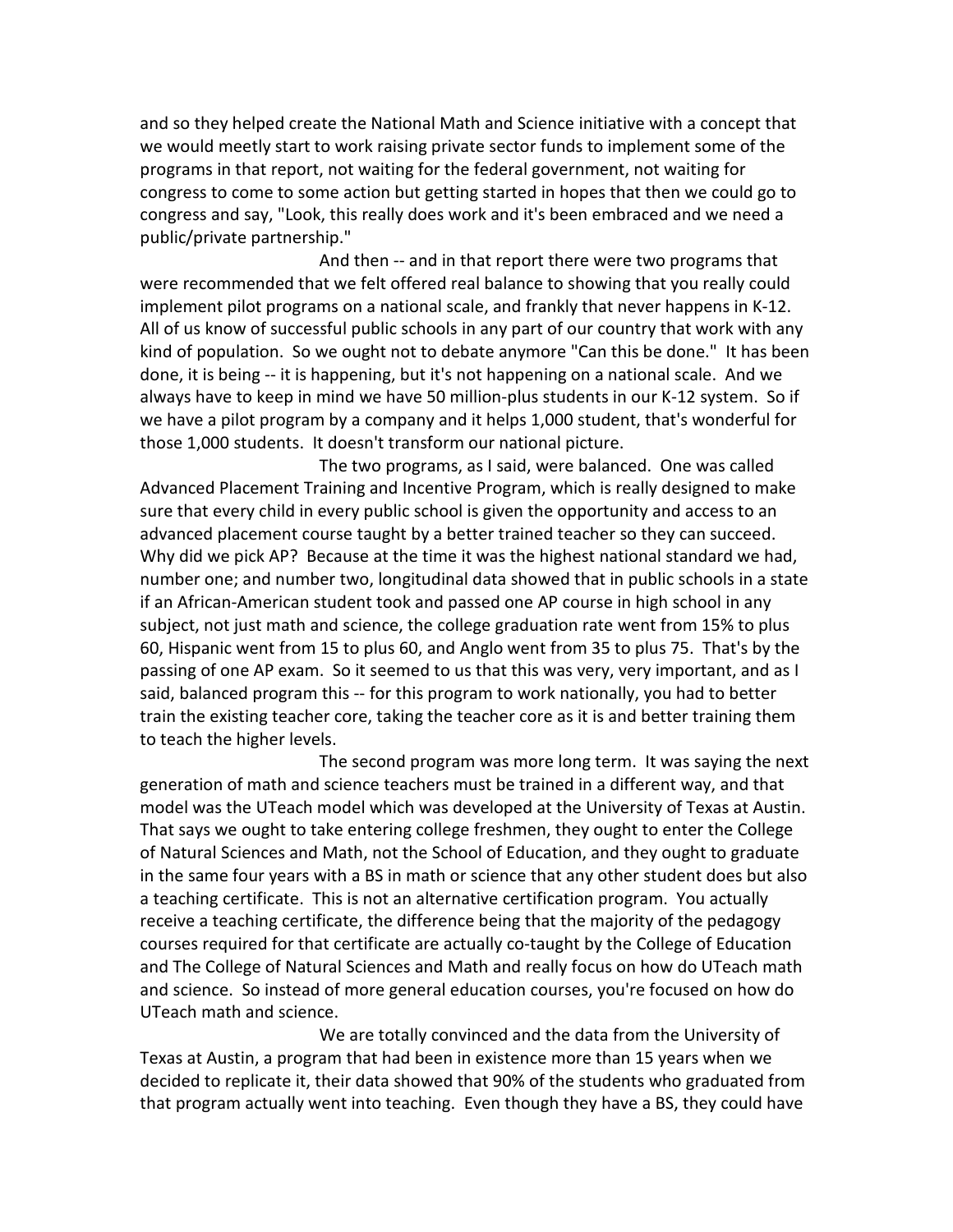gone to work for Dow Chemical or another chemical, they went into teaching. The younger generation wants to make a difference. And the remarkable data was that 85% were still teaching five years later. You did not have turnover of those teachers even though they face the same problems of working conditions, cultural problems, lack of teacher pay, all of these issues. They stayed in teaching. Why did they stay in teaching? Public schools? Because they could tell they were making a difference. They could see kids' eyes light up.

If you're trying to teach -- we believe strongly if you're trying to teach math and science and you don't have a content degree, then you're lucky if you can stay a day ahead in your textbook, but you very seldom make a kid's eyes light up. That's the difference in a content-prepared teacher.

So those were the two programs, and as you can see, one was short-term, one was longer term. The report and the creation of the National Math and Science Initiative was immediately given a tremendous boost by a corporate gift from ExxonMobil of \$125 million, which frankly is the largest corporate gift I've ever heard of, but it shows the depth of concern in the private industry about our decline in the STEM-related fields. That gift, because of its magnitude but also that it was a multiyear pledge, allowed us to create a real national organization that could build to scale. My nickname for the organization is Scale Up, Inc. That's probably not good English, but basically says we need an institution that is capable of taking best practices and replicating them nationally across geographic lines, political lines, party lines, et cetera.

ExxonMobil challenged us to make sure that we got that grant matched by other private sources, foundation sources, state government, federal government, and we've done that. And frankly we were able to do that by a rocket boost given to us really by PCAST and by the administration in terms of mentioning both programs and the National Math and Science Initiative in the issuance of the first two PCAST reports under Director Holdren and Eric, where these programs were highlighted, and we have had an active partnership with the administration. President Obama has talked frequently about the need for 100,000 new math and science teachers, and this program alone will end up producing 17,000 of those needed 100,000 teachers by the year 2020, which is the national goal that the president has set.

And the replication results have frankly exceeded our expectations. Here's the map. Remember when we started, we were replicating two programs. They were both in one state. So in 2008 we first expanded the advanced placement training and incentive program and we spread to the states that are marked in blue, all in one year of operation. That's very important. That shows that you really can replicate something nationally, and you can do it not by a ten-year effort but in one year it was replicated in these original states.

Today in 2013 we've spread across the map, and our goal is to

On the UTeach -- let me say also let's talk about the results of that advanced placement training and incentive program. You will see, and this is so important when you're trying to change a large system. There is such discouragement in this country about the K-12 public school system. We're all advocates of it, but

get to all 50.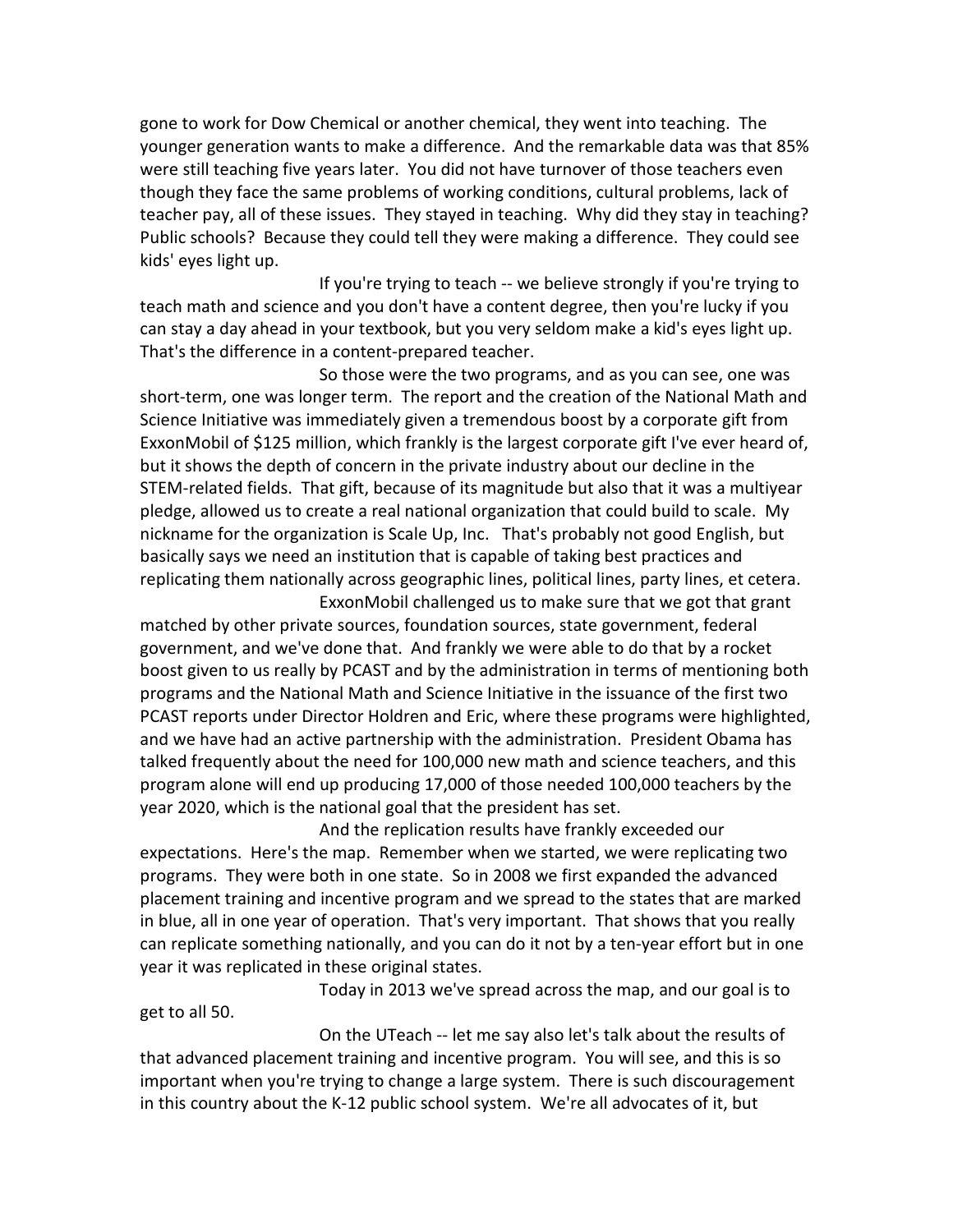frankly people are discouraged and the problem looks so large that people say how in the world can we change anything. We have poverty. We have, we have a disproportionality of income, we have broken families, we have bad working conditions. "Oh, me, what can we do." Well, this program in its first year of operation in a new high school on average produces these increases in passing scores of AP national tests. Not taking tests, not attendance, not grade. This is a student scoring a 3, 4 or a 5 on a national test. And that's in one year. That builds momentum for that to not only change the culture in that school, but as a perfect example, we started in one school in Oklahoma, produced results like this. The governor immediately said, I want this program in six other schools, and the state funded it. That's the way you build momentum.

And after three years here are the results that have been achieved from that program: Every year it increases. Mrs. Obama, for instance, went to kick off this program in a high school outside of Fort Carson, Colorado, a public school, not a Department of Defense school. She spoke in the spring before we started the program in September. After one year we went from zero passing scores to 99, in one year. Those are 99 lives changed, believe me. And the culture of the school changes because expectations become different.

And I want to point out to everybody who gets discouraged that these are happening in schools where we probably must concede the students didn't necessarily get the best elementary school grounding in math and science, nor middle school, but there were still students who, if they had not been given the opportunity and the access, would not achieve their own potential. And to me if we don't make sure that we have opportunity and access for everybody, then we ought to be ashamed of ourselves, to put it bluntly.

In the intervening years in this arena as well, once we saw this success, even though we were starting in high schools, we said, "Well, let's keep this momentum going" and we started training middle schoolteachers to a pre-AP curriculum. Keep in mind these results are without the benefit of that pipeline yet because it started, we're down to sixth grade now, but we're increasing the ability of more and more students to move into the advanced placement arena.

At the same time momentum built on the Common Core Standards, and we took it to be one of our jobs to try to make sure that the Common Core Standards would remain at a pre-AP level and that teachers would be trained to teach those higher level courses just like we're doing in AP. And frankly if I could highlight one thing for the president and congress, it's really been remarkable to see the growth of the Common Core Standards, but the Achilles heel of the Common Core Standards right now is that teacher training has not started in those states on helping teachers teach to those standards. And if the Common Core Standards are implemented on schedule, assessments are given on schedule and teachers are not trained, there will be a public backlash. And there are no funds allocated in Title II in K-12 education for STEM. There's one gigantic large pool of funds, the second largest that the Department of Education gives out, but none of it is specifically allocated STEM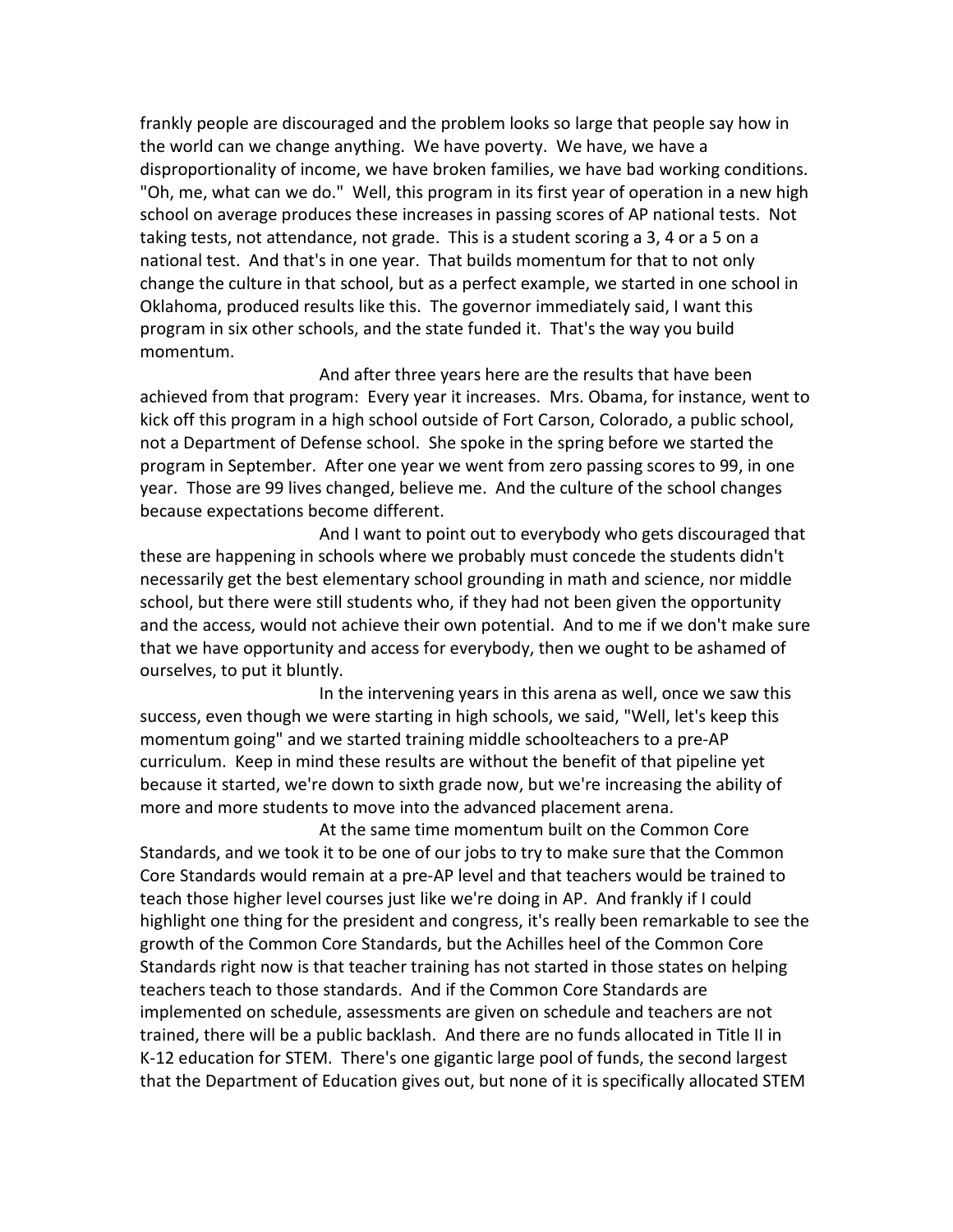teaching, nor for teaching teachers to the Common Core Standards, training teachers rather. So I would highlight that issue for you.

But the important thing is here is that after four years of operation, we're in 460 high schools in 20 states and we've proven that a program can be faithfully replicated, can produce common results, and that is a big step forward in education, which is desperately needed in this country if we're ever going to change the country's outlook with respect to STEM.

The second subject relates to the UTeach program that I mentioned. When we started in 2008, I was so pleased to find that we were able to persuade a number of universities to apply for a grant to replicate the UTeach program. This is not easy for a college to apply for a grant that says "We're going to change the way we train the next generation of math and science teachers." And our grant agreement requires the president of the university, the provost, the dean of the school of education, and the dean of college sciences and math to submit the grant application jointly because it requires a fundamental change that says, no, we're not going to train the next generation of math and science teachers in schools of education. We're going to train them in the schools of natural sciences and math. It also requires a mindset change of the deans of those departments who often feel their mission is to produce, as we were discussing, graduate students, and that certainly is a responsibility of a department. But we would submit that there is a give-back responsibility that says you've got to help train the next generation of our society in math and science, so it's okay if your department also graduates 100 students who are going to go into public school teaching and they are not going to continue either on a master's or a postdoc. They're going to be teachers and you ought to be very excited and happy that they are going to be teachers. We're not asking you to turn that into your only mission, but this is good news that this number of universities agreed to do that. We gave them grants that would allow them to implement the program over a four-year period without cost to them. The cost to \$2.4 million over five years. We provide curriculum, study aids, we work faculty. This is done in cooperation with the University of Austin-Texas faculty that actually developed these courses in the first place. And I'm happy to report our first cohort of UTeach is ending this year and all 13 universities are going to continue the program without further grants from us. That's the terms set forth when we give them a grant. We're helping them to become where it can be self-sustaining. It is self-sustaining in those 13 universities. And we have a variety of universities that are participating. Some are Tier 1 research universities, others are smaller universities. We want to prove this is the model that should apply across the country.

We've even grown the program further since then. We're now up to 33 replication sites. With the University of Texas at Austin it's 34. And all this has happened since 2008. We are, right now just with those sites, this is a chart that shows how many secondary students our teachers will impact by 2020. And the happy news is we're going to make a major announcement next week of a new grant which will enable us to expand this program to so ten more Tier 1 research universities who apply. If you add then what those universities can supply, you will see by 2022 we'll be turning out 15,500 teachers. We will have turned out, and that cumulative total of course is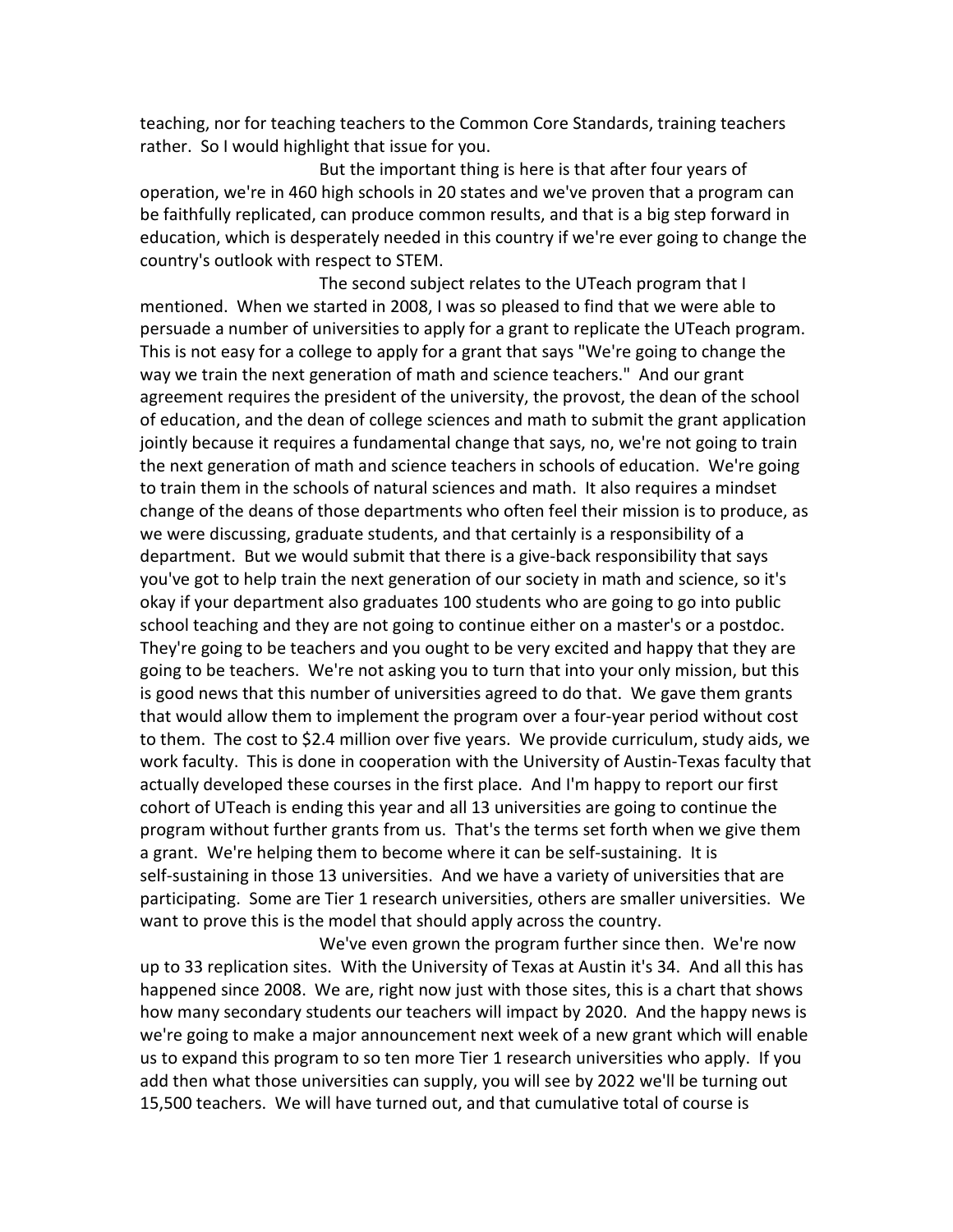growing every year and the annual total is growing every year. To me this is a model that the country needs to seriously look at is how do we replicate proven programs. In my legal career I grew up in the innovation world, technology world. I understand the importance of innovation, but frankly in this country I often say we have pilot disease in education. We start a pilot program every year. The last time I counted, there are 209 federal programs that are supposed to increase our proficiency in math and science just in the K-12 space, and none of them are going to national scale. And sooner or later, we have to say, yes, we want to continue innovating, we want to continue to get better, but in the meantime we cannot let 50 million lives go to waste because we're not replicating what we know at least will improve the situation dramatically and right away. So I think we have to deal with that issue of consolidation of programs, and I think it's an important topic that will also come into play, as I understand it, in the new you immigration bill that's being discussed in congress right now. There is a lot of discussion that part of that will be an increase in visa fees that will support the increase in visas and that those funds will be dedicated to STEM. If the peanut butter is spread as it's been spread, we will continue to not impact what's happening in this country, and we need desperately to consider how we do need to move the needle in this country.

In summary this is how we started in 2008 with advanced placement and/or UTeach, and today here's where we are. I personally don't know of another replication effort on this scale. To me I've worked on education reform since the nation at risk came out in 1983, and I've always felt the holy grail in education is replication.

Let me close, but I want to talk a little bit about what I take away as the summary points of why we were able to make these this dramatic progress in scaling. Number one, we took great care to define the essential elements of success of each program and required each recipient of the grants to agree to replicate faithfully on those essential elements. That meant we were trying to balance, what's the right balance between the essential elements and the decentralization, if you will, that starts every discussion with educators which is my public school's different, my children are different, my university's different; so how do you find the right balance of essential elements and decentralization that allows for continuous improvement. We think we've done that.

For instance, on the UTeach front we have an annual conference every year where all the directors of the program come and we exchange ideas on how to improve the program. Number two, we have a close partnership internally and externally with the University of Texas at Austin that created this program and with advanced placement strategies formed by the O'Donnell Foundation, and we have our own dedicated staff of educators. So we really have built the infrastructure to replicate future programs. Order of magnitude, we probably -- we've already, not probably, we've already trained 61,000 teachers, for instance, in the K-12 system to teach to higher standards.

We have a strong national board led by such people as Chuck Vess, Norm Augustine, Bruce Albert, Shirley Malcolm and many others. We've had persistent and proactive support from Director Holdren and his team at the Office of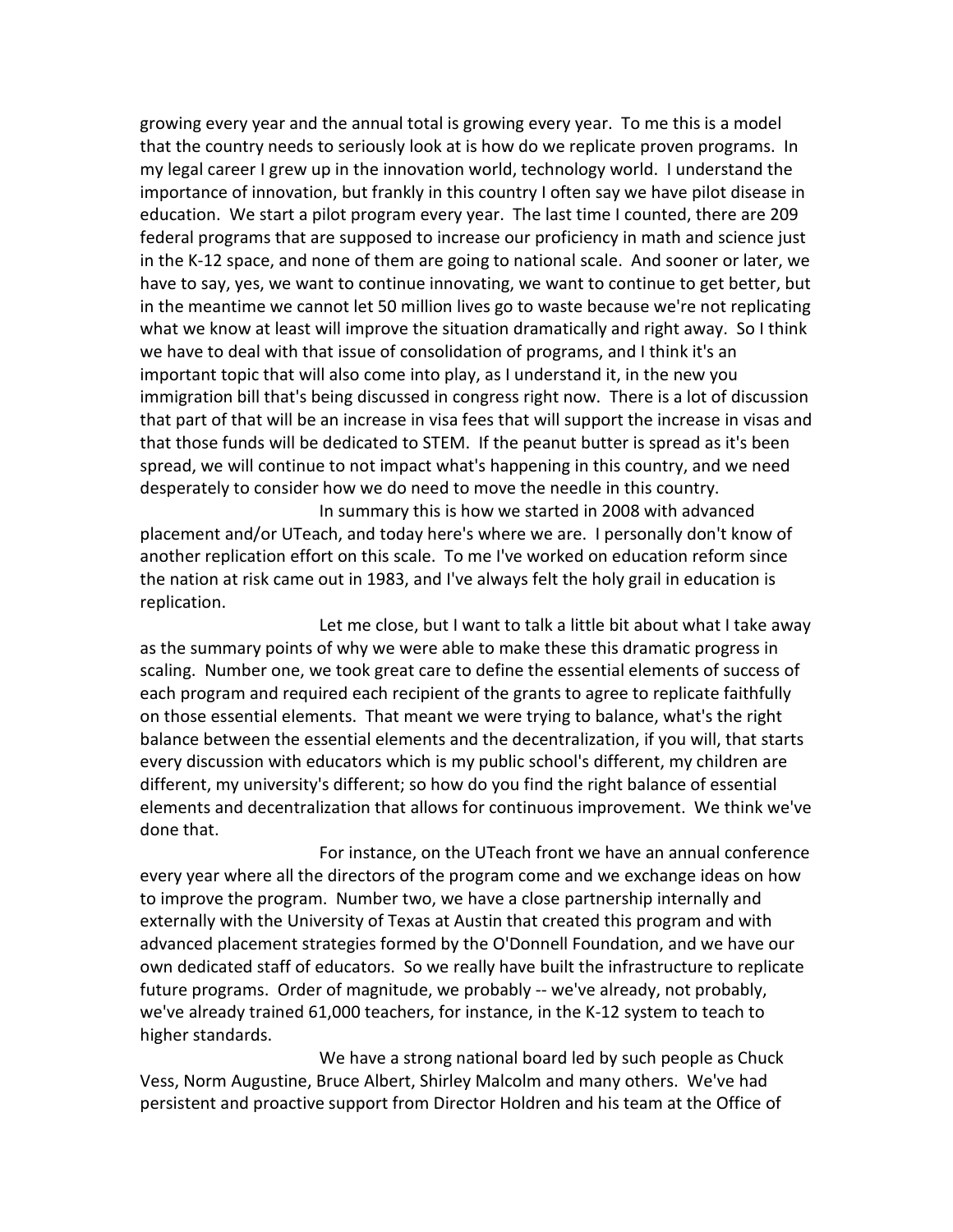Science Technology Policy for which I thank you-all for being a driving force in what we're accomplishing, and we've had a strong donor base of corporations, foundations and governmental agencies that have stepped up and matched the generosity of ExxonMobil.

We've also always had a competitive selection process for somebody to receive a grant. I learned a long time ago that works better than going to people and saying "Please, would you implement this program." It's usually better if they ask you if they can if you'll give them money. So those are the factors that I think have helped make this a success and I hope that we can as a society and a country come together for the fact that we really do face a changing world where STEM literacy is essential and STEM capability is essential and you cannot accomplish that if you don't instill that in our public schools.

I get asked all the time about charter schools, vouchers. Folks, there are 50 million students in our public schools. There are 6 1/2 million in private schools and charters. The vast preponderance of this country is going to be educated in our public schools for a long, long time, if not forever, and so we have to, if you're talking about, we're desperate to always turn out the next generation of Nobel Prize winners, and we're continuing to do that in this country, but we need to do more. Thank you-all so much and I'll be happy to take any questions. [ APPLAUSE ]

>> Thank you. Shirley Ann Jackson was the first one up.

>> Shirley Ann Jackson: Well, thank you. And thanks, Eric. As I look at your map, I notice, you know, there's a big white area in the north.

>> Yes, ma'am.

>> And Shirley Ann Jackson: And included in that are places like New York State, Pennsylvania, New England, Michigan, Wisconsin. You know, you get the picture. Is it just a proximity that it grew out from what you were doing in Texas or, you know, with UTeach? And I want to compliment you on what you've done. Let me say that. And I'm familiar with the UTeach program.

>> I know you are.

>> Shirley Ann Jackson: And I compliment your focusing to these two things: One, relating to the program for students, one relating to the teachers and teacher education. But can you comment just on things we can expect or are there some unique things going up in that northern tier?

>> Tom Luce: You know, I've analyzed it a lot. I don't see any factors. I am happy to report Governor Cuomo submitted in his budget report last month funding to asking us to find matching funds, that he wanted to do four UTeach sites in the State of New York and we're hopeful that state legislature will do that and we're committed to raising funds. Frankly it's been just an effort of getting this effort known. The first two or three years we kept our head down, focused on producing results. We're not headquartered in Washington. It's difficult to get national press, particularly for something that's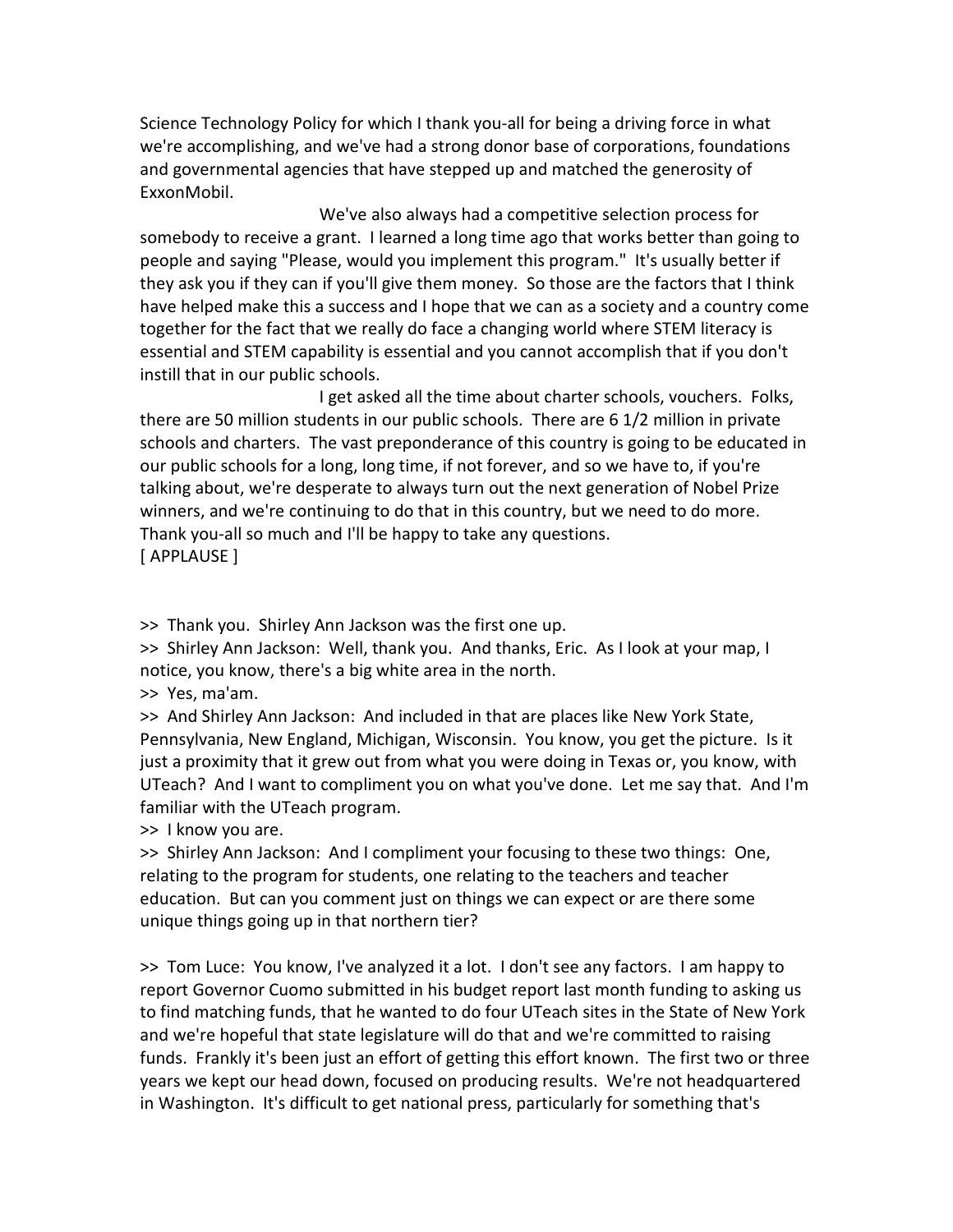working, if I could be so... if I could be so cynical as to say, and it just takes a while, but believe me our goal is 50 states. We are talking to the mayor of Chicago now about taking this to Chicago public schools, the advanced placement program. We've had great talks with his staff. I think it's coming. We are talking to the superintendent of D.C. public schools. It's just been a matter of raising enough money.

Right now frankly, and I think the good news is we have more -- we have applicants lined up who want to do this if we can go raise the funds, and it takes time to become known and raise the funds. And there are not many streams of funding at the governmental level that focus on STEM, nor focus on training teachers in a different way by giving funding to directly change how things are done. And so we've had some uphill battles.

One of the most heartening things is that the Department of Defense reached out thanks I think in part to Director Holdren and said, "Wow, we want this. This is one of the most exciting things I've worked on, I believe." The Defense Department said, "Look, we want this program in the public schools that have the largest percentage of children with military families." These are not DoD schools. Most children of families, military families in this country, that are based in this country actually go to public schools. They usually are surrounding the base. And from a national security standpoint, the Pentagon is desperate to make sure they have a STEM-capable workforce. Their lives depend on it. And we've even gotten more dramatic results by working with joining forces to do this in the schools that are serving our military families, and it's been a big success. And actually we've been funded more by the Department of Defense than the Department of Education. >> Eric Lander.

>> Shirley actually asked my question. I come from Michigan and that huge swath in the upper Midwest being white.

>> I wish y'all had brought the -- I'm happy. Listen, I'll fly to Michigan from here. >> But maybe one tiny amplification. You mentioned, Tom, that there are 221 pilot projects all over -- I mean, I guess part of our question is, is something else going on there? Are there efforts? Or you really think it's simply getting known and your rate of success will spread and that spreading success is hard, as you said, as opposed to failure?

>> Tom Luce: Well, in the three years I've worked in education reform, I do think I've developed the concept that you have to be more focused and you can't try to do 100 things or 12 things. But just as we move down to middle school, we're going to find the best program for elementary school and we're going to do it.

What we're committed to saying, though, is we're not going to be the garage innovator. We're not going to invent a program. We're going to find a program that somebody else has invented. You know, my dream would someday, Dow Chemical or IBM would come to us and say, "Look, we funded this program in Syracuse and here's the data. The program has really worked well. We funded Syracuse because we have a plant there, but this needs to happen across the country." And that's what we need to have happen in this country is to scale a few programs.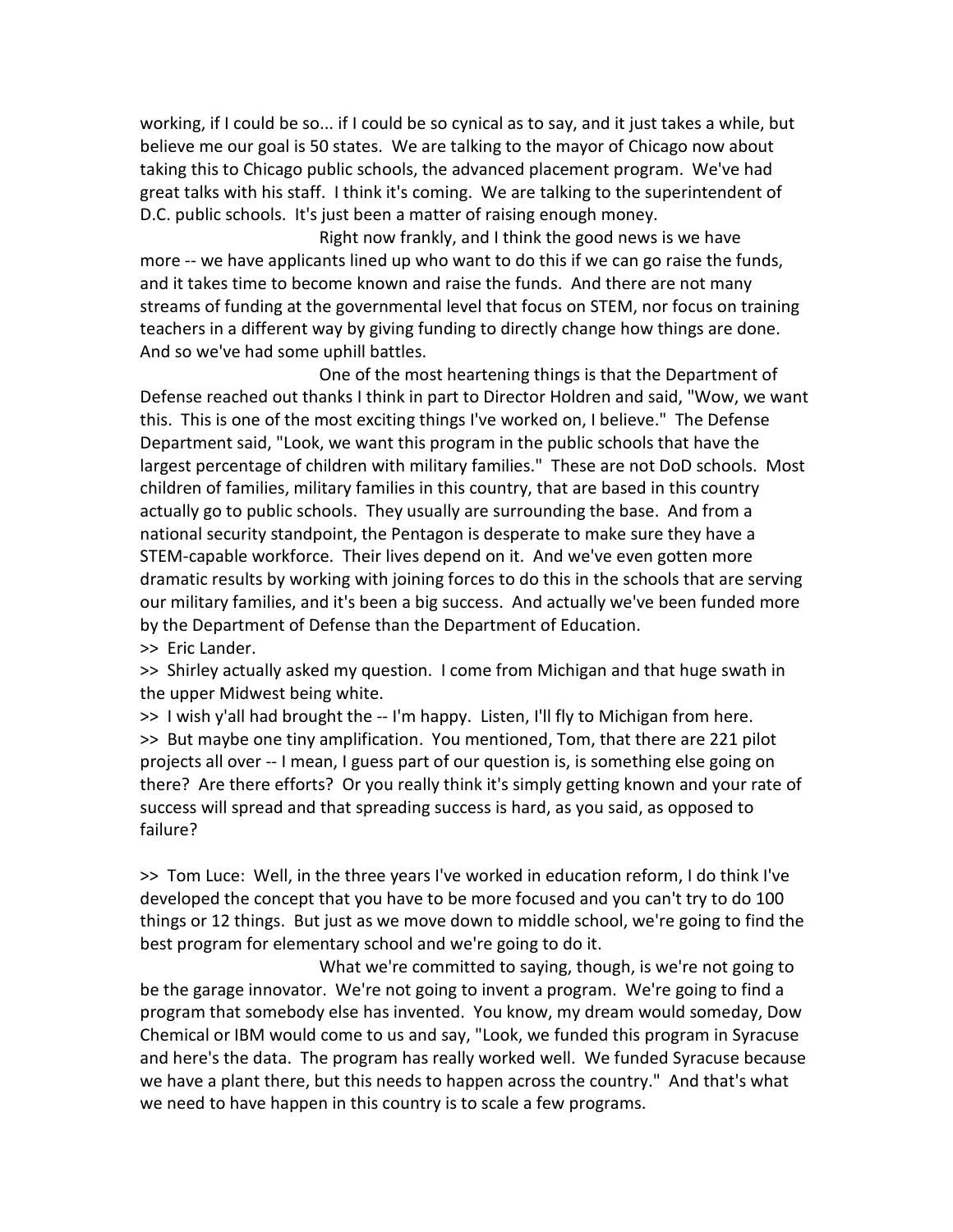And again, I know we need continuous improvement, but dadgum it, in the meantime we've got to help 50 million kids.

>> Okay.

>> Eric?

>> Eric Lander: I first want to express my continuing awe for what's going on. This is just fantastic. We talked with you back in 2009, I guess, when we were preparing that first PCAST K-12 STEM report and just to see the continued progress is fantastic. I'll note I wasn't worried at all. Massachusetts is really calling in up there. That was nice. So I'm going to ask a different question than why my state is white.

I'm just struck by this ability to replicate, and you said a bit about it, but I really want to press you further. Then I have a second brief question. On replication, tell us a bit about this AP program because that's really striking. You see these huge increases. Now, I know a little bit from your previous conversations about what goes into that program, but you didn't say so much about what it was, what its elements were and how you replicate it. So my first question is, elaborate on how you were able to replicate, what the elements are and how you're able to replicate it so well.

>> Tom Luce: Well, first of all, I seldom get to cover in a talk so many elements that go into the program because it really is a comprehensive program. In the sense that there's a couple of key things, though, number one. Number one, we require when we go into a school that the school have open enrollment for the advanced placement course. What we mean by that is we don't want a guidance counselor saying Juan or Betsy shouldn't take AP chemistry; they won't pass AP chemistry; they won't like AP chemistry. We require open enrollment. We believe it's good. If a child wants to succeed, we give them the access and the opportunity. Number two, it's voluntary on the teacher's part to participate in our higher level training skills, but we pay them bonuses to participate if they complete that summer training that we give them in conjunction with the college board people in the summers but also our professional staff of educators. We have about 100 educators. We form vertical teams. We give in essence content training to the existing teacher core that our UTeach graduates are going to get in college, but we reward them with bonuses for completing that training.

And let me say I think one of the biggest problem -- one of the biggest inefficiencies in the K-12 system from the federal level is the fact that I haven't yet met a teacher who will stand up and say "My professional development in my school, particularly math and science, really meets my needs." It's usually a districtwide program that's general in nature and doesn't apply to "How am I going to do better in my calculus class that I'm teaching students." So it's better training for the teachers, paying them for that training, providing higher content training. Then we reward the teachers, but keep in mind we are in heavily unionized states. It's all voluntary. But an individual teacher receives a bonus for every student that scores a 3, 4 or 5 on the national test. It's easy to calculate, it's graded by a third party, it's not class participation, it's not grade. It's available to any teacher to volunteer to say I want to be an AP teacher.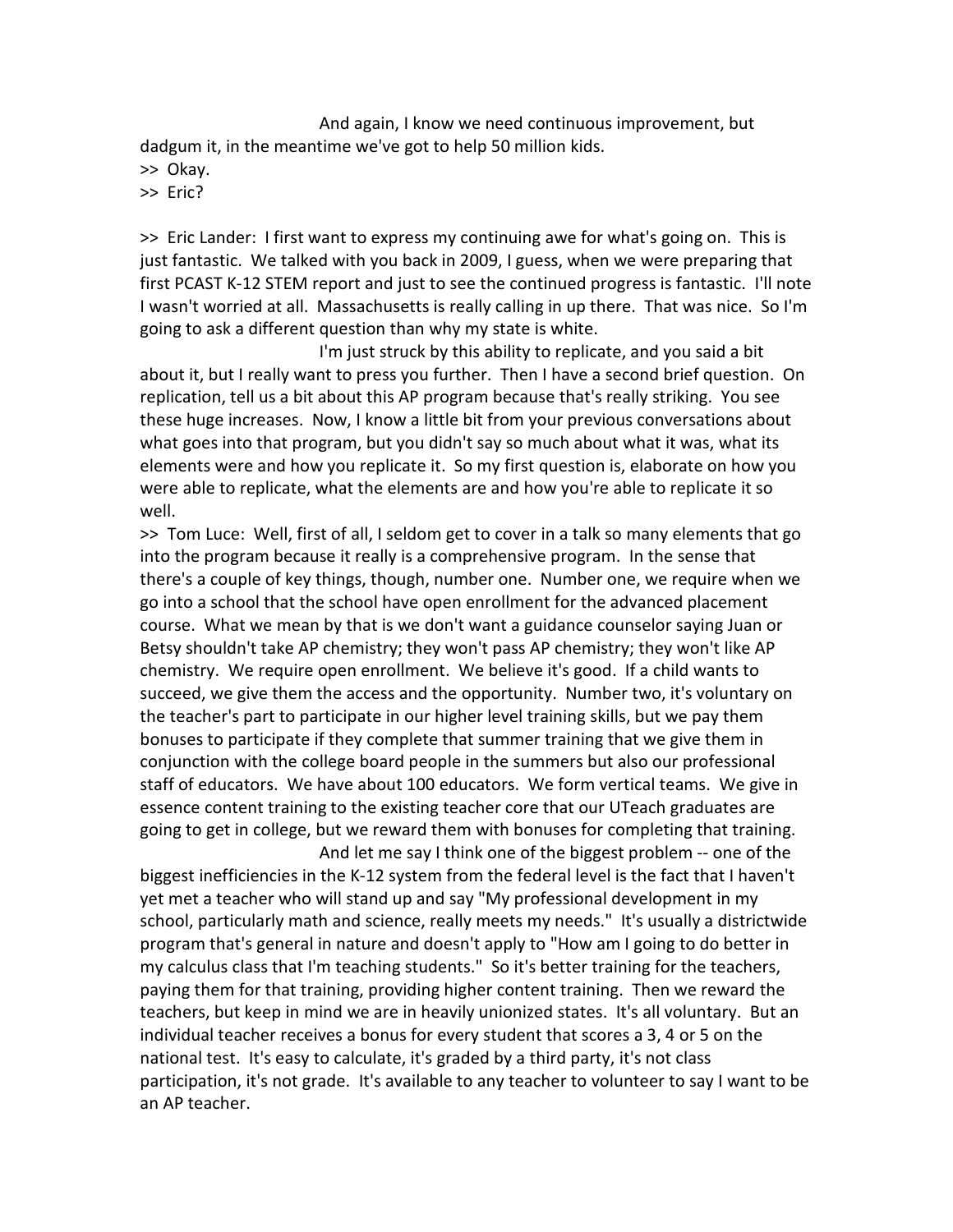So there are those bonuses. We also give what we call a mini scholarship to every student that scores a 3, 4 or 5.

I just got in the -- we have this organization, we adopted the AP program, continued on their own an AP arts program. In Dallas Public Schools, their AP arts graduates, minority students got \$11 million in scholarships because they demonstrated they could do college level work. So our token mini scholarship to the kid of \$150 is not a lot of money, but believe me, they end up earning scholarships because they demonstrated they can do college level work.

So we're rewarding students, we reward teachers, but most importantly I think it's opportunity and access. We are saying this can be done. When you go to a Fort Carson, Colorado and you go from zero to 99, the culture in the school changes and more students enroll in pre-AP, more students enroll in AP, and the culture changes and the expectations of teachers changes.

>> Eric Lander: I remembered those elements from some years ago. I'm glad to hear they are all still there and to see that they really do scale.

My second and last question is you've now got a network of how many teachers through UTeach and then how many through this AP program?

>> Tom Luce: We are now, I would say most of them end up -- unfortunately geographically when we started, there were two separate competitions and so we had some UTeach sites in states where we didn't have AP sites.

>> Right. What's roughly the number you guess?

>> Tom Luce: Oh probably I would say at least 10,000.

>> So you have 10,000. You've now got your own network. How are you networking them? How do people come through these programs, form a cadre, that know each other, support each other?

>> Tom Luce: Mostly online. I'm very happy to say what I call the continuous loop of progress we're close to achieving in Texas. We now have an employer that's been supporting the AP program who wants to -- this is a large company there -- who wants to pay a sign-on bonus to any UTeach graduate in Texas who teaches in the AP school they are funding. And that's the continuous loop you want is you want your UTeach graduates to go help you produce the next crop of AP students who then can go and get their STEM degree and you produce that circle. And that's what you're really after. And that's what can happen when you focus on a few programs, we stay in touch with them online. We're trying to build -- you know, I'm very excited about the president's STEM Teacher Council I think is the --

>> Master teacher corps?

>> Tom Luce: Master teacher corps, any way which we can build this badge. Let me say schools are really good at call -- not having to call it UTeach. For instance, in Kansas they call it UKan. They call it Geaux, the Cajun spelling. They are all quick to say we're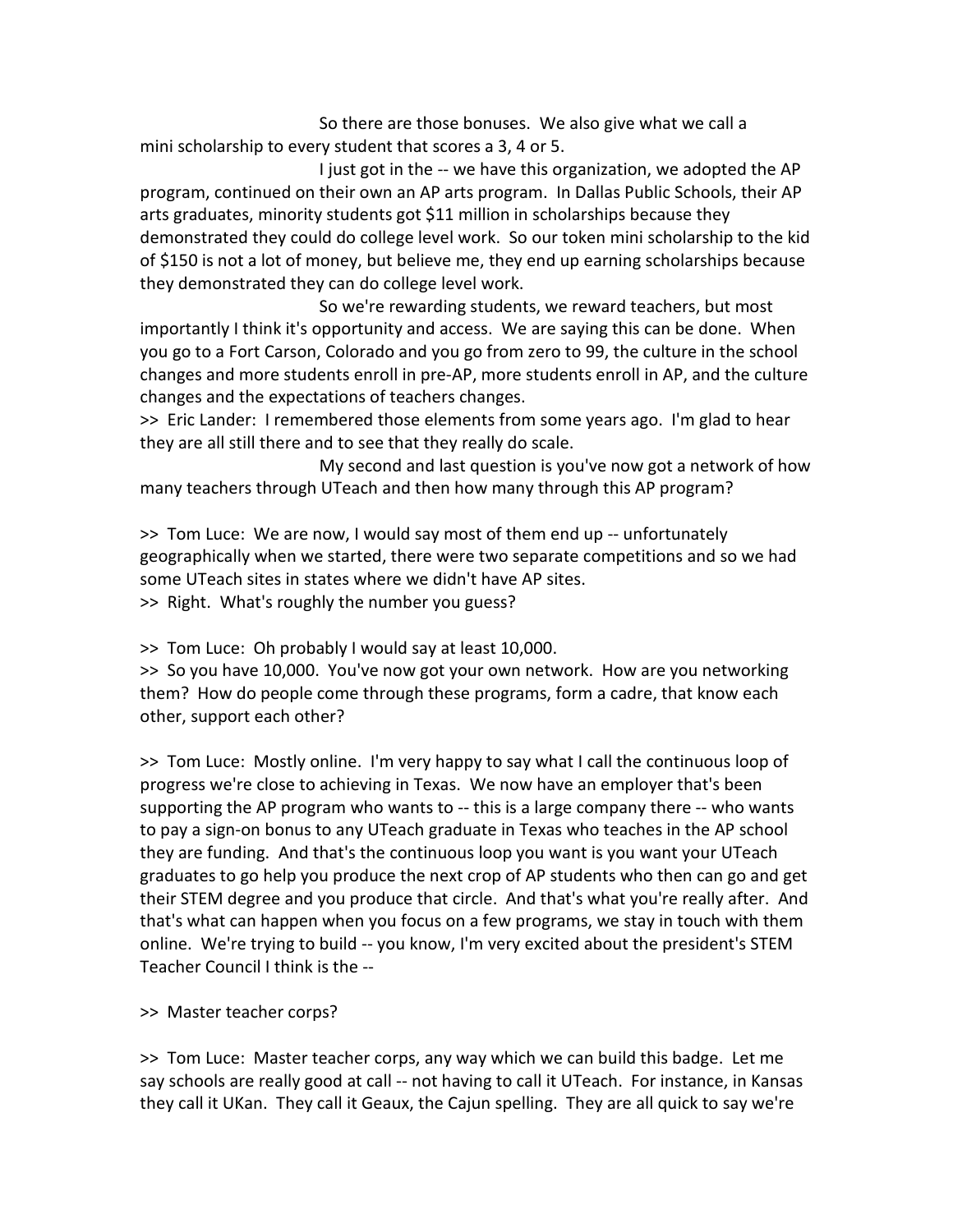not UTeach graduates; we're a graduate of our particular college program. But that's the way you want it to be. You want it to have local ownership but you want a consistent standard. And it's a way that through public/private partnerships national scale is occurring.

>> Eric Lander: It's fantastic. I do think you've got this network that may grow to become a really powerful force there.

>> Tom Luce: Director Holdren, I want to thank you for all your help.

>> Director Holdren: We certainly thank you. I appreciate that, but we are in your debt for the extraordinary work that you've been doing and we greatly appreciate it. And we appreciate your coming this morning and sharing your thoughts with us. Thank you so much.

[ APPLAUSE ]

>> So the next item on our agenda is an update on the PCAST letter report on energy and climate change and our member Professor Dan Tragg is going to do this presentation.

>> Thank you. For this letter report on climate, I want to make a few opening remarks before I talk about the substance of the report. This is a little bit different. It was a letter report and of course also this was a letter, a report where with he did not have a working group or a subcommittee of PCAST that did this. We did this as a group of PCAST as a whole and so I thank all of my colleagues around this room and some who aren't even here today for their participation. This has really been a group effort and I'm really proud of how quickly we pulled this together and with the final product.

I will note this is not the first report that's touched on climate. We haven't had a report that's really focused on climate exclusively, but in many of our earlier reports, our energy report a couple of years ago, the ecosystem report, our agriculture report and others, we've mentioned the climate challenge. This is the first one that really focuses exclusively on climate, and really it's, the idea is to provide some options for the president in the start of his second term going forward.

I also note that instead of making specific recommendations that what we emphasize in this report is a set of options. And these are not that each one should be followed, but we think that as a whole it provides the president a menu of choices that he can choose from.

But let me first give a little back ground. Everybody knows carbon dioxide is rising. This is the latest data through March, through this month. We're now carelessly close to 400 parts per million. Not that that's a magic number, but we are higher than we have seen for at least 800,000 years and likely millions of years and heading much higher. We will likely be at 500 parts per million by sometime in the middle of the century.

Just as an example, we saw some incredible changes. This is the Arctic sea ice from 1980 in the minimum. This would be in September. If you look over at Siberia, you see the Northeast Passage completely ice passage. The Explorer tried for years to get through and never could. He did make it through the Northwest passage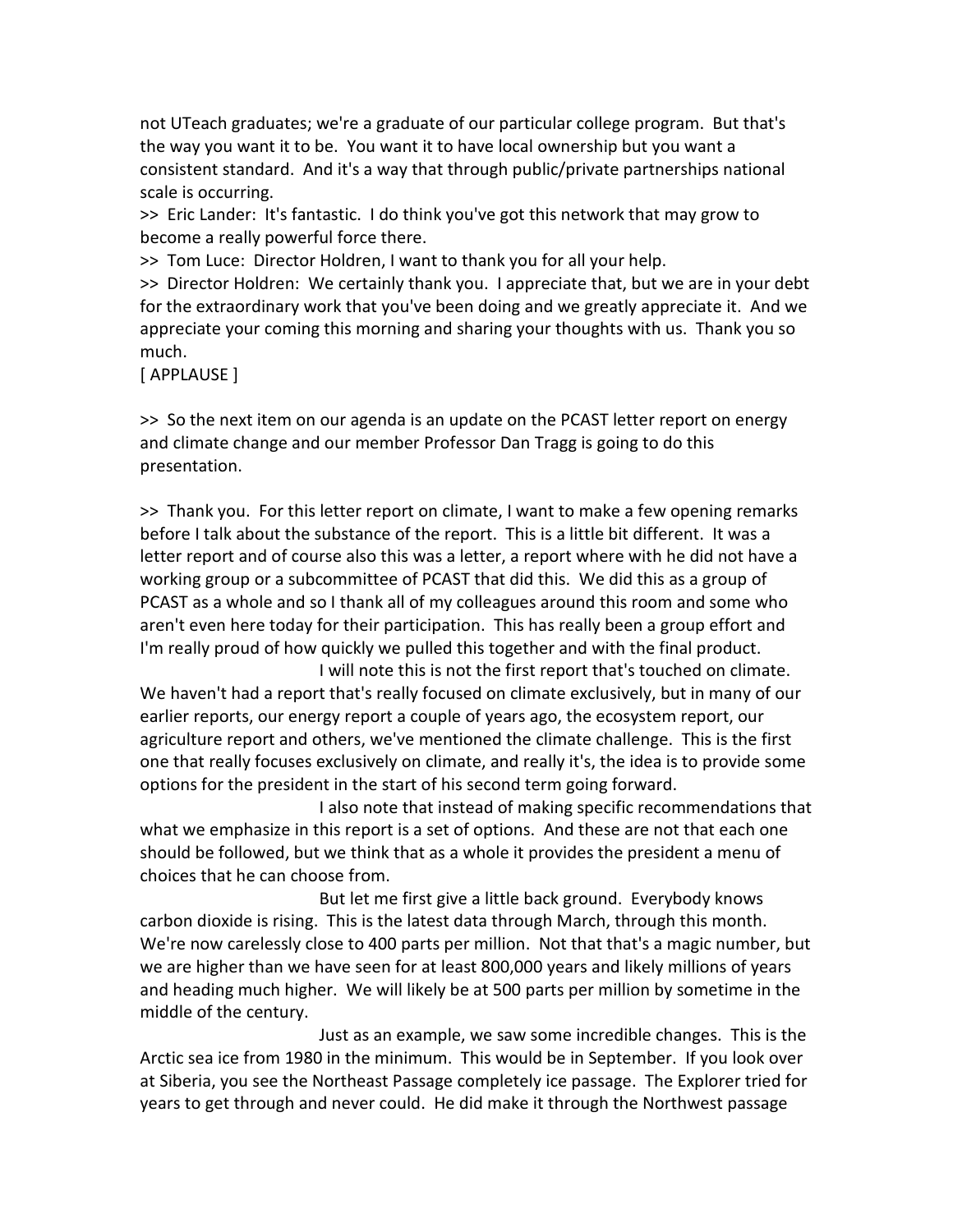but it took him three years. This was the sea ice last September, really incredible. Just, there's almost nothing left. The Northeast Passage is so completely wide open, it's not just a narrow passage now. It's the Arctic Ocean wide open. Northwest passage simply ice free.

The changes that this has happened -- these changes have happened so quickly and it makes many of us climate scientists worried about the state of the polar ice caps in particular. Greenland has about 7 meters equivalent stored on it as land ice and, of course, we are worried about projections. There's a range of opinions. This is a graph showing sea level projections through 2100, global average sea level, and you can see there's the IPCC estimates. All the IPCC, there are in the bottom there around 40 centimeters. And then there's some estimates from my colleague Stefan Roms Dorf in Germany suggesting it could be as much as a meter and a half or so. The truth is we don't know. There's a lot of uncertainty and that pervades this climate problem, but that means we have to think about this in terms of risk and think about preparing for the future.

Now, one of the interesting things last year is that we had a lot of strange weather, and the relationship between weather and climate change is always debated. No individual event, or at least it's difficult to attribute any individual event to climate but yet at the same time the change in mean conditions are certainly affecting the weather that we experience. But last year was a particularly strange year.

This is a map from a year ago this week. A year ago in March if people remember, it was incredibly warm. Not that weird to get 70 degree days in Washington D.C. in March, but in Minnesota and Chicago it's pretty weird. This was incredible. This is a map showing the temperature anomaly. So it's the temperature above normal. And you can see temperatures in excess of 25 degrees Fahrenheit above normal.

For climate scientists like me, this was a particular source of amazement, jaw-dropping amazement. Let me show you what I mean. I'm trying to make this work. Rochester, Minnesota, overnight March 18th broke the record for the all-time high temperature. Let me just say that doesn't happen and yet it did happen last year. Chicago you had eight 80-degree days in nine days. Again, shattering the old records. This is one of my favorites in New Brunswick, in St. John, New Brunswick, Canada. The temperature on March 22nd broke the record for any temperature ever measured in April.

So we saw this incredible warmth. Most people really enjoyed it. In fact, farmers planted corn early and thought this was going to be a record corn year. Minnesota, of course, had some other problems. We saw some extreme rain events. This is Duluth. They had record two days of rain, incredible flooding. This polar bear actually swam out of her cage. Luckily it did not escape beyond that and she was unharmed. Here are seals crossing streets that swam away from their zoo and downtown in Duluth where they were crossing roads. Seals, by the way, for people who know are saltwater animals and do not live in Duluth normally.

But the serious problem was not too much rain but too little rain last year. We had an incredible drought that really devastated our agricultural system.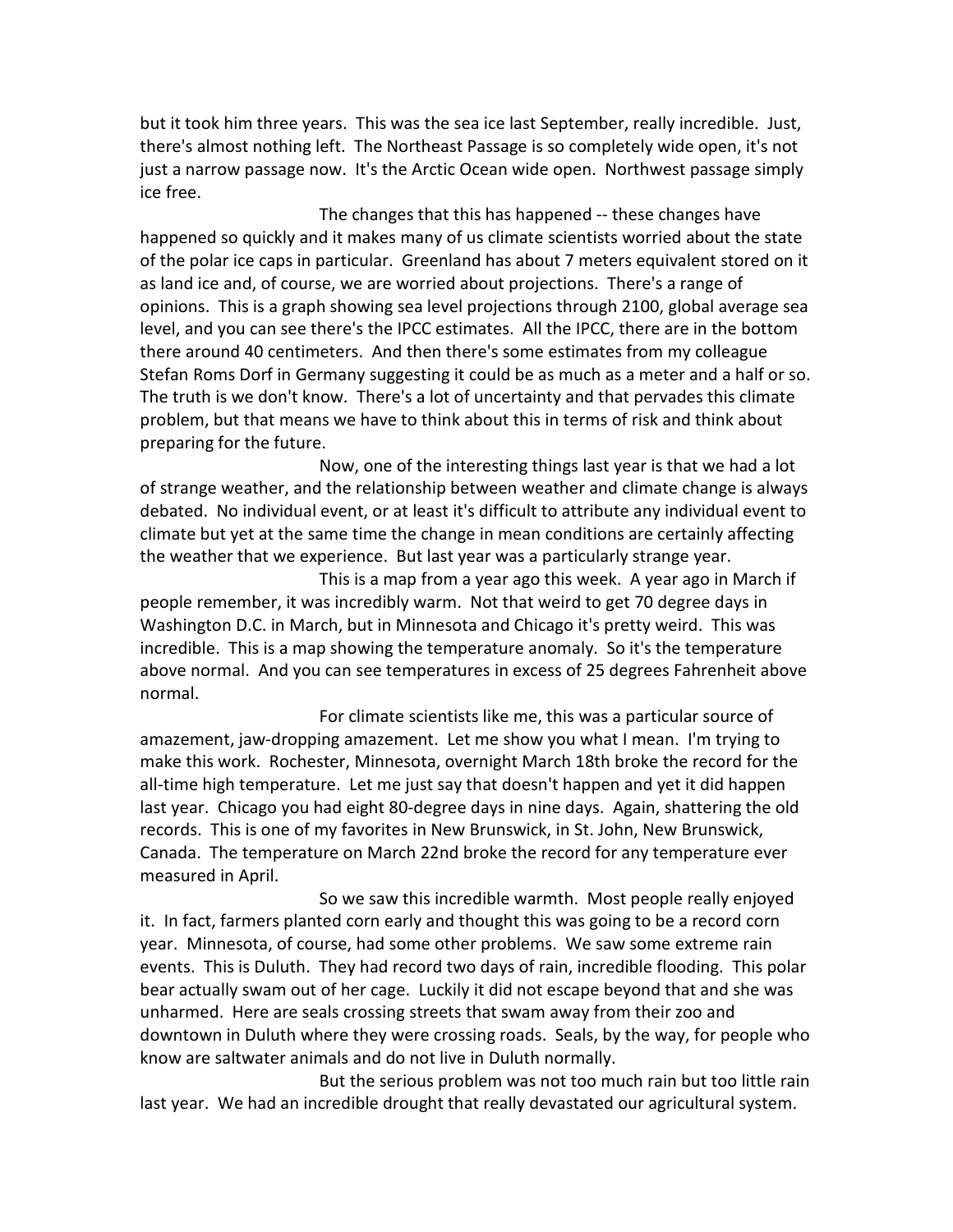60% of U.S. counties were in drought emergency conditions. We discussed this extensively in our agriculture report that was released in December.

Let me just give you a little background on that. This is a map of soil moisture in the U.S., and the soil moisture anomaly showing excess dryness. This is starting September of 2011 where you can see incredible dry conditions in Texas that in 2011 had this incredible drought. Cities in Texas had 100 -- had 80 days of over 100 degree weather. Unbelievable heat that summer, really unpleasant. If we look at March of this year, you can see the drought shaping up in the Midwest, and by the summer, by May and then ultimately June, the soil got drier and drier -- oh, sorry. And this certainly contributed to the heat wave, the extreme heat, and the dryness that was across the country, really devastating our agricultural production.

We've spent, the federal government, has spent, estimates are up to \$20 billion on crop relief related to this in terms of crop insurance and other relief.

And then of course there was Hurricane Sandy that I think woke up many people, at least on the East Coast, if not across the country, to the idea that we have to think about preparing for the impacts of climate change. In terms of the devastation across New Jersey and New York City, we're still recovering from that. As you know, congress passed a law authorizing \$65 billion in disaster relief to deal with the impacts of Sandy.

So one of the challenges with climate change -- and just one other thing that's coming down the road is, of course, the spring melt. It's actually happening starting now and going for the next six months, but in the western U.S. this is a figure from a climate modeling paper that shows how by the end of this century the model predicts how much earlier the peak runoff will come. When you can see, for example, if you look over here, if you look at the Sierra Nevada and California, we're talking about 60 to 80 days earlier spring runoff. That means that by the end of the summer, or by midsummer even, there may not be any water in the rivers in California, and this is going to be a huge challenge for agriculture. This is not happening now but it's coming, and unfortunately too quickly.

So we believe that national preparedness should be a central pillar of climate change policy and, you know, there's been some discussion of climate preparedness in the context of adaptation and how we think about dealing with climate change. Some people worry that this might be a reason for not dealing with the problem itself. We don't think that that's true. We think we need to prepare the country to deal with the impacts of climate change in ways that actually increase our robustness, how we resist the damage and also resilience.

I should note that there's a little bit of a battle going on about the use of these terms, "resilience" being recovery from damage," ro bustness" being resistance from damage. I think we're going to lose this battle. I'm not sure I'm going to win this but I'm going to keep using the term, robustness and resilience, anyway. As a more popular example of what I mean, this is the Terminator. He's robust. If you saw the second Terminator movie that had the Terminator with liquid metal, he's resilient. Both are important, and that's important that in dealing with climate change and the impacts of climate change, both are important strategies. We might need to build sea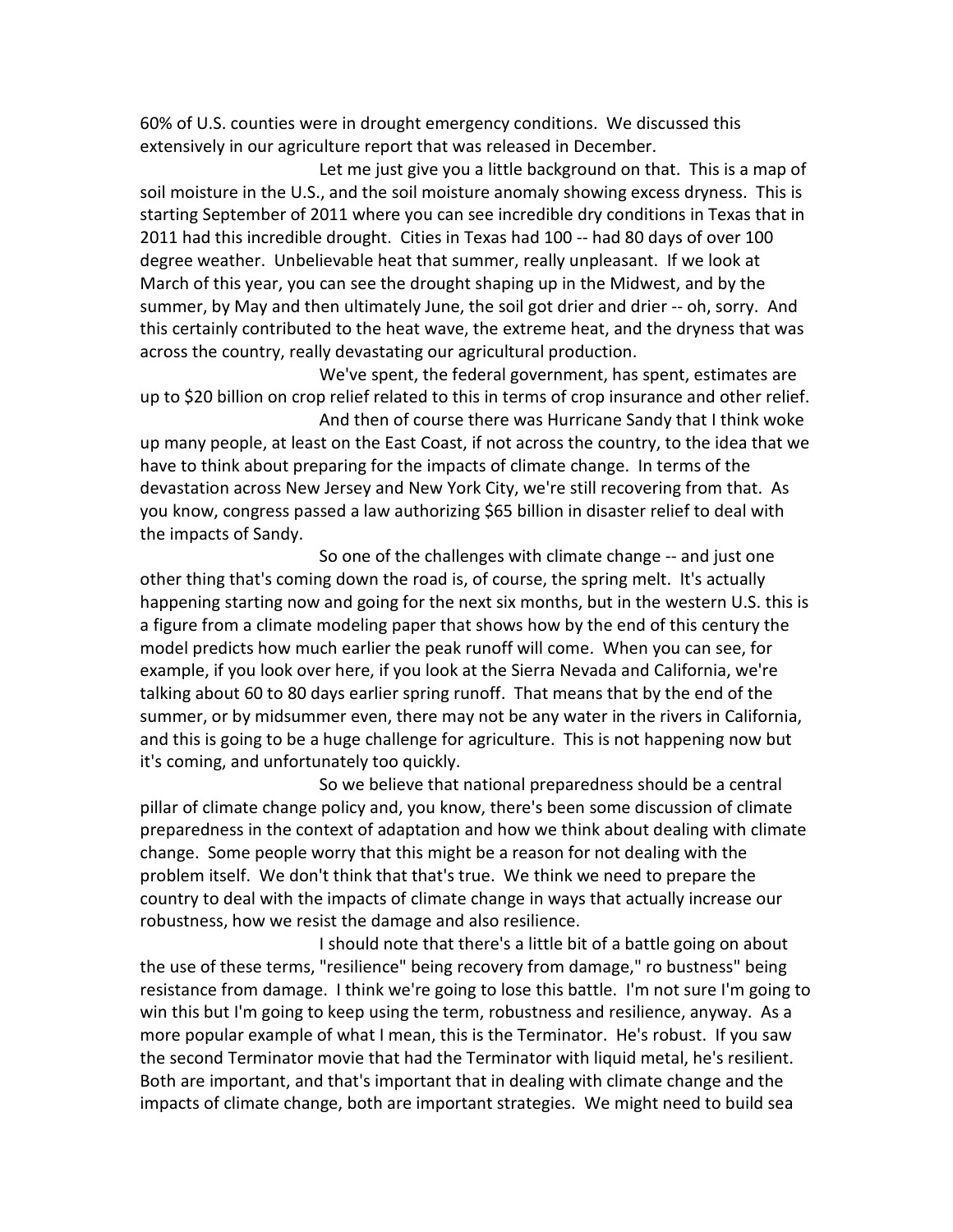walls, we might need to build marshes to protect our cities, but we also need to invest in pumps and ways of recovering.

So here are the components of a national climate preparedness strategy that we advocate. We need mechanisms to communicate our plans, to create them, and these include regional assessments of climate impacts and ways of sharing best practices. We need to communicate to our citizens the understanding of extreme events, indicators of climate change, both global, national and regionally. And, of course, maintenance and improvement of the nation's capabilities in forecasting in climate change prediction. And this means both on longer time scales and on short time scales like storms and hurricanes and floods so that we can actually make sure that our citizens can protect themselves, protect their property, protect their homes.

At the same time we need to plan for infrastructure modernization and that means really a national infrastructure plan that we need to think about in the context of climate change. Many different aspects of our country's infrastructure need investment, but in that context we should be thinking about climate adaptation and preparedness at the same time.

And finally, and this may be one of the most important areas that needs attention, we need to look carefully at our federal policies on disaster relief and insurance. Disaster relief is in many ways a form of insurance, the insurance of last resort. And we have to ensure that the economic incentives are aligned with long-term safety and security and moving this country towards reducing its vulnerabilities. Right now we have too many programs that essentially provide financial incentives for people to live in harm's way and we have to ultimately reform those over time. It doesn't have to be abrupt, but gradually over the next several decades we need to move towards aligning these financial incentives with ways to protect people.

Ultimately the last point is very important. When we do have an opportunity to rebuild following a disaster and we are a country that have sympathy and compassion for our citizens who suffer disasters but when we have an opportunity to rebuild, we shouldn't just rebuild. We need to rebuild better. So when we make a big investment like \$65 billion in New York and New Jersey, we have to make sure that that money is well spent and reduces the vulnerability for the next storm that hits New York and New Jersey.

Okay. So specific recommendations: Creating a national commission on climate preparedness charged with recommending an overall framework and blueprint for ongoing data collection, planning and action, and specifically focusing on some of the insurance and disaster relief issues. We think the president should designate departments to serve as leads to oversee the annual creation of climate preparedness plans at home and abroad. As I said earlier, developing infrastructure renewal plan and then finally improving coordination and support for research efforts on climate change preparedness.

But of course as the nation continues to address the challenges of preparing for climate change, we can't lose sight of the overarching importance of mitigating the pace and ultimate magnitude of the changes in climate that will occur.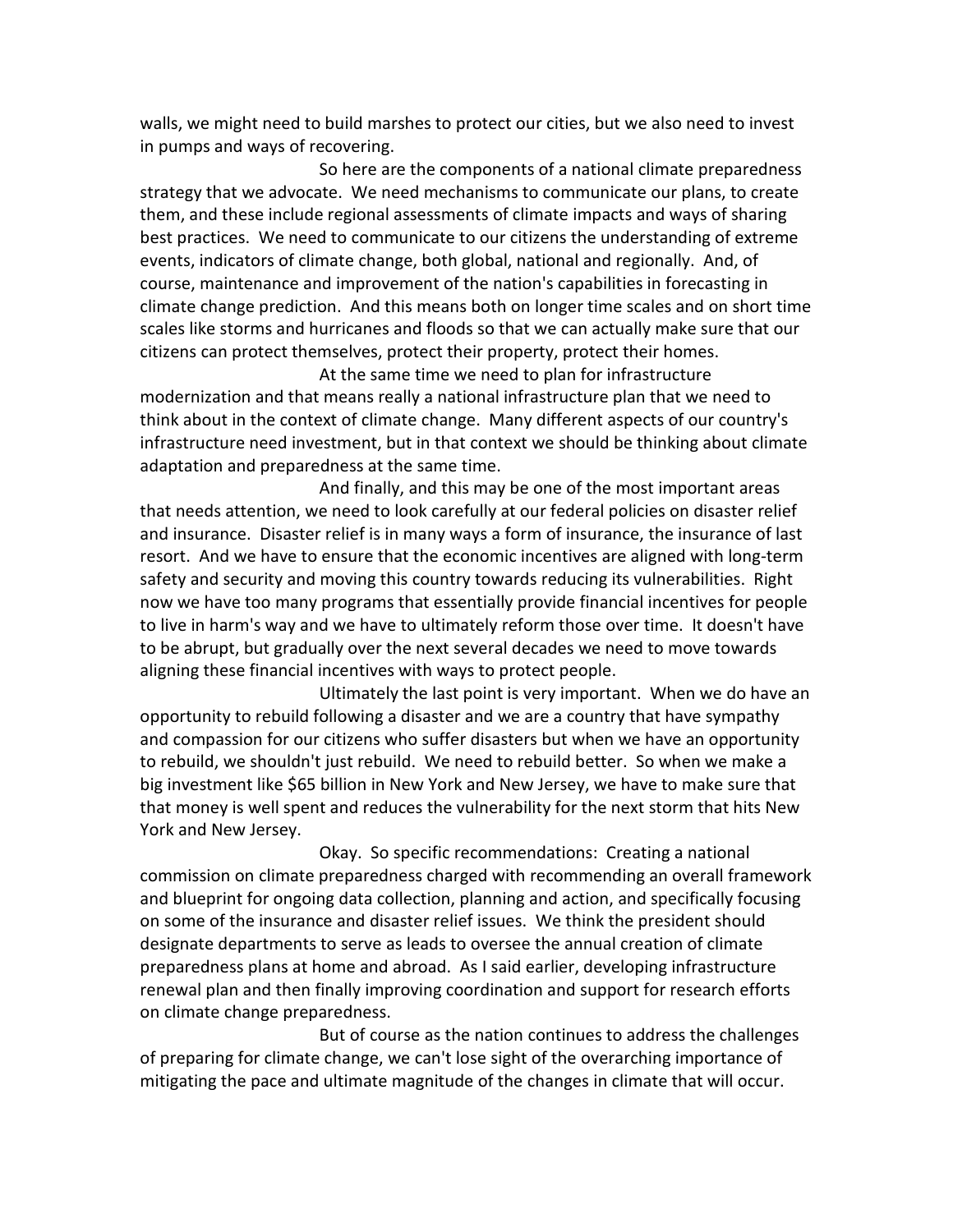Without mitigation, adaptation efforts will ultimately be overwhelmed and so we need to do mitigation as well.

The U.S. has made some progress on this. Our emissions are down over the last several years, but you we need to continue on this. One of the reasons that emissions has come down is we have seen a switch from coal to gas in the energy sector and we urge the president to continue to support that shift. There are a variety of co-benefits including the very important health benefits. But we have to ensure that the environmental impacts from natural gas drilling as it expands across the country do not curtail its ultimate potential to deal with climate change. And this means protecting water and protecting air and ultimately making sure that all appropriate regulations are enforced in the states where this activity is going on.

Of course, there's the continued implementation of clean air act requirements both for criteria pollutant sulfur, nitrogen, Mercury, but also new standards for CO2 for existing plants following the release of the rules for new plants that was released last year.

And as a corollary to this, right now we get 40% of our electricity from coal. Coal contributes enormous amount of sulfur and Mercury pollution and, of course, to carbon dioxide. We need to accelerate the efforts to reduce the regulatory obstacles to make sure the deployment of carbon capture and storage that can be applied to coal plants ultimately continues in its technological development because this is a technology that many of us believe we're going to need in the future. At the very least we need to encourage these commercial experiments to see if this is a viable pathway.

So the next category of recommendations has to do with clean energy, leveling the playing field for renewables, clean energy, energy efficiency by removing regulatory obstacles and addressing market failures. There's still, with all of the built-in infrastructure for fossil fuels and the built-in subsidies, there's still not a level playing field. And we identify a few possible opportunities. There's certain opportunities for access to capital in terms of tax policies and preferential treatment of certain types of investment vehicles for fossil fuels and we think that that should be leveled to apply to renewables as well. Broadening the tax credit for wind currently to all forms of renewable energy, but actually giving it a longer time horizon. Instead of having an annual battle for its renewal, which scares away investors, actually have a longer time horizon so that investors have a better sense of what they will be able to count on. And that will encourage investment and innovation.

And finally eliminating market failures that prevent the adoption of technology for energy efficiency. And there are a variety of ideas here, but we think this really needs some additional attention because there's huge opportunity for increasing our energy efficiency.

Another final component of this report is possible steps the president could take to increase America's leadership on climate change internationally. This is a global problem as we all know. We're not going to solve it alone. We need the cooperation of all of the rest of the world, but we believe that America has an opportunity to play an essential role as a leader in this, and we ultimately need to help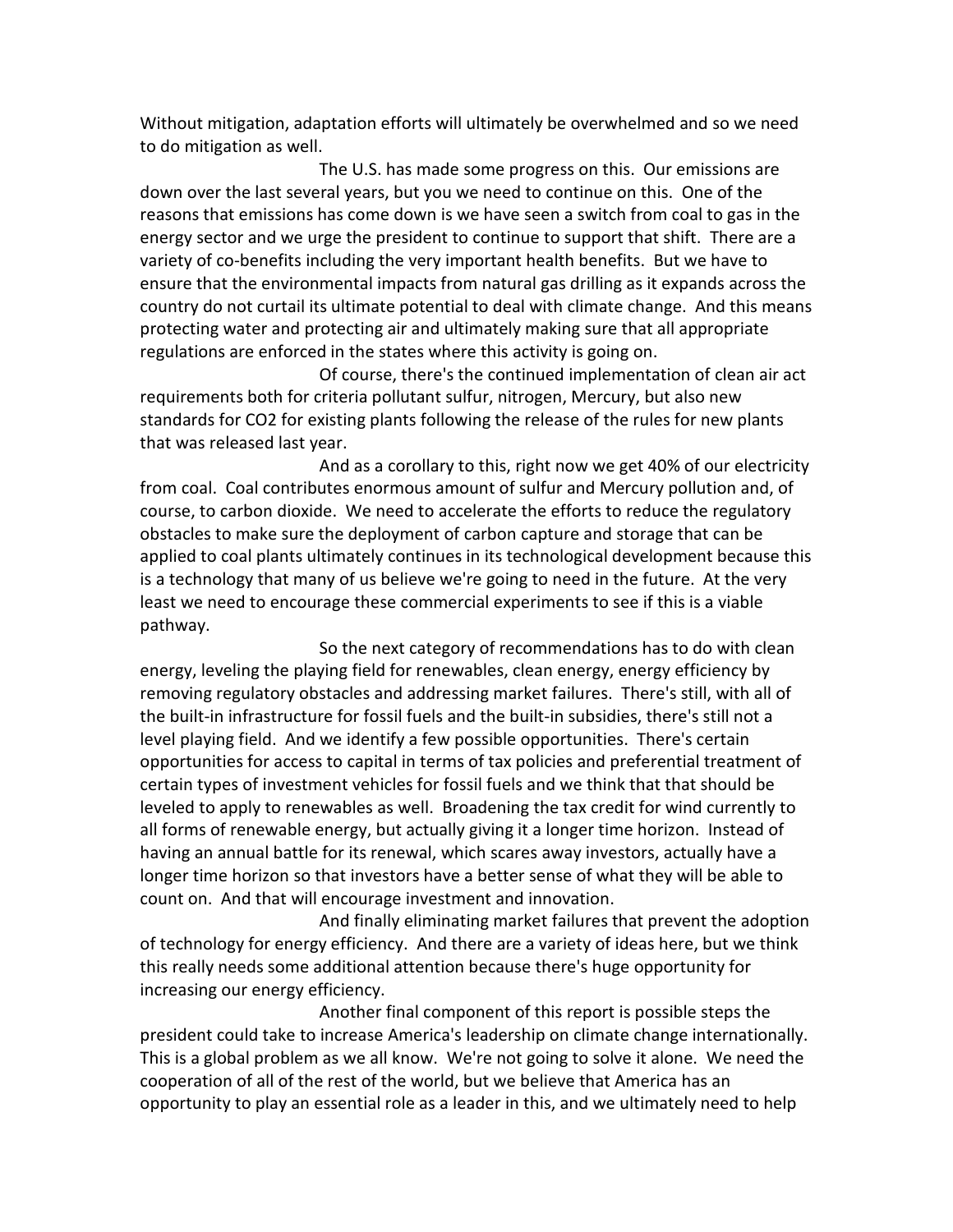lead the world toward a solution. So we think there's opportunities that continue to exist for the administration to do this. One is to explore the possibility of a new North American climate agreement with our two largest trading partners, Canada and Mexico, under the context, broad framework of a NAFTA free trade agreement. We think there's some exciting opportunities there to work with Canada and Mexico on this.

And second, of course, continued work with increased cooperation with China. China is the largest emitter of CO2, and the U.S. and China ultimately need to play both leadership roles if we're going to solve this problem and so our cooperation with China on this and communication is essential.

So I'm going to stop there and I'm going to ask a couple of my colleagues here to maybe make some comments. Maybe I could start with Rosina. >> Thanks, Dan, for that excellent summary of a report. I will not surprise you by saying I'd like to make a few more comments on the adaptation and preparedness section. It struck me, Dan, that adaptation has been a long time coming to the forefront and perhaps if we thought a decade ago to use the Terminator 1 and 2 analogy, it would have been much more popular much sooner.

But I do want to say that I think the whole study and exploration of adaptation is very, very amazing compared to the exploration of mitigation and so we really have a lot of work to do. As Dan has noted, we really need both pieces to be part of a climate strategy going forward. We certainly need a tremendous amount of mitigation to avoid a degree of climate change that becomes unmanageable despite our efforts to adapt, and we certainly need adaptation because the climate is already changing and some further changes are certainly in store, and change is inevitable regardless of what we do on the mitigation front. So we need both mitigation and adaptation, and this report highlights that they are both urgent and needed co-equally. So I think that's a very important first step.

But the second thing I'd like to say is that despite the nacency of adaptation, the previous administration has actually created several efforts that exist that we can build on now. So just to give you a couple of examples, in the agencies under the president's Executive Order 13514, he required them to develop adaptation plans and those are now up on the Web so you can take a look at that. So beginning to think how agency planning and management activities are affected by climate change has already begun, and I think that's very important.

The second thing that I'd like to highlight is the National Climate Assessment is ongoing and as you know the administration owes the congress every few years, it's currently out for your public review. There's another three weeks that you-all can comment on the 30 chapters. But I think this National Climate Assessment has taken a really hard look at what the implications of climate change are for different regions, for different sectors and across sectors and for the first time we actually have a whole chapter on adaptation activities that are going on, ranging from a lot of activity in the cities, which I would have not expected, to the activities at the state, regional and, of course, federal level. And I had, I guess I should say the privilege of co-chairing that chapter for the National Climate Assessment. So a lot going on in that realm.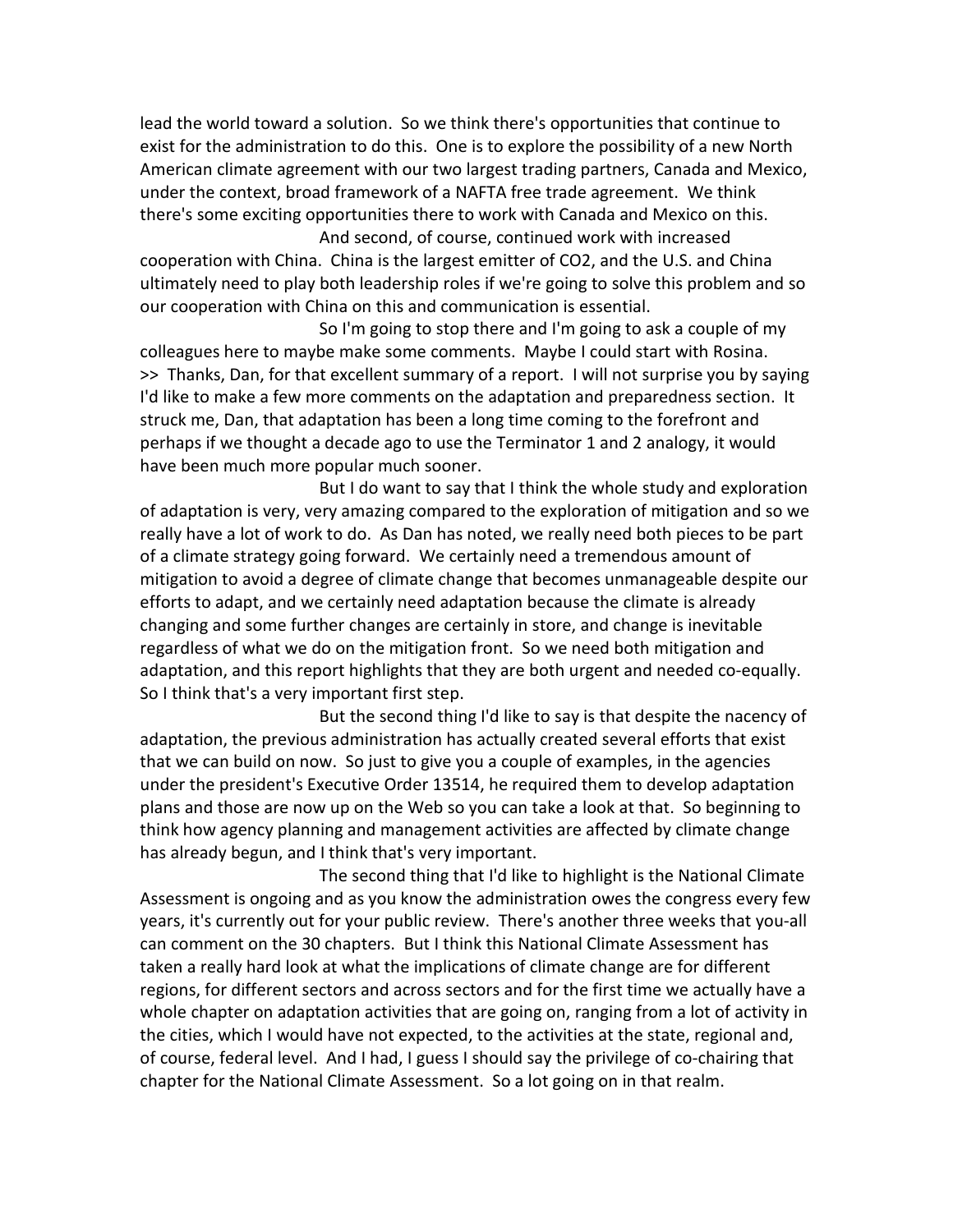And then third and equally importantly in the U.S. global change research program, a huge effort to assemble missing but much-needed adaptation research across the agencies because there still are some very important science questions that we need to answer in terms of what can you do to prepare and respond appropriately.

So the threads of planning, management, understanding regional detail, working from communities up to the nation and trying to come up with a coordinated research plan do provide major threads that we can build on. But what this report is really trying to say I think is that it's time to take the issue, or the adaptation, to a whole new level and that what we really are talking about with both pieces of the report is it's time to have a national conversation on climate change. And we think in particular that a focus on preparedness and response to extreme events allows us to think across both mitigation and adaptation issues so that as we're thinking about green infrastructure, for example, which can both help reduce greenhouse gas emissions by being more efficient and yet, of course, also be more resilient, two extreme events going forward. This provides a wonderful way to begin this national conversation on climate change on both mitigation and adaptation. So thanks for the chance to make some comments, Dan.

>> Thank you. Let me just add some brief comments on the international component of this. As you mentioned, it's really important for the United States to provide leadership for this problem of climate change as it's really an international problem and requires international actions. So just add a few words on the responsibility of the North American/China agreement. I think that would be a benefit both for the United States as well as for the two largest trading partners and Mexico. So this leadership that the United States can and should provide internationally would have an even larger impact if it's done with its two neighboring countries in North America.

So just to provide a specific example for the three countries, you have common goals for energy strategy. Mexico, in fact, is just considering almost passing a national energy strategy. It's already approved by the lower house and it's expected to pass the Senate. So it has many things in common with what we're suggesting here. But one example is shale gas. Mexico also has the potential for development of significant amounts of shale gas. So it would be quite important for Mexico to have similar environmental standards.

For example, methane leaks is something we need to worry about, and it doesn't matter whether they happen in Mexico, Canada or the United States because they affect the global environment. So I think through such an agreement, it would be sort of, more of an expectation that the three countries would have similar standards and could actually do all this together besides having, of course, energy security, which is very important and that could be boosted. And again it's a win-win situation for the three countries.

And let me just mention yet another example, just an example of how collaboration can lead to better results. United States, you know, has pushed the fuel economy standards and we're proud of that taking place. One problem is that old cars, old trucks are exported to Mexico. So they emit a lot of carbon dioxide there.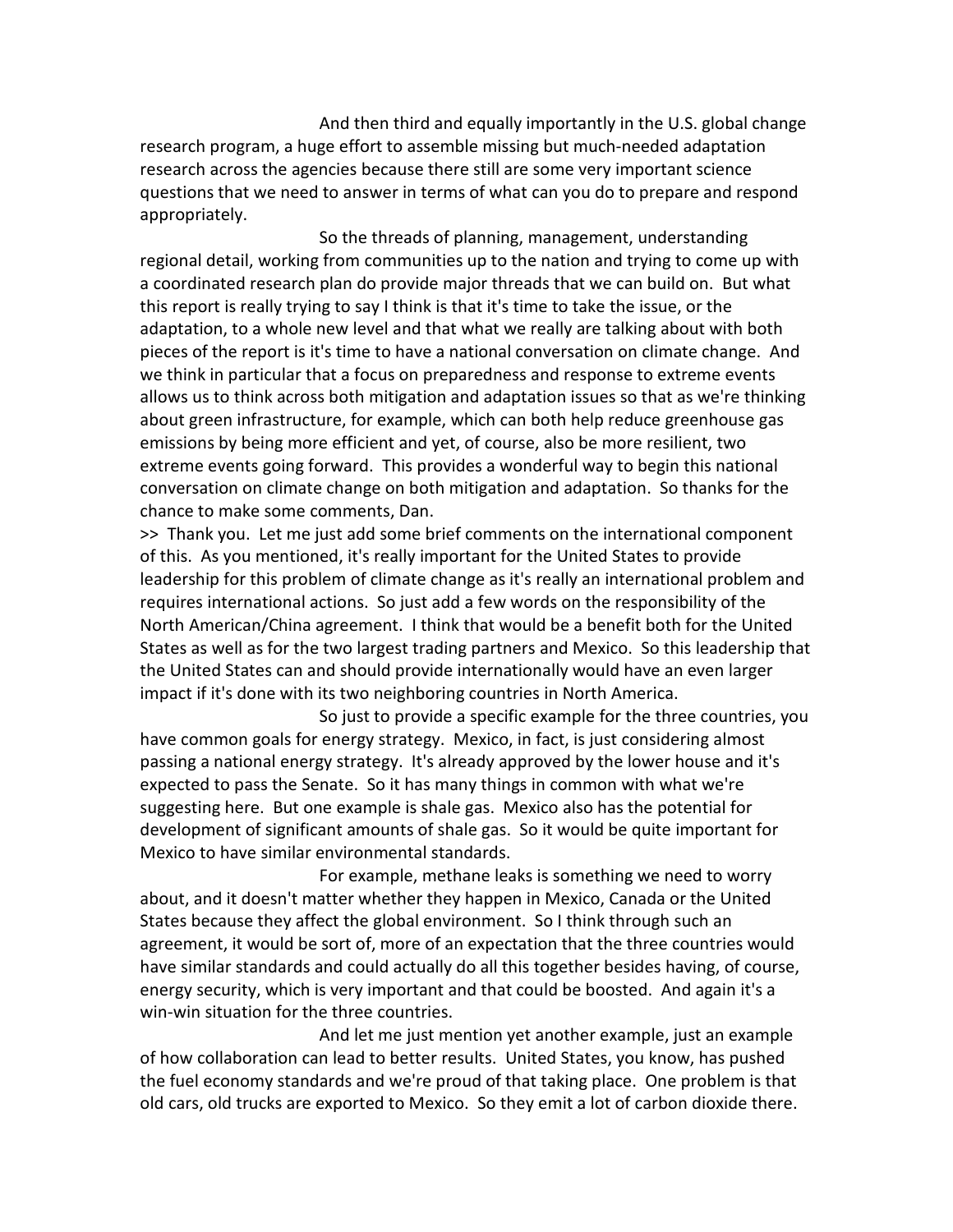So it obviously could be much better if there is sort of binational agreement in this case to make sure that the emissions are actually reviewed. But this is just an example. I think there is very goodwill for collaboration and so I expect that with this type of efforts, this impact that we expect from the United States and from North America will indeed be very important for future international agreements related to climate change. >> Thank you. And finally, Barbara?

>> Barbara: Here we go. Interestingly a lot of what Dan says in the beginning focused on agriculture, and we have completed just recently a PCAST report, excuse me, on agricultural preparedness. And this has been a real challenge. If you look at the prospects for agriculture in the face of a changing climate, a climate that's changing in a way that we don't really know the magnitude, the specific details of, it's a tremendous challenge for adaptation of our agriculture enterprise. And what the goal of this PCAST report was was to maintain the abundant yield that our agriculture provides to maintain the economic component that agriculture provides to the United States. We have a favorable balance of trade with agriculture.

So we looked at this quite deeply and tried to look at the things that specifically would be challenging to agriculture. And, of course, the major one was what Dan highlighted so beautifully was climate change. Our climate is changing and our agricultural practices, our varieties of animals and plants need to be able to be both robust and resilient to that change.

Other challenges that we noted were actually also affected by climate change such as managing new pests and pathogens. The range of pests and pathogens are changing and they are changing as our climate changes and so things that usually did not occur in the United States, pests and pathogens, they now have an opportunity to move.

In addition we're very concerned about the efficiency of water use and water scarcity is another component, as Dan has mentioned about potential climate change in various areas. So recommendations in this PCAST report was really to develop an innovation ecosystem for agriculture, to look at the basic research that feeds into agricultural development and make sure that that was robust, that it provided the new kinds of plants and animals and new kinds of practices, the new kinds of conservation that would allow the U.S. agriculture to maintain its preeminence globally.

Now, a number of specific recommendations. One was to enhance basic research report -- support, and I think the numbers that Dan gave really give a very good illustration of this. Our report recommended that we invest hundreds of millions, not a billion, but about 700 million total, yet we just heard last summer the drought \$20 billion. And so this is a tremendous discontinuity between the risks of these kinds of droughts and floods on agriculture and the research enterprise that would help adapt to that.

We also changed, we also suggested that there be a greater emphasis and competition in agriculture in obtaining support for agricultural research. We've seen that with biology and with the support that the National Institutes of Health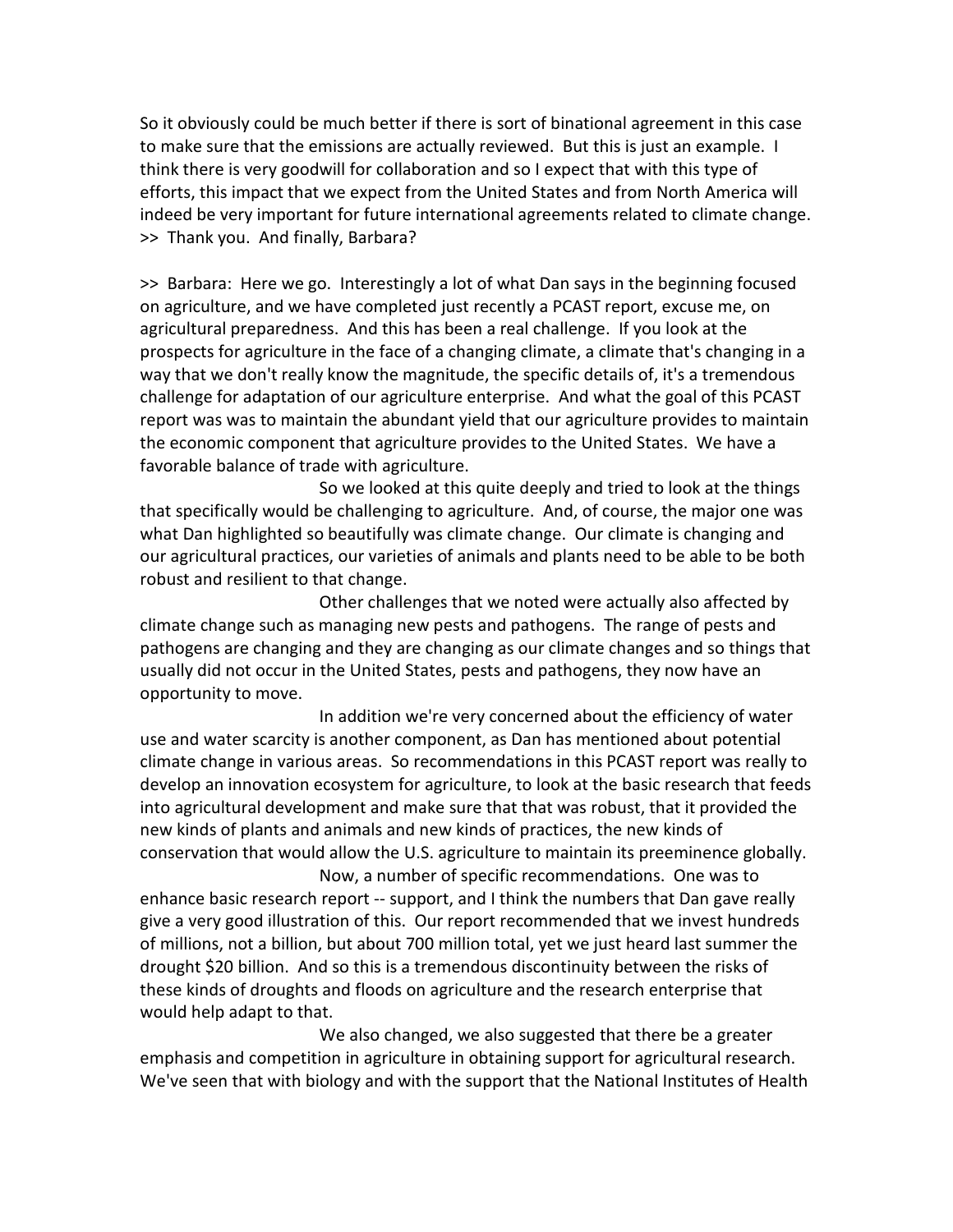provides for biological research, molecular biology, the incredible benefits that that has yielded for health development.

And then finally we also suggested that we need to make -- have very strong support for graduate education for postdocs to attract the best and brightest students in greater proportions to agriculture. So agriculture is a very important component of adaptation for the U.S. strategy.

>> We should also add that we congratulate Secretary Vilsack who just recently announced a major new program focused on how to make agriculture better prepared for climate change going forward.

>> So thank you, Dan and Mario and Rosina and Barbara for those comments. We are at the end of the time allotted for this topic. I don't see any other flags up. We do need to approve this report with the usual subject to final edits.

>> I move approval.

>> I have a motion. Is there a second?

>> Second.

>> All those in favor please raise your hand. The report is approved, again subject to final edits. Thank you very much.

I'm now going to turn the mic over to my co-chair Eric Lander who will introduce the next topic. Eric?

>> Eric Lander: Thank you very much, John. I'm going to invite the speakers for the next topic to join us. We have with us today Pat Gallagher, the director of the National Institute of Standards and Technology and under secretary of standards and technology the Department of Commerce and a frequent visitor to PCAST and we're grateful for you to be back, Pat. And we also have with us today Elana Tyrangiel who is assistant attorney to the Department of Justice who is a first time visitor to PCAST and we're grateful to have you.

So today's discussion is on forensic science and in particular a new and exciting partnership between the Department of Justice and NIST. I'll just make a couple of framing comments and then turn over to you two to walk us through what the two agencies are doing. But forensic science is incredibly powerful and incredibly important. It can help identify perpetrators in the course of law enforcement and also, you know, help free others from suspicion in a case. It can help in convicting guilty parties, and it can help in exonerating those who have been wrongfully convicted. I think what's most notable about that list is in the past decade

or so we've come to learn that in an objective scientific fashion, people do get wrongfully convicted, and that's the sort of thing you can only know if you have essentially absolute truth from some other source.

So science has played this really interesting role in the past decade or two when DNA forensics came along with a strong enough certainty and strong enough methodology to be able to go back and look at old cases. And that's led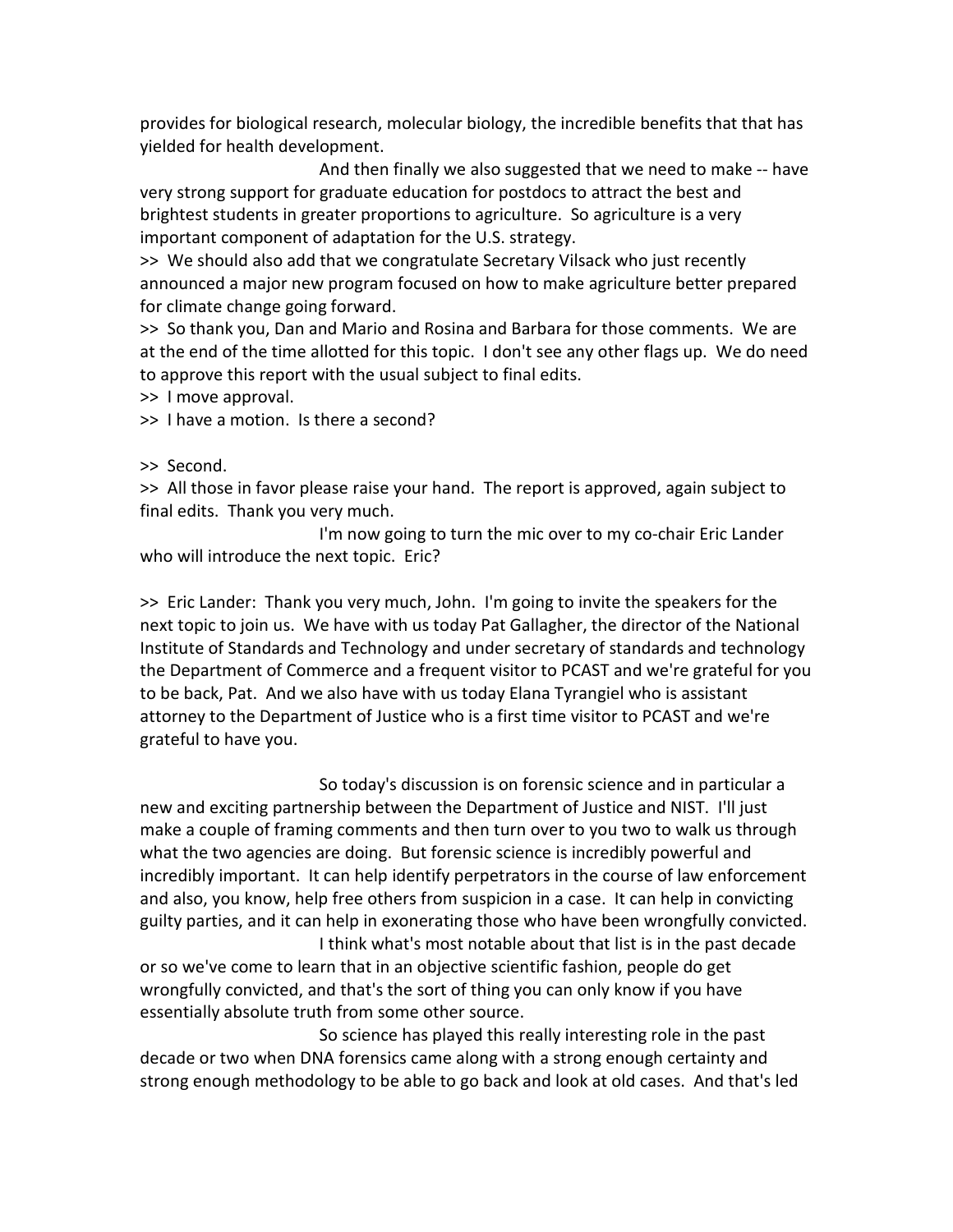to the recognition, at least to the questions, how was it that we got things wrong. How was it that scientists would say that there were false positives.

So that led the scientific community to ask about other forensic methodologies that were being used, and this is of course the continuous improvement that we want. So the National Academy of Sciences released a report in 2009 called Strengthening Forensic Science in the United States. It made a number of observations about the power of forensic science technologies but also the great variation in the support for them, in the scientific foundations for them, is a striking statement that I still remember that the simple reality is that the interpretation of forensic evidence is not always based on scientific studies to determine its validity. In many cases it is but in some cases it isn't. And that's of concern to all of us. It's particularly of concern for being able to make sure that we get the answers right in the criminal justice system. It's very important that we convict people who are guilty, and it's very important we not convict people who are not guilty, both for the liberties of those individuals but also because it means the guilty party is still out there unarrested and unconvicted.

So science partnering with the department, with justice, has become an important theme in the past couple of years, and many of us were eager to see the response to this academy report. And we've known for a while that NIST and DOJ have been working to figure out what's the right way to get a partnership between these two different worlds, science and justice necessarily have to take different approaches. Justice has to reach a conclusion. Science has to reach a conclusion about being tentative. Those don't always fit perfectly today. But how do we get the best of both worlds and I'm excited about the progress that you have reached together that has a role for a commission reporting to the attorney general, to scientific working groups reporting to NIST and so we were eager to hear you announce this in the second part of February. Tell us about it and what we can expect from it and, also what else more needs to be done. So thank you both. I'm not sure what order you want to do it in, but Elana first.

>> I am Elana Tyrangiel and I'm at the Department of Justice and it's a real pleasure to be here. And it's also a privilege for me to join with my colleague, Dr. Pat Gallagher to speak with you here today. I would like to thank you, the President's Council of Advisors on Science and Technology, for your leadership, for inviting us here today, and for giving us this opportunity to discuss the latest efforts to strengthen the practice of forensic science.

As you all may know, in March 2012 Eric Lander called for a partnership between the Department of Justice and NIST to develop and promote widespread adoption of standards and best practices for forensic measurement, analysis, and interpretation when he testified before the Senate Commerce Committee. Senator Leahy, who chairs the Senate Judiciary Committee, also introduced legislation that discussed a DOJ/NIST partnership.

These proposals—alongside the many others that have been suggested in recent years—reflect intense interest from a variety of stakeholders, and that interest is understandable. As Eric was just saying, forensic analysis is a vital and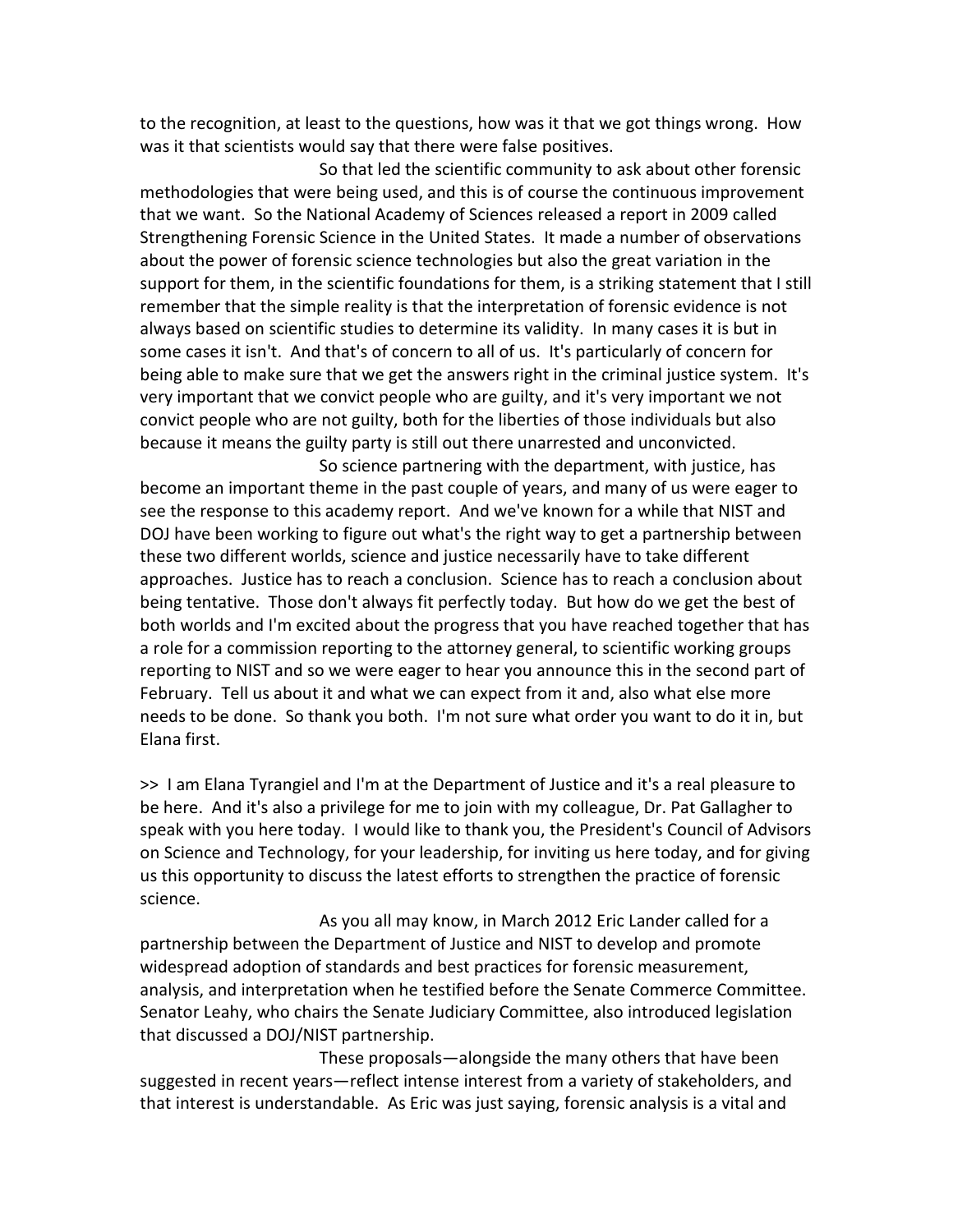powerful tool to identify perpetrators, to free others from suspicion, to convict the guilty and to exonerate the innocent. All aspects of our justice system are strengthened with the incorporation of valid forensic science.

Thanks to the tireless work of federal, state, and local leaders, and particularly through the NSTC process, there has been meaningful and measurable progress in advancing science and its application to the criminal justice system. For my colleagues at every level of today's Justice Department, building upon this critical work constitutes an important priority. And I'm proud to report that efforts to promote coordination and improve scientific validity have never been stronger.

Last month the Justice Department and NIST launched a new partnership that aims to enhance standard-setting in the forensic sciences, to reduce fragmentation, and to bring together key stakeholders in order to construct forensic science policy that is usable, translatable, and defensible in a courtroom.

The initiative has two primary components: A National Commission on Forensic Science that is co-chaired by the Department of Justice and NIST; and NIST-administered discipline-specific guidance groups. I'm going to tell you a little bit about the role of the commission and then Pat will provide NIST's perspective.

The National Commission on Forensic Science will draw upon the experience of approximately 30 federal, state, and local forensic service providers, academic researchers, prosecutors, defense attorneys, judges, and community leaders—selected by the Attorney General in consultation with NIST and the co-chairs. The commission is tasked with recommending priorities for standards development, reviewing guidance identified or developed by subject matter experts, and providing recommendations on policy issues like minimum requirements for training, proficiency testing, or accreditation.

The Attorney General will consider the commission's recommendations and decide whether to endorse standards or guidance for implementation in Department of Justice forensic science laboratories and/or strongly encourage adoption by other federal, state and local labs or units. Even if the Attorney General chooses not to endorse a standard or other guidance—that document will still be publicly available for voluntary adoption by federal, state or local forensic science labs.

There's no question that this partnership is a positive and significant step forward and that we can be proud of the structures we're establishing at DOJ and NIST.

At the same time we recognize, like all of you, that this program does not occupy the field, which is why our initiative does not preclude future executive or legislative action, and it will not displace the important work that many forensic science stakeholders are doing, such as conducting foundational research at government agencies and universities across the country.

Put simply by leveraging the significant and complementary expertise at both NIST and DOJ, and by fostering engagement with key state and local stakeholders and Congress, this new partnership will play an essential role in refocusing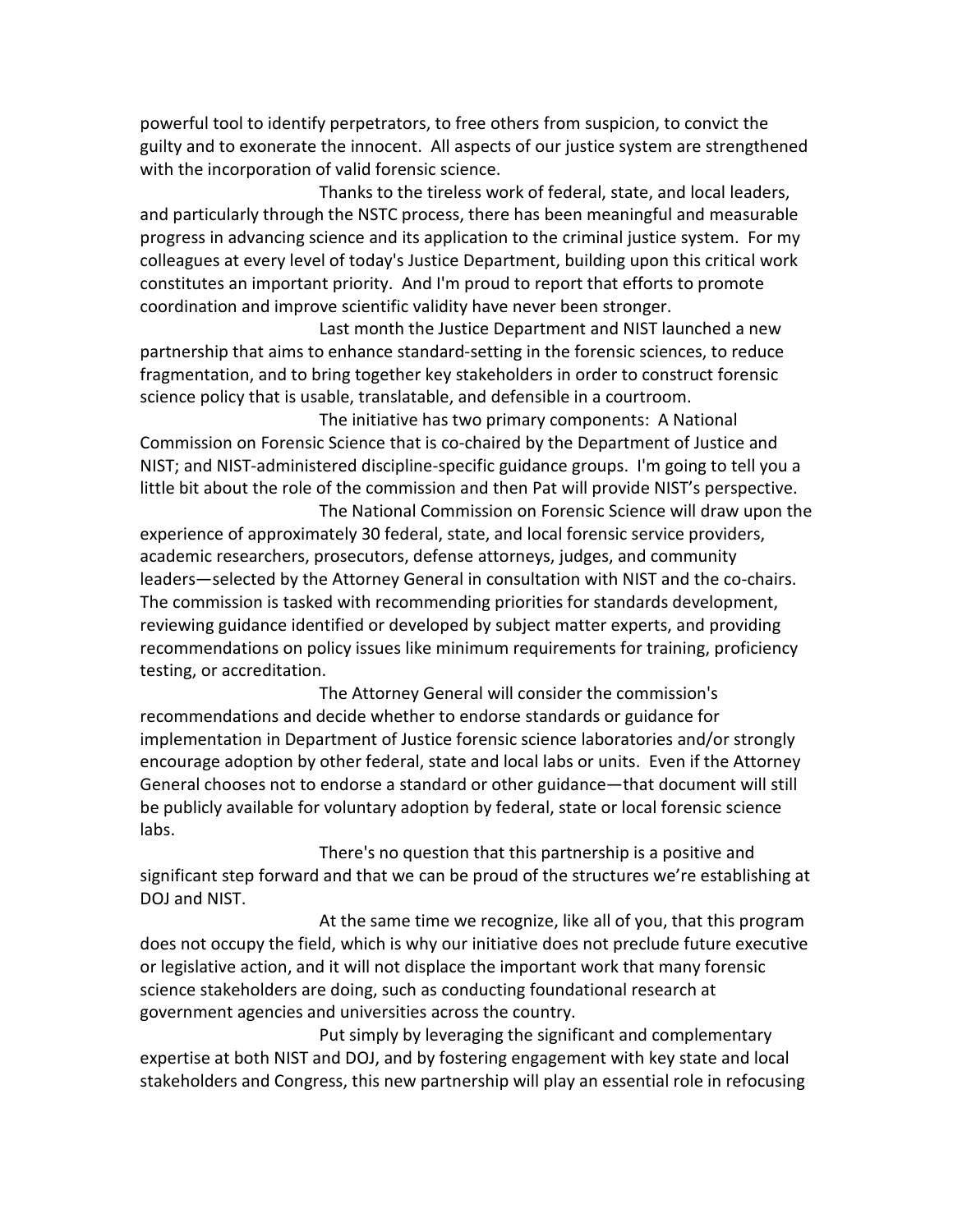our common efforts to enhance forensic science and ensure the integrity of the criminal justice system.

I'm going to turn it over to Pat for a bit now to talk about NIST's role and I'll rejoin in a moment.

>> Patrick Gallagher: Thanks a lot and it's great to be back talking to PCAST. I want to start by, before I talk about the NIST views, I want to sort of echo my appreciation for PCAST's role, in particular John and Eric, who directly participated in a very personal way to keep this moving. And I wanted to explain why that was so important. So if you'll recall, in 2009 the academy report was calling for a new department. That wasn't going to be the solution, but the reasons for wanting something new, pulling things together were, in fact, valid. This is intrinsically a multistakeholder process. There's a lot of players. And the U.S. forensic science community is not controlled by the federal government. In fact, most of it resides at state and local side.

So what has happened over the past four years is in fact a very strong, very active multistakeholder process and that's one of the reasons we haven't set any speed records but, in fact, it's been very strong. And I -- it wouldn't have happened without your strong and continuous leadership. We want to appreciate that. I also want to acknowledge Mark (inaudible) who is the co-chair of the NIST process. He is also the director of the NIST office of law enforcement standards, and I want to thank Mark for his role.

So the agreement that we announced, I want to highlight what it means for NIST. I like to think of the agreement as kind of having three moving parts. First of all, it affirms roles that the department -- that the two participants have within their mission. Elana's talked about the role given to the Justice Department in, you know, making the policy side, making recommendations for adoption in their crime labs. And additionally promoting adoption for what they are going to use themselves very broadly. And those are critical roles.

Similarly NIST has been given specific responsibilities, and there's actually, the best way to think of it is there are two of them. One of them is responsibility for the measurement science basis of a given forensic measurement. We are, as all of you know, our core mission going all the way back to 1901 was to define the national system of measurement, provide that scientific basis and then work to support its translation into practice.

So when you ask whose brand name is on the line in terms of making sure the science has been done correctly and that we can -- as Eric talked about at the very beginning in the introduction, establish the range of validity for a given methodology. It really is something that's been given to NIST.

And the other role is another very classic NIST role, and many of you have seen this in other context and that's to support adoption. In this case it's NIST's convener and it's to work with the community of practice to translate basically a scientific methodology into a body of work that can be put into practice. And what is a body of work? Well, a body of work is something that a crime laboratory can look at and adopt for practice. So it could be methodologies, it needs to be training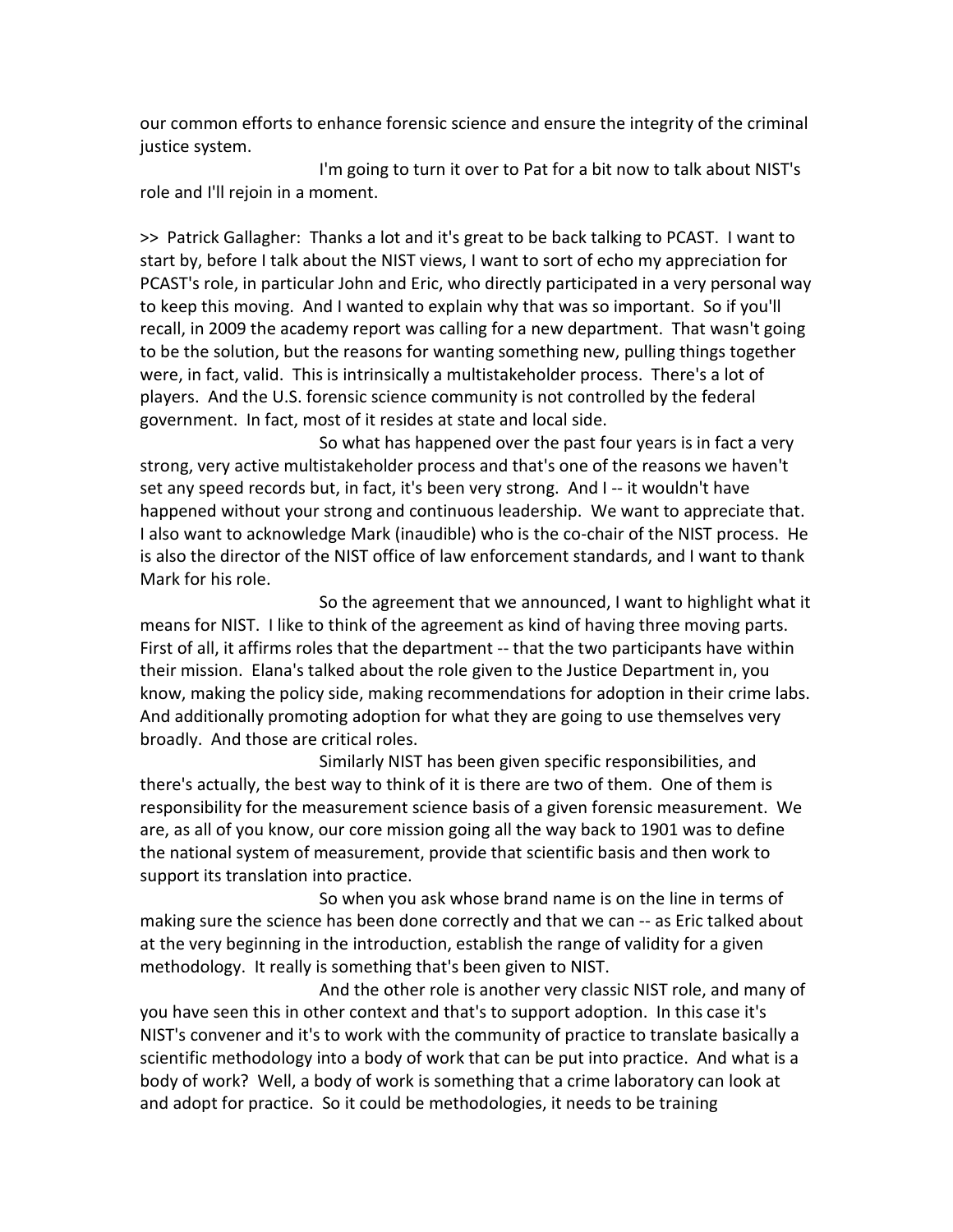requirement certification records, it can be standards for equipment, it can be reference materials for traceability. So whatever that collection of things are that need to be developed to turn the methodology into useful practice. And, of course, NIST can't do that alone. We are not a forensic science laboratory. We are not out in the field doing criminal investigations. This is a role where we act as sort of the convener and bring that broad community of practice together and we've termed that these guidance groups.

And finally the agreement has direct collaborative piece that keeps NIST and the Department of Justice working closely together and that's the National Commission of Forensic Science that Elana talked about. This advisory committee is going to actually effectively advise both the Department of Justice and NIST. It will advise the Justice Department in policy recommendations and recommendations for adoption and by the same token be providing advice to NIST on priorities for the forensic world and where the science needs to be worked on. And I think in practice this is going to be a rich source of guidance for this community.

Let me make just a couple of quick comments about the two roles for NIST. When it comes to the science side, there has been some misunderstanding on the part of some about what this means. Obviously NIST is an intramural agency. Will we have working scientists that do research in basic measurement science, in metrology all the time. That is our core function. But carrying on this role doesn't mean we expect to do all the work ourselves. Far from it. As many of you know, NIST does an enormous amount of collaborative research. What it means, though, is that our responsibilities to ensure that the scientific basis for a given forensics methodology is supported by sound science, that it is done according to accepted scientific practice that are, you know, scientific integrity policies and that peer review and that everything is basically -- and so this will be NIST working, as it often does, publishing in peer reviewed journals working with the scientific community.

There's one other aspect of this that's misunderstood sometimes which is that promoting effective, the latest science in a given forensic area is tantamount to the latest technology, the brand-new thing. There will certainly be part of that and in fact, we expect and hope that there will be transformation and new ways of doing better, more discriminatory, more effective measurement in the conduct of pursuing justice. But by the same token, many of the existing practices work.

The flaw that Eric pointed to was the inability to state quantitatively what the limit of validity was. So from -- in using this lingo, one of the signs of success is being able to talk in a meaningful way about the uncertainty, what you can and cannot say even about existing methods. And that's something that I think sometimes gets forgotten.

And finally on the collaborative part, one of the things that in my view has made NIST unique and really enjoyable is we straddle this world of very peer and basic research and working with the practicing community. Good examples that you may be familiar with where we do this are, in fact, legal metrology. So in the United States the business of weights and measures is not a federal regulatory authority. We do not regulate the gas stations to make sure that they dispense an accurate amount of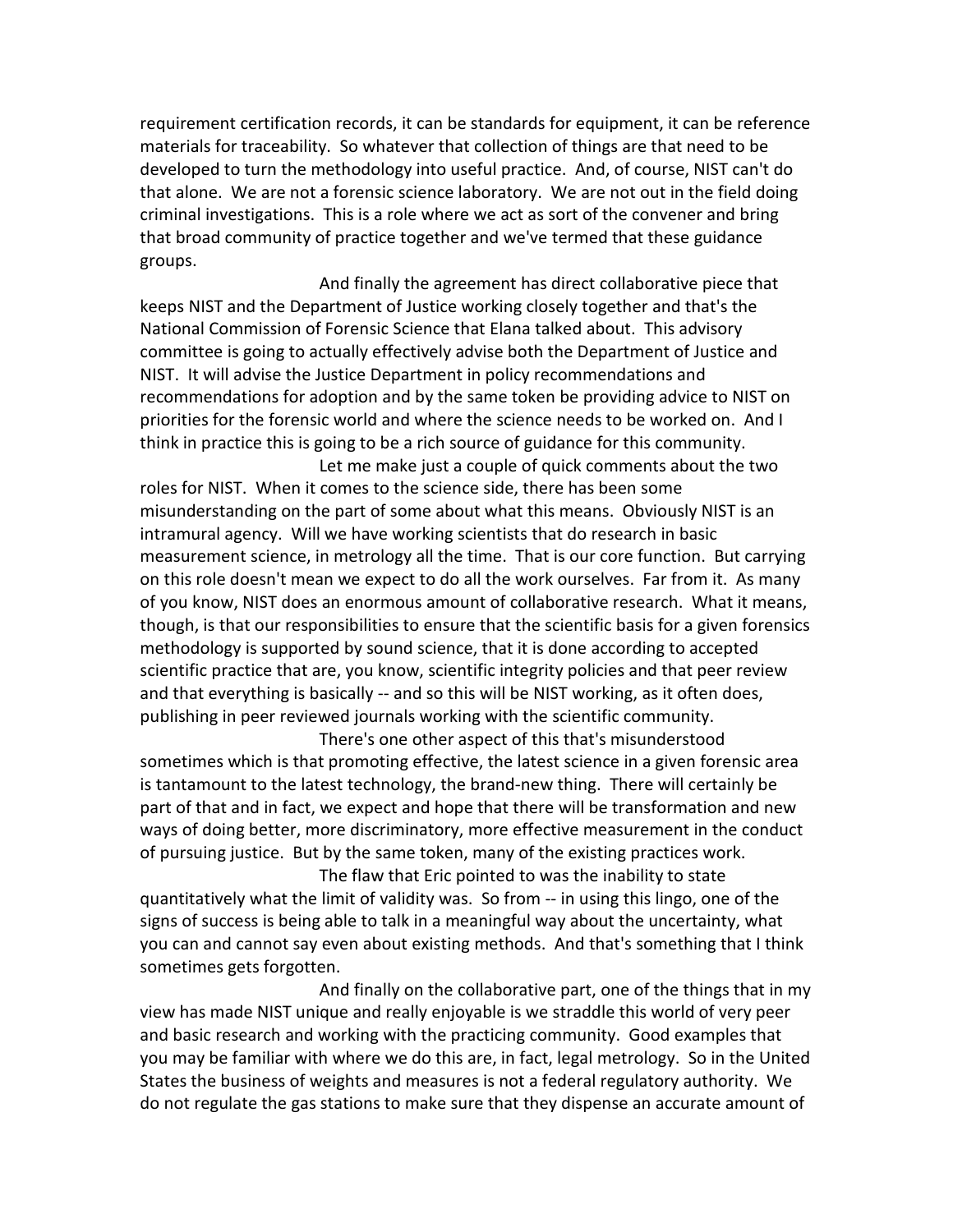gasoline. We don't monitor truck scales, we don't do all of the agricultural, you know, regulation but they are important to commerce, but those regulatory authorities are all state and local. And the way this works is we are their national lab. We support their work by making sure that there's a scientific valid basis for what they do and then we actually work formally through a body called the National Conference on Weights and Measures to support this whole community and translate that body of work into accepted practices.

The other example that we do all the time is in the building code department. So again in the United States buildings are regulated at the local levels. Building on your previous session as you look at the build environment and hoping to promote resiliency, there is no federal agency that drives that. What we do is we develop the model codes and standards and those model codes and standards Harmonize across thousands of different regulatory entities. And again this has to work in that community providing that technical underpinning in something that's basically ready to eat by the users. So we think there's a very natural role for us.

What's happening right now in NIST in response to this agreement is a couple of things. One, we're looking internally at our own forensic science-related research activities. NIST already does quite a bit of this. In fact, DNA traceability, this is a major program within NIST. We do work in fingerprint analysis, chemical analysis, tool marks, finger -- firearms marks and so forth. So this is not a new area to NIST. But we are expecting to be called upon by the National Commission to maybe identify new areas. So we're immediately looking at our program management of these activities looking at where we see opportunities to strengthen our programs like we had a major management meeting just this week on this where all of the stakeholders were brought together.

Secondly, we're looking at the process of the collaboration. Right now the collaboration is done through a collection of 20-some what are called scientific working groups. These are rather ad hoc in nature in the sense that there's no formal governance process that covers their membership or makeup but they, in fact, are the body that work on practices, you know, in these fields. Their performance was characterized in the report as uneven I would say is the fairest way to say it.

Our intent at NIST is, since we now have to work with that community, is we start by listening to them. So we're reaching out to the existing scientific working groups. We want to listen to them. We want to make sure that none of the ongoing work is interrupted in this period of transformation and we hope the transformation is done in a way that's strengthening. And so there's going to be a lot of work there in terms of formal reachout comment from public workshops, things of that type, and what I'm expecting is an evolutionary transition and not a revolutionary one. But I wanted to leave with one final thought which is that in all

the machinery of sort of getting the standards and science right, the real win that will not be noticed by the public was actually the effective -- ability to effectively work across two extraordinarily different departments. I mean, NIST is a science and technology department; justice is Justice Department. But this partnership is as good as any interagency partnership I have worked on. I am very optimistic that this is going to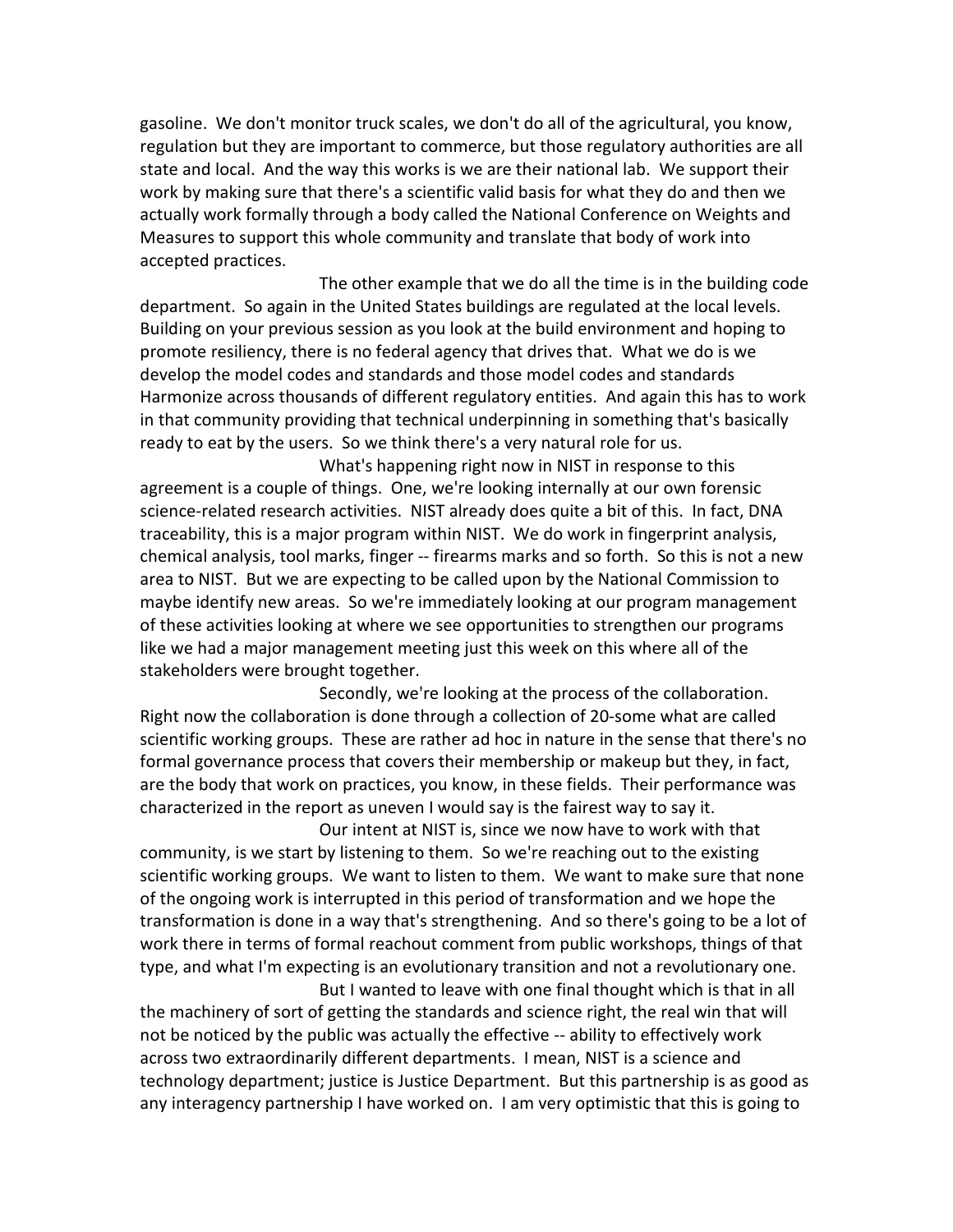be successful, and I wanted to end by sort of acknowledging Elana's personal leadership on this and that of her team. It's been really quite extraordinary and so I'm looking forward to it. Let me turn it back to Elana for some more.

>> Elana: Thanks, Pat. And I would be negligent if I did not thank you because it has been likewise a pleasure working with Pat and his team and we have had a very productive relationship.

So a couple of final points. You -- there may be people here who are interested in how to become part of this initiative and we certainly wanted to share that information with you, or to the extent you know people who are. You can find the notice of establishment and solicitation of applications for the National Commission on Forensic Science on the Federal Register's website.

Members of the commission will be selected to achieve a diversity of experience and they will include federal, state, local forensic service providers, research scientists, academics, prosecutors, defense attorneys, judges, law enforcement officials, and other relevant stakeholders. We are aiming to embrace a very wide variety of perspectives. And so we've been urging all qualified applicants to send their curriculum vitae and a statement of interest describing the applicant's relevant experience, a letter of recommendation, and a statement of support from the applicant's employer to the Office of the Deputy Attorney General. And that information again is on the Federal Register website.

We're really looking forward to working with you to strengthen and enhance the practice of forensic science, and I want to thank you all once again for your support and leadership and your continued partnership. And now Pat and I are happy to answer any questions you may have.

>> Thank you to both of you, and congratulations on what you've accomplished. Our practice here is to raise flags, and Dan has his flag up first. So I'll call on Dan.

>> Dan: Thank you, Eric, and thanks to both of you. You know, when we've heard about the challenges of forensic science applying in the criminal justice system, in the past frankly the overall big picture looks kind of terrifying in terms of how disparate the way forensic science is used across the country in different places and the lack of standards. And it's really exciting to hear that you're tackling this problem.

I guess what I'd love to hear from you, Elana, is in the context of the bigger challenge, of actually really thinking about where this country needs to go to ensure that our criminal justice system really does uphold its fairness and its, I think the standards that many of us have hopes for, where do you think this activity that you're leading can get to in that context over the next three to five years? I mean, the scale of the overall problem seems enormous.

>> Elana: So as I was saying a couple of moments ago, this is one step, a first step. And the idea behind this is to reduce some of the fragmentation and improve coordination across all levels and with all stakeholders. Part of the goal of this is to enable the department to act as a leader, to encourage folks across the country to implement and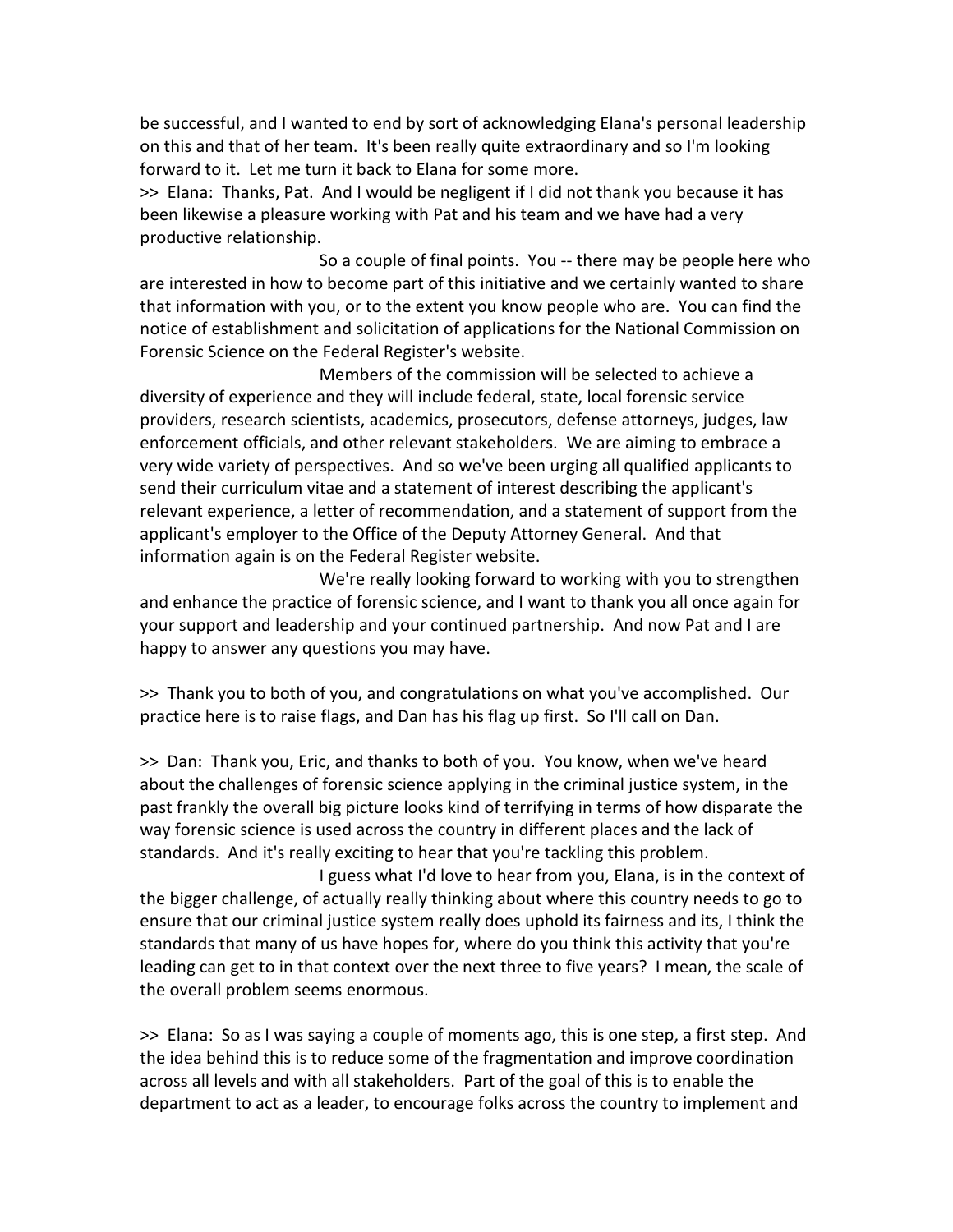rise to the highest level that is possible and demanded. And one of the things that will happen as a result of this commission is that when guidance information gets fed back into the commission, the commission will issue a recommendation. It's a federal advisory committee, so there will be transparency in that. And the attorney general will have the opportunity to lead and encourage others to adopt and to move forward together. And having all the stakeholders at the table we think will be another positive step in the direction that you are speaking of in terms of unifying practice.

It is not intended to address every issue that is in the forensic science world and we are looking forward to continuing to talk with you and many others about additional things that can be done.

>> Pat: And so I was going to hazard a guess about what three to five years might look like. So I don't think you're going to see brand-new science across all the fields of forensics. That's -- you know, we think that this process is going to start informing priorities much clearer than maybe we've had in the past. But I think from experience I would say the thing you're going to start noticing right away is the harmonization effect. This convening actually starts moving quite quickly. In fact, we're already seeing some grassroots convening where you're going to see a much broader and consistent adoption of professional training requirements, established methodologies, capabilities in equipment, interoperability of equipment with national databases. I think those kinds of things are going to start having a widespread effect fairly quickly in a number of areas and so historically weak areas might start really seeing some benefit, and my guess is that's what the early signs of success might start looking.

>> The two collaboration questions: One is are there -- is there an international dimension to this? Are there other countries that are further ahead, are ahead of us in defining these standards. And the second one is the FBI has a fairly sophisticated research facility and how do you define what they do and what NIST does?

>> So I'm not an expert on the international side but we do work pretty extensively with the international community. There are -- I think it's probably similar to the U.S. There are some high spots and low spots in different areas across this. I know that the NIST head of laboratory programs was just in the Netherlands last week looking at their forensics laboratory facilities. I actually think the convening, if experience is any predictor, will very quickly become an international forum. You are going to see a lot -- if fact, if you go to the academy of science, you'll see widespread international participation there.

With regard to the FBI, I'll let Elana say anything specifically, but we expect all sort of practicing into these dealing with forensic research and work to participate in the collaborative process, including in some cases supporting the work underlying the basic methodology. So it's not a question of NIST versus FBI. The only difference is that the NIST effort to produce the, you know, established, basically the scientific review underneath is one where, you know, will be a little bit different than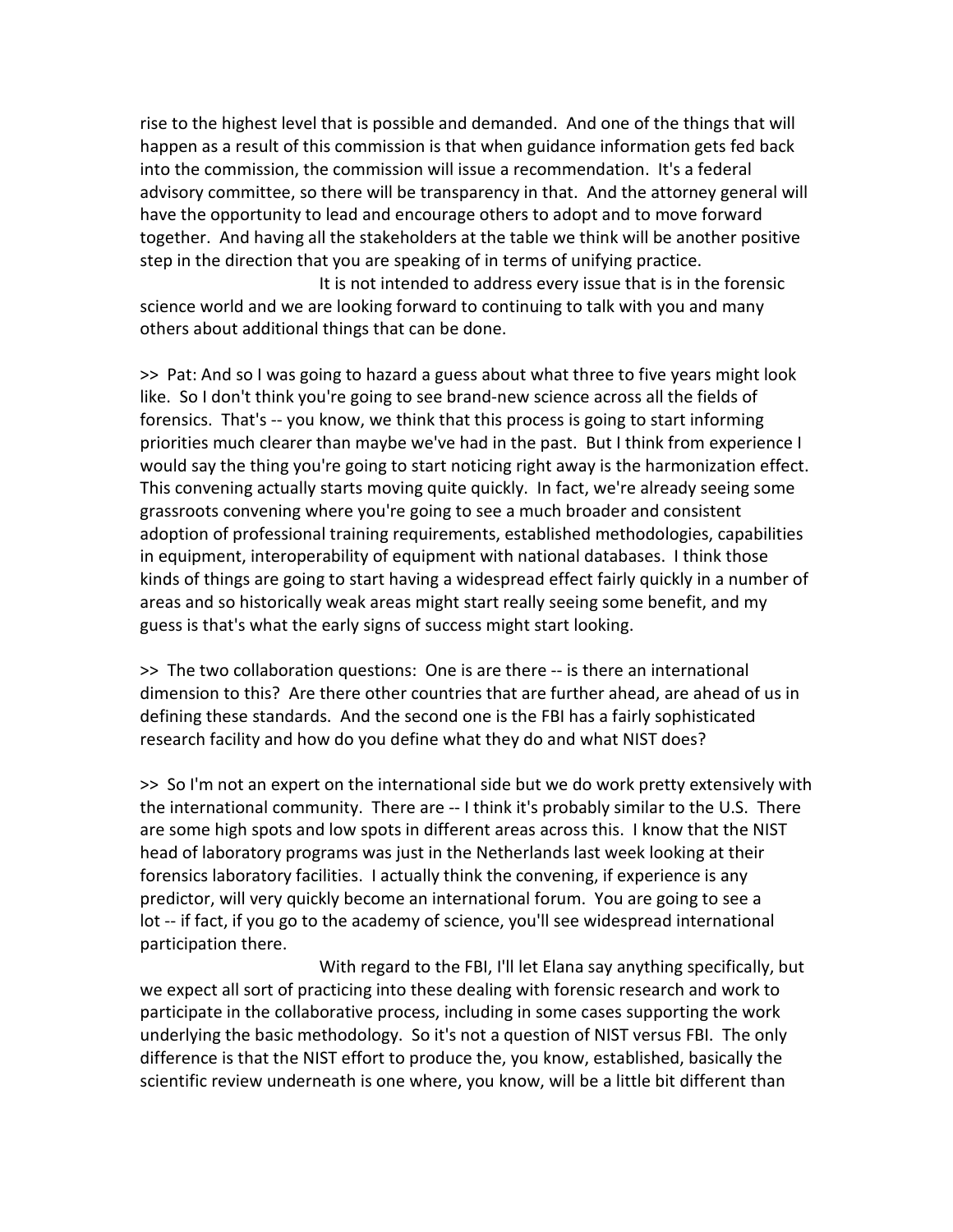the work where you're turning into into a ready-to-adopt set of practices for a crime lab. My guess is very advanced laboratories like FBI will be playing in both areas.

>> Elana: And I would just echo what Pat said in terms of the FBI. They were a part of the collaborative process that led to the establishment of this partnership and they will continue to play an important role as we go forward.

>> Eric Lander: If there are no other flags, I'm going to ask a question to you myself. We've got a partnership between your two agencies now. That's great. But the long-term advancement will depend on adequate funding of research in the research community. Have we got that covered yet? Or is there a need for funding through you -- I mean, my own sense would be a science agency. I know the national institute of justice has done some funding but it's a relatively small budget and I think great advantage would be had by doing this through a traditional science funding agency. So tell us a sense of the funding landscape and very frankly do we need to make this work by putting some dollars behind that to engage the academic community.

>> Pat: We'll tag team on this one a little bit. So I think the correct answer's there's never enough funding, no. So let me give it a more careful answer. Funding activity is really an act of prioritization for me. And you and I actually testified together in front of the Senate commerce committee and a lot of these questions came up. And my view is that there's a couple of interrelated questions here. I don't think that this is a solved problem and I think, I'm hoping you don't declare victory that your efforts are done. We hope this is a place where PCAST stays engaged. But I see a couple of interrelated issues. One is how do we effectively prioritize our research needs against, you know, identified weaknesses that are being perceived by the practicing of the criminal justice system. And the process, this partnership will actually help inform that. Some of the guidance coming out of the national commission is going to provide a much clearer roadmap for some of the needed areas.

But the other issue has to do with the nature of how do you manage the scientific research portfolio and, of course, that was a topic within the national academy's report. And again I think the complication is that there's a bit of a multi-stakeholder issue here. You have very specialized research funding organizations like the National Institute of Justice and you have very broad scientific-based like the National Science Foundation and their core funding and right now they don't -- this is my personal view: They don't really speak the same language or have the same coordination and I think there's some work to be done. And my guess is it's not an either/or proposition. It's a "How do you do the correct ending."

>> Elana: I don't have anything else to add other than I think you posed an important question and we're again happy to have discussions. What we've worked really hard to achieve is this step that we thought was doable and, you know, ready to be done and we're eager to continue.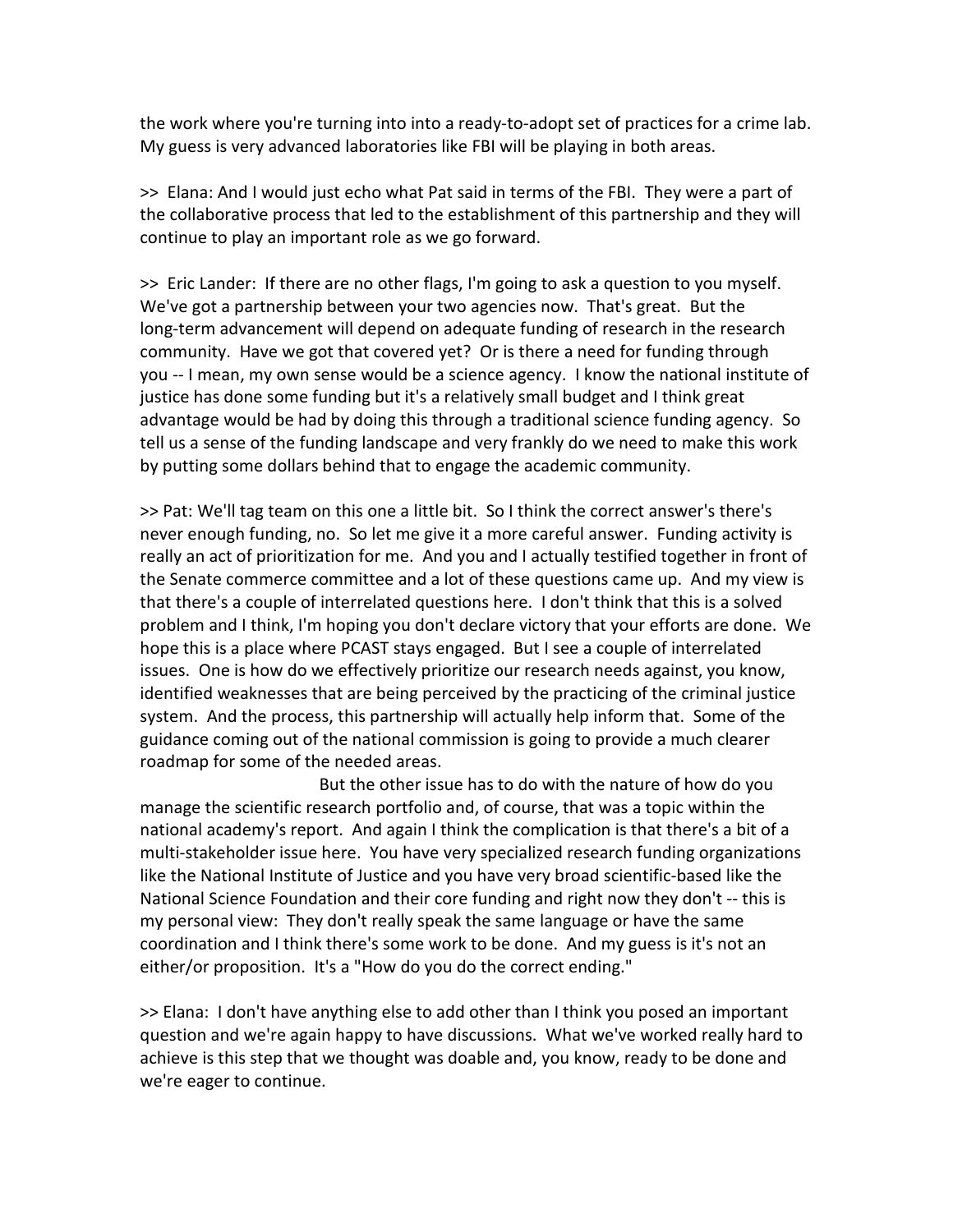>> That's great. And, of course, even without new research, I think the point you made, Pat, just being able to say what we do and don't know, what level of error bars you can attach to a statement are very powerful. That alone will act as an incentive within the community when they look at their technology bite marks and it sort of becomes clear that we really don't have a great database for bite marks and we can't attach a lot of certainty to it and those who care about that will have an incentive that will ratchet it up. Simply that kind of objectivity will drive us in the right direction and so while as you say it's just a step, I think it's an incredibly important step you're taking and I applaud particularly Department of Justice for embracing this. It's so easy to fall into the trap of saying anything that could, you know, complicate prosecutions. You know, we've got to keep at arm's-length. And I think the Department of Justice has done a great job of saying you're about truth. You want the right answers. And that's going to serve our justice system best. And if sometimes that's inconvenient because we don't have all the answers, well, we're going for the long term. So hats off to both of you and to your agencies and thank you for the work you've done and we will indeed take you up on staying engaged. Thank you.

## [ APPLAUSE ]

>> Turn it back over to you.

>> Who's doing public comment?

>> I'm going to turn it over to our vice chair Bill Press who is now going to lead the public comment session.

>> Bill Press: Good. We were a little worried because not everyone who preregistered for public comment had showed up, but they're all here now and we're glad.

PCAST receives input from the public through a variety of mechanisms. A main one is written public comment, and all comments submitted to PCAST through the PCAST executive office are distributed to all the members of PCAST, and I think I can speak for us to say we read them, we don't always read them as carefully as we might wish we had time for, but we do read them all.

In addition, members of the public who want to give oral statements can come to PCAST meetings, and the way that works as we've done previously for a number of years now is that each person gets a two-minute chance to make a statement. So the first statement will be from Kira Karuna who is the president of Karuna Consulting. Do you want to go to a microphone at the front, please, and if you push the button, you'll make the red light go on, on it, or someone will show you. And I'll warn you when you have 30 seconds left.

>> Mr. Holder, Mr. Lander, distinguished citizens, members of PCAST. A worker in a U.S. Government research facility once told me that they have a blanket policy of not promoting collaboration with nongovernmental organizations and businesses. Another federal installation the policies to provide research work to be done for outside clients by their own staff. The role of the first entity is designed not to compete with private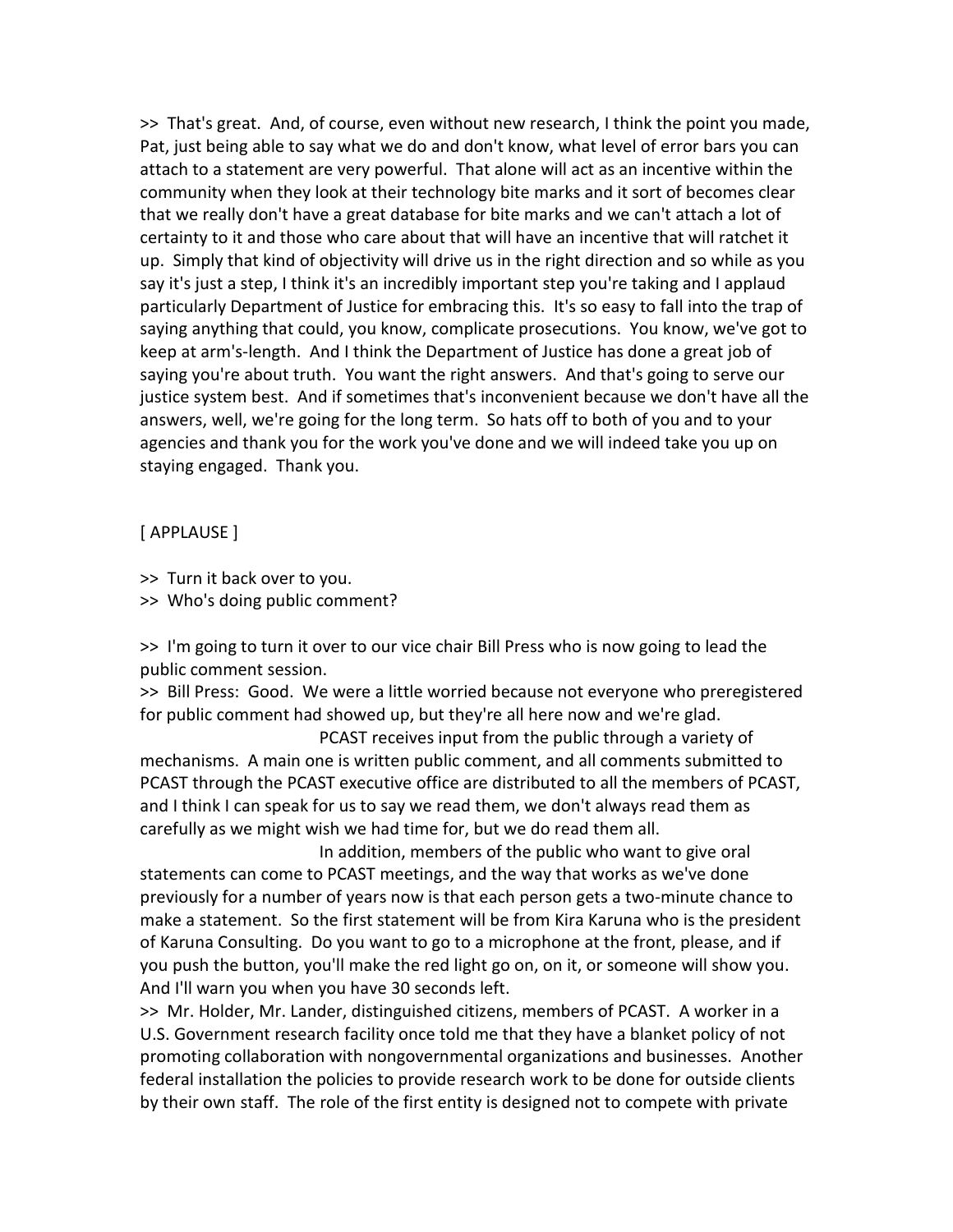laboratories. Obviously the policy is inconsistent from one government facility to another. From our perusal of the hard copy that you have in front of you, I guess, and the attached list of national facility organization, it's clear that these establishments are of interest mostly to well financed, large organizations that build theoretical investigations. But it is also well to keep in mind that many of the large and small private businesses through much of the nation's applied research and development which is so important to the material progress of the United States. There are many nondefense government labs all around the country and very few of the neighbors even know about them, much less make use of them. Many government labs have personnel with useful expertise and underused equipment which could be of help to outsiders. Essentially it might be a source of government revenue if they were made available to others.

>> Bill Press: 30 seconds.

>> Why not establish a more flexible rent of government equipment and facilities arrangement on a cost-of-service basis.

>> Bill Press: Thank you. The next comment is by Jane Shoeheart. Is that how you pronounce it? Who is executive director of Cooperative Extension. And PCAST members, you also have Ms. Shoeheart's written statement in front of you. >> Good morning. Cooperative Extension is the nation's premiere transformational education system working through the U.S. Department of Agriculture, National Institute of food and agriculture, the land grant university system and land grant offices. Thanks to this opportunity to focus on three points about the PCAST report to the president on agriculture. Excuse me.

Number one, encourage additional funding for research but not at the expense of capacity funding which also needs to be increased. Capacity funding contrasted with the start-and-stop nature of competitive funding enables the persistent, pervasive, and trusted intervention necessary for transformational learning to take place, over time, in multiple locations, and with various audiences.

Number two, include Cooperative Extension as a critical component of any implementation strategy to address key challenges in agriculture. The success of the U.S. model is the collaborative effort between the research and extension functions of the land grant university system, not to unrelated endeavors. An educational program that effectively engages producers and consumers, leading them through the adoption process to behavioral change --

>> Bill press: 30 seconds.

>> -- is necessary to realize the sole value of research.

And final any Number 3, use Cooperative Extension to conduct workforce training which was addressed in the report. Programs for use development through 4-H, crop consulting and community and economic development are important in the food and agriculture enterprise in both rural and urban communities.

To sum, Cooperative Extension's educational role is critical to the success of the agricultural research innovation ecosystem. And its application to feed America and the world. Thank you.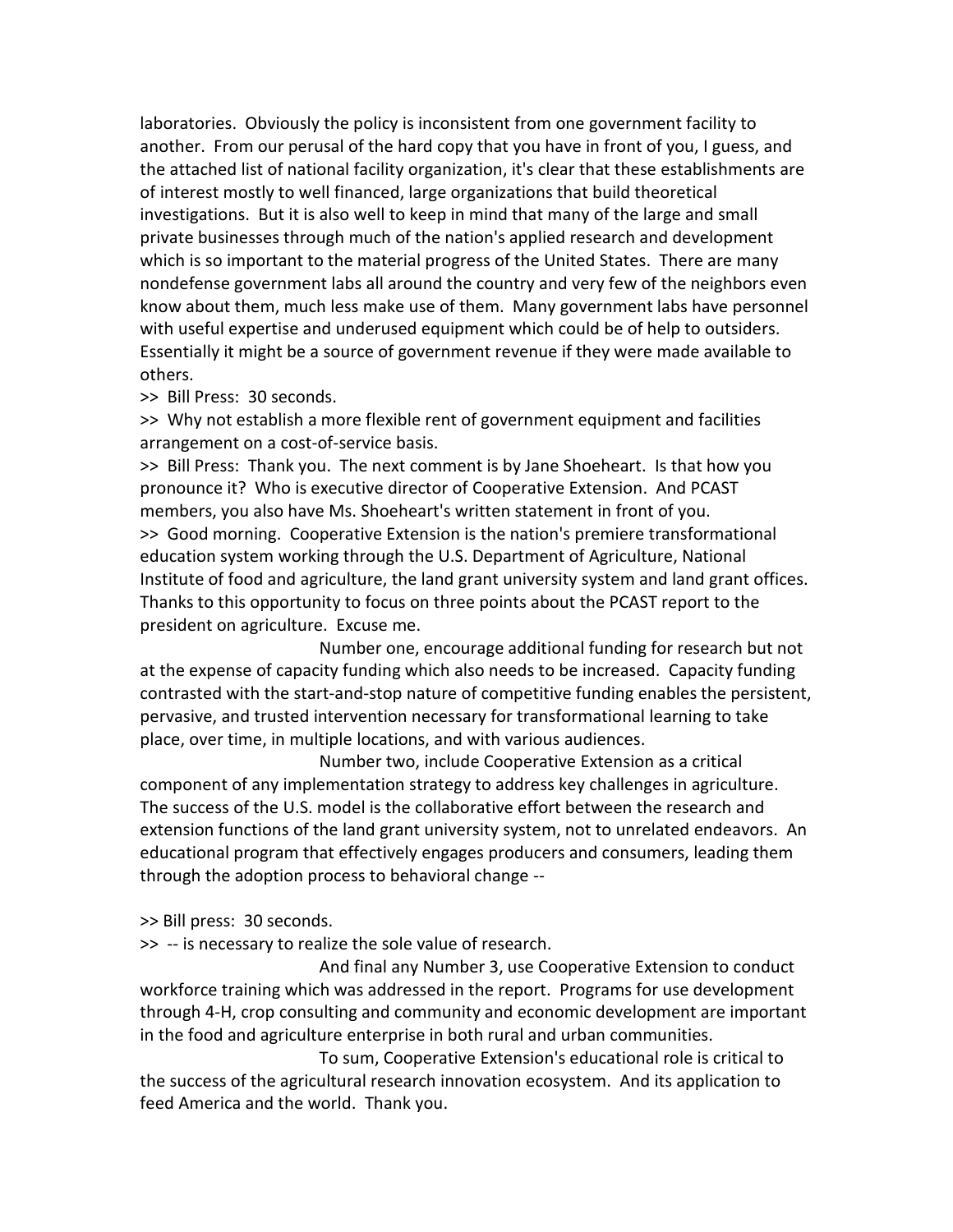>> Bill Press: Thank you.

>> Questions?

>> Bill Press: If members have questions, they can talk to you in the break after this. >> Thank you.

>> Bill Press: The next comment is from R. Thomas Van Artsel who is executive director of the National Coalition for Food and Agricultural Research.

>> Hi. I believe you have our prepared statement. My name is Tom van Arzel and I'm executive director of the National Coalition for Food and Agricultural Research, or CFAR which is a customer coalition whose role is to increase federal investments in food and ag research extension and education.

I'd like to just touch on a couple of appointments in my two minutes of fame. First, you counsel the president as a voice outside of agriculture and traditional ag groups, provides invaluable credibility in making the case for action and in pointing out that there are serious consequences to our nation of continuing to underinvest in our ag research enterprise. Second, our shared hope is that your report serves as a catalyst for moving forward, not as an endpoint.

While I appreciate that there are other pressing matters ahead for PCAST, one simple action we hope you will continue to take is urging busy administration officials to launch their recommended implementation committee process. I call this being a friendly itch with busy people.

We know this nudging is a shared responsibility with the heavier burden on CFAR and other stakeholders to make the case for action. We took a first step in our letter to the president, which you have, and our main action request was to move forward with that implementation committee process. CFAR leadership is taking a number of other steps in evaluating the PCAST recommendations and involving our position.

One I would like to highlight is a recent summit with major food and ag business leaders.

>> Bill Press: 30 seconds.

>> -- as the first step in the process to understand their concerns and help ramp up their involvement in this quest. We hope to provide PCAST with periodic updates as we move forward, building off of your excellent work. Thank you again for your leadership and your important voice.

>> Bill Press: Thank you. And the final oral comment today will be by Randy Wells which is -- sorry. Oh, I'm sorry. Yes, Randy Wells' comment was submitted by e-mail and we've selected it to be read aloud and it will be read by PCAST intern Patrick Halpin. >> Hello. There is a dire need to fund agricultural research in the United States. Agriculture research funding has been shrinking in North Carolina at both the federal and state levels. Looming over us are some of the most severe cuts to funding of agricultural research ever seen. We may have the most plentiful, varied and safe food and fiber supply in the world. For example, since 1935 the corn yield in average have increased on average of 1.6 bushels per acre per year. Also through plant breeding and crop management research carried on at our land grant universities and the USDA.